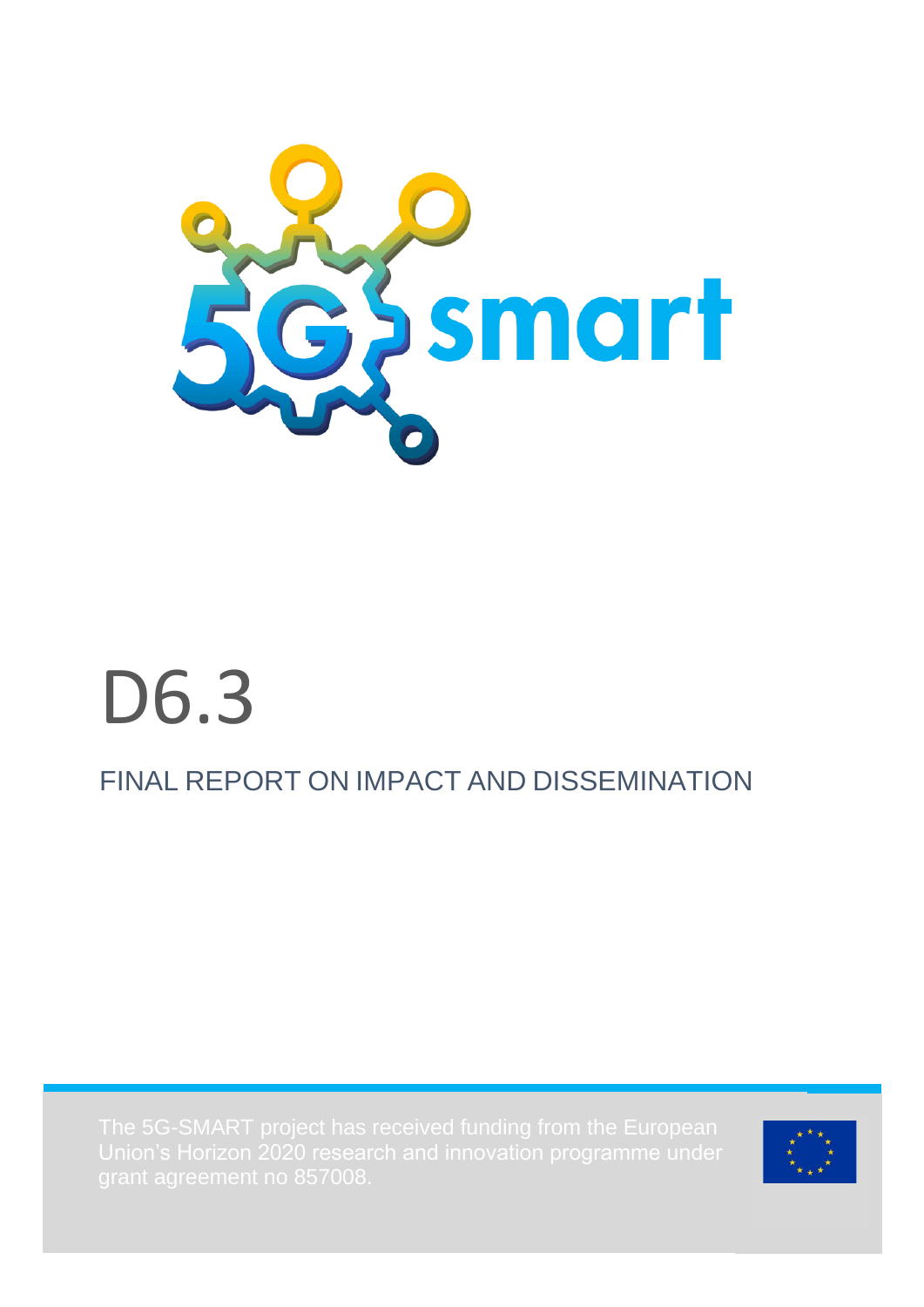# DELIVERABLE D6.3 FINAL REPORT ON IMPACT AND DISSEMINATION

| Grant agreement number:       | 857008                                                                                                                                                                                                                                                                                         |
|-------------------------------|------------------------------------------------------------------------------------------------------------------------------------------------------------------------------------------------------------------------------------------------------------------------------------------------|
| Project title:                | <b>5G Smart Manufacturing</b>                                                                                                                                                                                                                                                                  |
| Project acronym:              | 5G-SMART                                                                                                                                                                                                                                                                                       |
| Project website:              | www.5gsmart.eu                                                                                                                                                                                                                                                                                 |
| Programme:                    | H2020-ICT-2018-3                                                                                                                                                                                                                                                                               |
|                               |                                                                                                                                                                                                                                                                                                |
| Deliverable type:             | Report (R)                                                                                                                                                                                                                                                                                     |
| Deliverable reference number: | D <sub>24</sub>                                                                                                                                                                                                                                                                                |
| Contributing work packages:   | WP6                                                                                                                                                                                                                                                                                            |
| Dissemination level:          | Public (PU)                                                                                                                                                                                                                                                                                    |
| Due date:                     | 31/05/2022                                                                                                                                                                                                                                                                                     |
| Actual submission date:       | 31/05/2022                                                                                                                                                                                                                                                                                     |
| Responsible organization:     | Universitat Politècnica de València                                                                                                                                                                                                                                                            |
| Editor(s):                    | Jose F. Monserrat (UPV)                                                                                                                                                                                                                                                                        |
| Version number:               | 1.0                                                                                                                                                                                                                                                                                            |
| Status:                       | Final                                                                                                                                                                                                                                                                                          |
| Short abstract:               | This report summarises the synergy creation, and potential<br>standardisation work in the project. It evaluates the<br>outcome of the project dissemination plan. It also<br>quantifies and lists the project prospective contributions to<br>5G-SMART manufacturing standards and regulation. |
| Keywords:                     | Communication,<br>demonstration,<br>dissemination,<br>exploitation,<br>impact,<br>Industry<br>4.0,<br>regulation,<br>standardisation                                                                                                                                                           |

| Contributor(s): | Leefke Grosjean (ERICSSON AB) |
|-----------------|-------------------------------|
|                 | Dhruvin Patel (ERICSSON GMBH) |
|                 | Krister Landernäs (ABB AB)    |
|                 | Ognjen Dobrijevic (ABB AB)    |
|                 | Niels König (FRAUNHOFER IPT)  |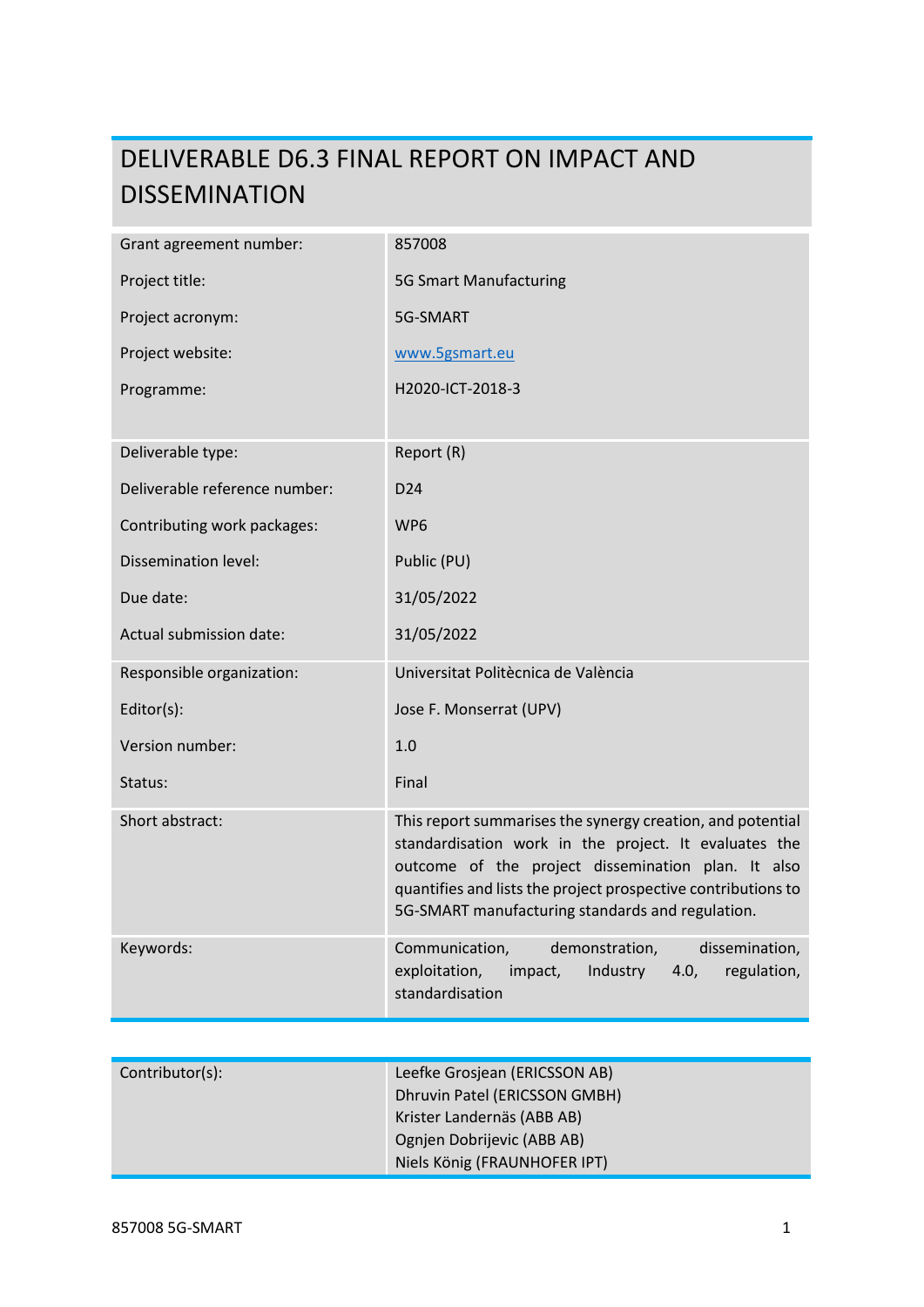Dissemination level: Public Status: Final



| Berna Sayrac (ORANGE SA)<br>Davit Harutyunyan (ROBERT BOSCH GMBH)<br>Jose F. Monserrat (UNIVERSITAT POLITECNICA DE<br><b>VALENCIA)</b> |
|----------------------------------------------------------------------------------------------------------------------------------------|
| Saúl Inca (UNIVERSITAT POLITECNICA DE VALENCIA)<br>Roberto Padovani, Dirk Lange (MARPOSS)                                              |
|                                                                                                                                        |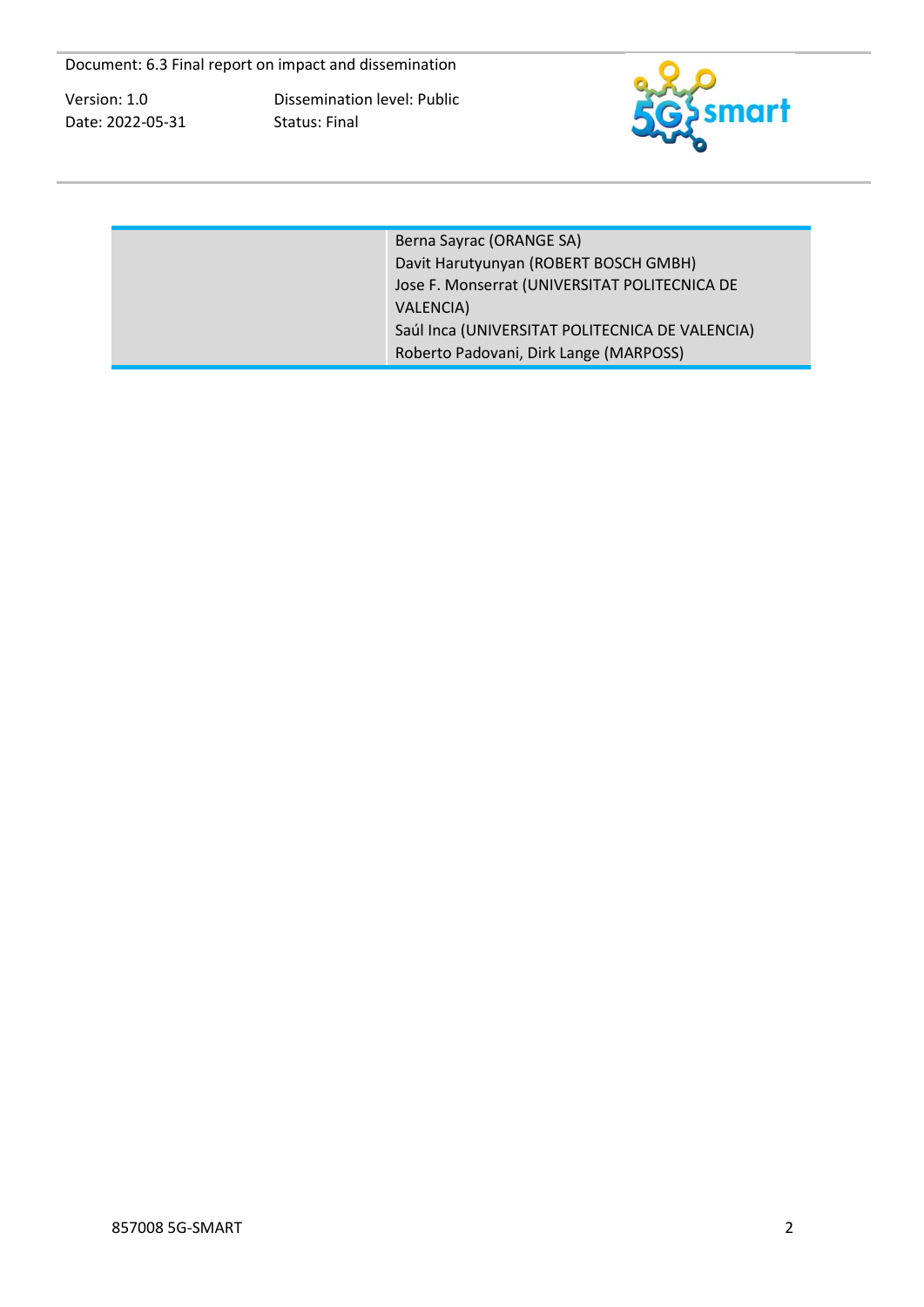Dissemination level: Public Status: Final



# <span id="page-3-0"></span>Disclaimer

This work has been performed in the framework of the H2020 project 5G-SMART co-funded by the EU. This information reflects the consortium's view, but the consortium is not liable for any use that may be made of any of the information contained therein. This deliverable has been submitted to the EU commission, but it has not been reviewed and it has not been accepted by the EU commission yet.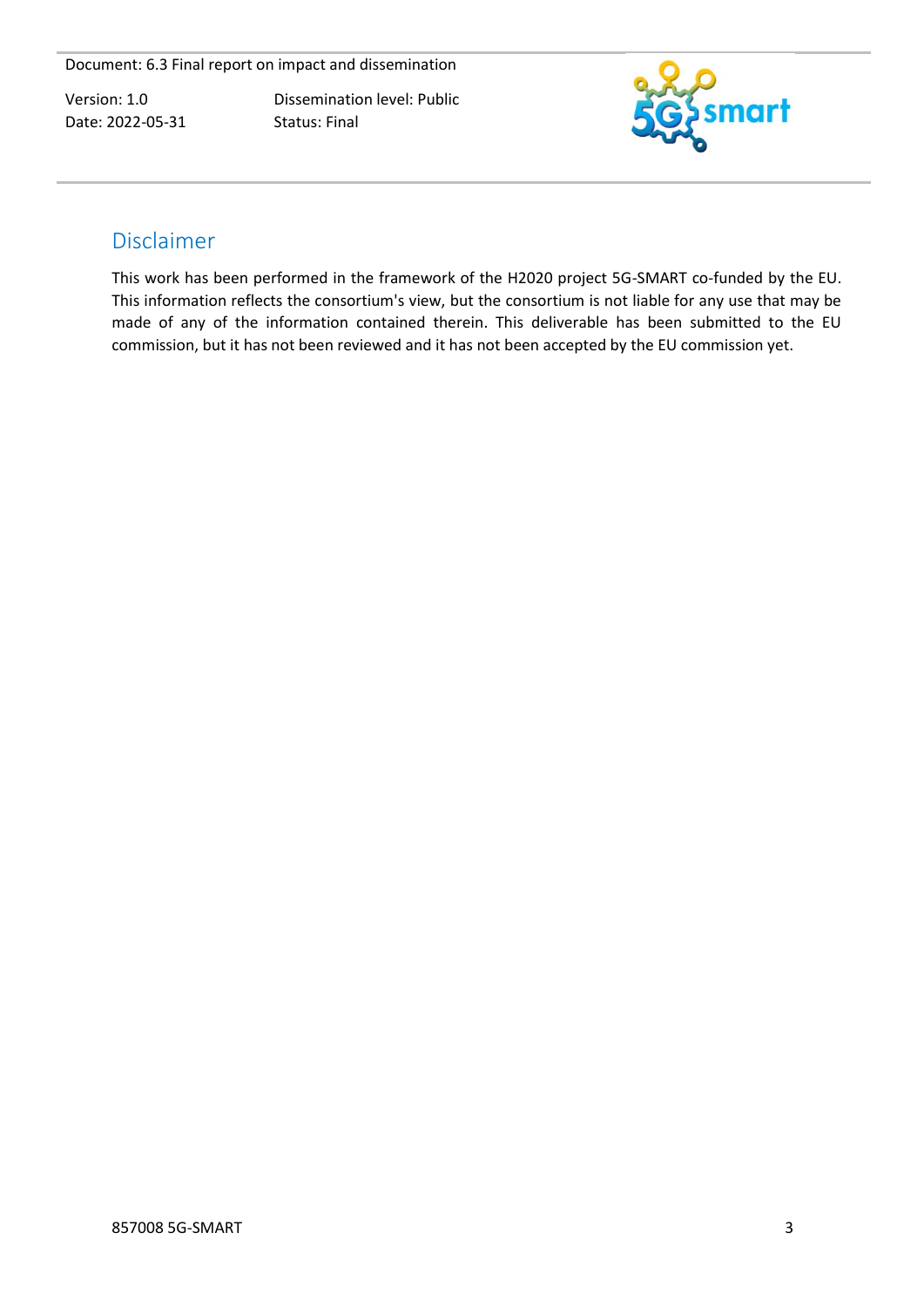Dissemination level: Public Status: Final



# <span id="page-4-0"></span>Executive summary

This deliverable has the objective to report the achievements of the project 5G-SMART for the dissemination, standardization and exploitation activities carried out during the three years of the activity, from June 2019 to May 2022.

5G-SMART prepared and attended a significant number of workshops, conferences and events, all based on the main technical objective of the performed research, i.e., the 5G system design for the industrial adoption of this technology. In doing so, 5G-SMART cooperated with the organizations in charge of the promotion of this technology, mainly 3GPP, ITU and 5G-ACIA. All the events and the dissemination activities were advertised through 5G-PPP channels and made available on the project site and through social media advanced exploitation.

Some of the achievements of 5G-SMART were also valuable input for the standardization bodies in this very challenging period that has seen the start of the actual use of the 5G into industry, surrounded by the convulsive period of the COVID-19 pandemic.

The 5G-SMART project has achieved the goals that were outlined at the start in the exploitation and dissemination plans of the consortium and all the partners. More than 25 papers, 13 press impacts, 30 contributions to standards, 3 keynotes in major conferences, the participation in 20 5G industrial events, 3 workshops, 5 demos and 8 webinars, show the high implication of the project in the dissemination of achieved results. A per partner-based report on the achievements of the ambitious plans stated at the project foundation is given in this deliverable as well as an impact analysis of the project.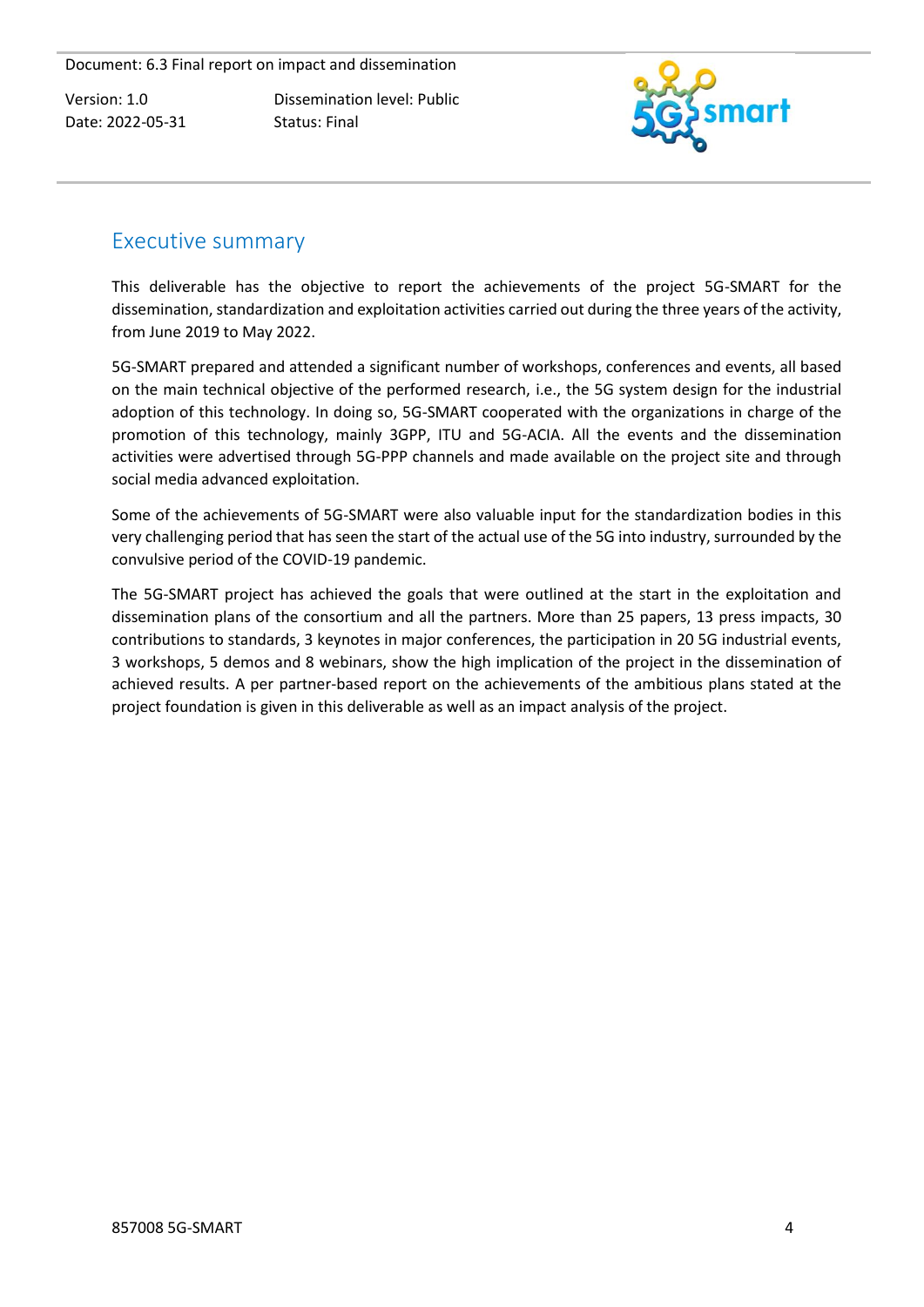Dissemination level: Public Status: Final



# Table of content

| Disclaimer |                                                      | 3              |
|------------|------------------------------------------------------|----------------|
|            | Executive summary                                    | 4              |
| 1          | Introduction                                         | $\overline{7}$ |
| 1.1        | Objective of the document                            | 7              |
| 1.2        | Relation to other documents                          | 7              |
| 1.3        | Structure of the document                            | 8              |
| 2          | COVID-19 impact on the dissemination plan            | 8              |
| 3          | <b>Communication activities</b>                      | 9              |
| 3.1        | Printed materials and press releases                 | 10             |
| 3.2        | Project website                                      | 12             |
| 3.3        | Social media                                         | 13             |
| 3.3.1      | Twitter                                              | 14             |
| 3.3.2      | YouTube                                              | 14             |
| 3.3.3      | LinkedIn                                             | 15             |
| 4          | 5G-SMART dissemination activities                    | 16             |
| 4.1        | Accepted papers/book chapters                        | 17             |
| 4.2        | White papers and technical reports                   | 20             |
| 4.3        | Panels, workshops, and events                        | 21             |
| 4.4        | 5G Demos and validation events                       | 22             |
| 4.4.1      | Trial open days                                      | 23             |
| 4.4.2      | Mobile World Congress 2021 and 2022                  | 23             |
| 4.4.3      | Hannover Messe 2021 and 2022                         | 24             |
| 4.4.4      | <b>Smart Production Solutions Drive in Nuremberg</b> | 24             |
| 4.4.5      | <b>Control Fair in Stuttgart</b>                     | 24             |
| 4.4.6      | <b>Fraunhofer Solution Days</b>                      | 24             |
| 4.4.7      | <b>EuCNC</b>                                         | 25             |
| 4.4.8      | Other trade shows                                    | 25             |
| 4.5        | Scientific publications                              | 25             |
| 4.6        | Workshops and presentations                          | 25             |
| 4.6.1      | 5G-PPP events                                        | 26             |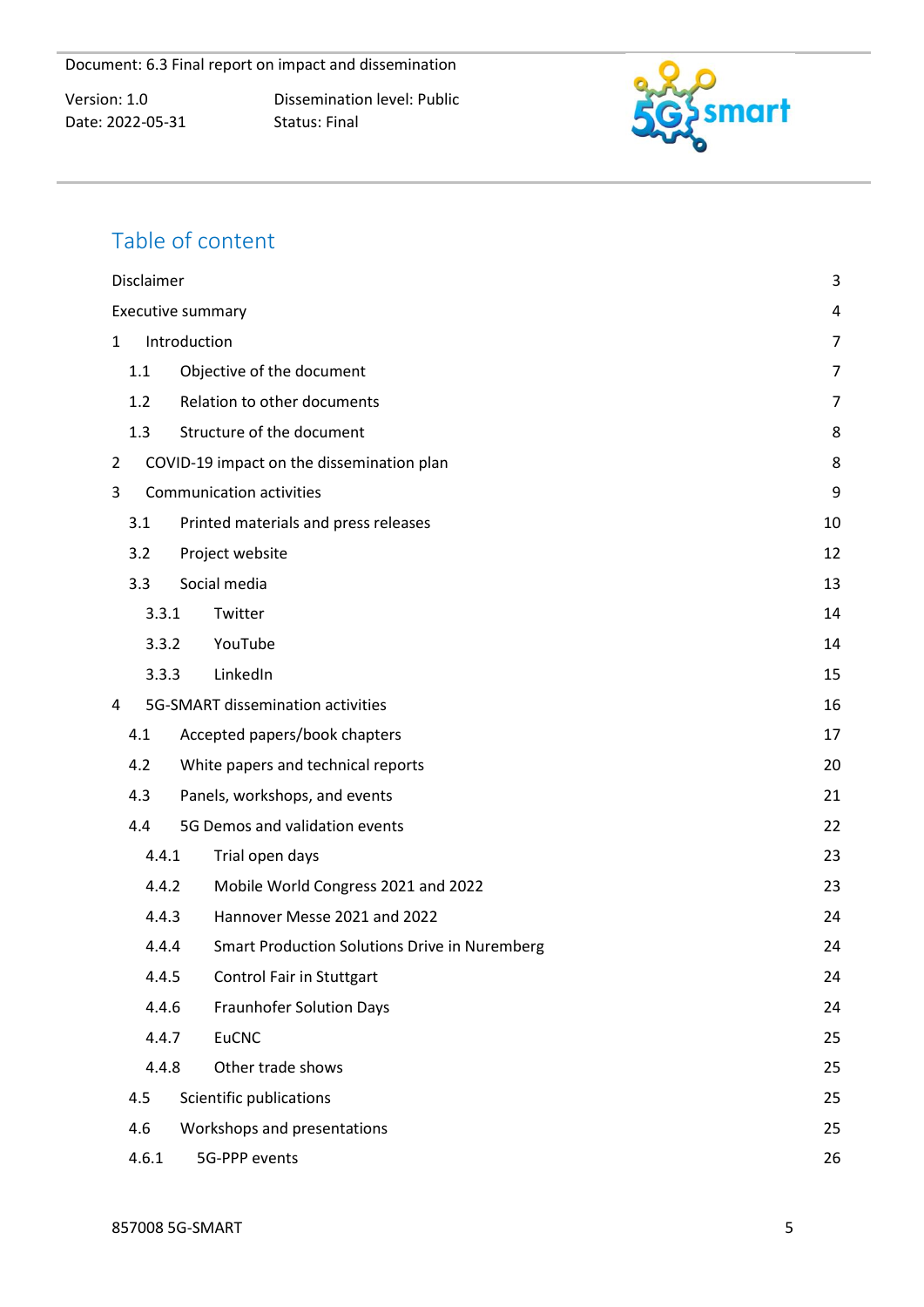Version: 1.0 Date: 2022-05-31 Dissemination level: Public Status: Final



| 4.6.2       | 5G-ACIA events                                         | 26 |
|-------------|--------------------------------------------------------|----|
| 5           | Standardization and regulation impact                  | 27 |
| 5.1         | Specific standardization and regulation synergies      | 27 |
| 5.2         | 5G Alliance for Connected Industries and Automation    | 28 |
| 5.3         | <b>Standard contributions</b>                          | 29 |
| 6           | Achieved impact and exploitation goals                 | 32 |
| 6.1         | Industrial impact and exploitation                     | 32 |
| 6.1.1       | Ericsson                                               | 33 |
| 6.1.2       | ABB                                                    | 34 |
| 6.1.3       | Marposs                                                | 35 |
| 6.1.4       | Orange                                                 | 36 |
| 6.1.5       | Bosch                                                  | 36 |
| 6.1.6       | T-Systems                                              | 37 |
| 6.2         | SME impact and exploitation                            | 38 |
| 6.2.1       | Cumucore                                               | 39 |
| 6.2.2       | U-blox                                                 | 39 |
| 6.3         | Academic impact and exploitation                       | 39 |
| 6.3.1       | <b>Budapest University of Technology and Economics</b> | 40 |
| 6.3.2       | Fraunhofer IPT                                         | 40 |
| 6.3.3       | <b>Lund University</b>                                 | 41 |
| 6.3.4       | Universitat Politècnica de València                    | 41 |
| Conclusions |                                                        | 43 |
|             | List of abbreviations                                  | 44 |
| References  |                                                        | 45 |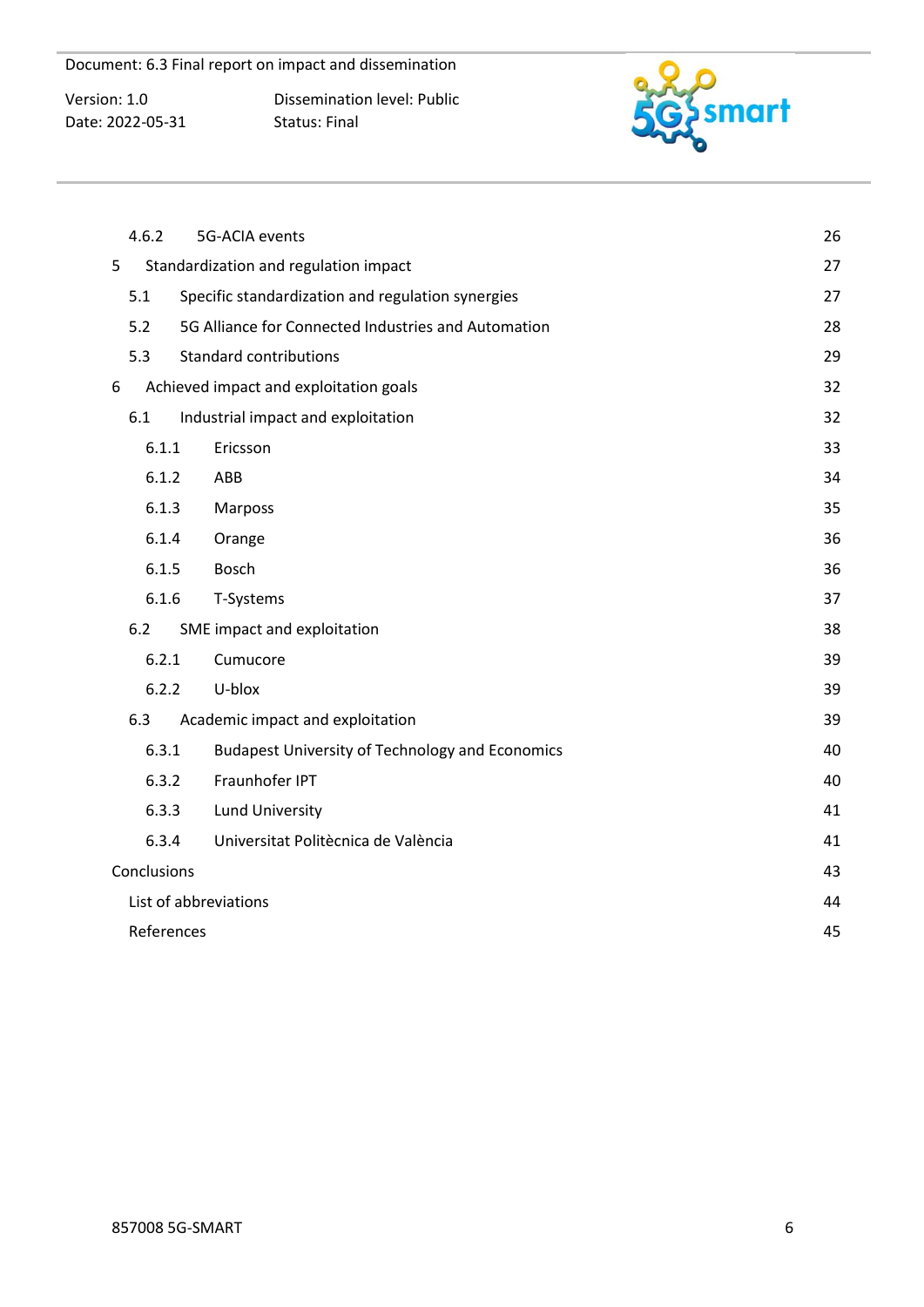Dissemination level: Public Status: Final



# <span id="page-7-0"></span>1 Introduction

This deliverable summarises the main achievements of the 5G-SMART project in terms of dissemination and standardization activities performed along the timeframe during which 5G-SMART represented one of the most European-acknowledged research activities in the framework of industrial integration of 5G. The deliverable also includes a review of the industrial, academic and Small and Medium sized Enterprise (SME) exploitation plans prepared by the partners at the project start. The dissemination and exploitation plan was outlined at the beginning of the project in deliverable D6.1 [5GS19-D61].

Communication, dissemination, and exploitation have been tasks of high importance in 5G-SMART, as it is recognised that they are crucial elements to increase visibility and the impact of the project. With the outbreak of the Covid-19 pandemic, severe adjustments had to be made to the original plans of 5G-SMART for communication and dissemination. The quickly changing situation of decreasing possibilities to publicize the projects results through the usual channels such as conferences, trial open days, training activities, etc. during the pandemic outbreak, required a fast reaction of the project on finding alternative ways and creative solutions to continue to show the impact and benefits of the project. Therefore, it is true that due to the cancellation of several major events and conferences, 5G-SMART missed important opportunities to be exposed to a wider audience. Several events already planned were cancelled, while many others were organized online. However, our presence in keynotes and events from that moment on has been mostly in an online format, what at the end of the day seems not to have affected the impact of the project, since almost 125.000 entrances in google search mark the huge impact of the project in digital form. Section 2 reviews the actions done in the project to deal with the complications of COVID-19.

# <span id="page-7-1"></span>1.1 Objective of the document

The objective of this final report on the communication, dissemination, and exploitation activities is to provide a summary of the achievements made with respect to the communication from the start of the project until May 2022. This also includes a description of standardization activities and the impact on society and the involved players in the project.

# <span id="page-7-2"></span>1.2 Relation to other documents

This document builds on deliverable D6.1 [5GS19-D61] and D6.2 [5GS20-D62]. D6.1 provided a detailed overview of the project's dissemination, communication, and exploitation strategy at the project start. That plan was updated in D6.2, which at the same time included a report on the situation with respect to communication and dissemination from the project start until October 2020. D6.3 complements D6.2 in the report of activities and finalizes the plan described in D6.1.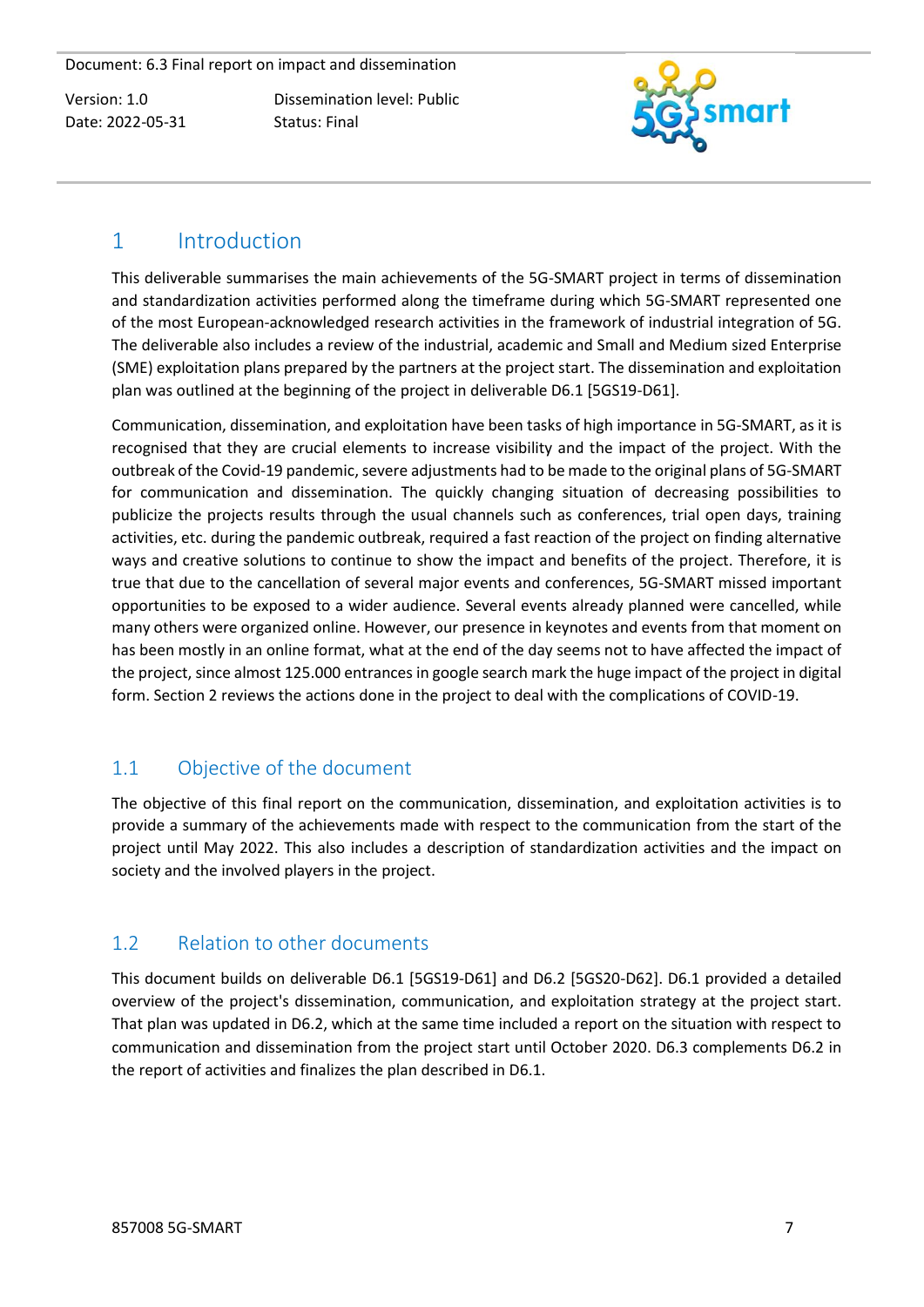Dissemination level: Public Status: Final



# <span id="page-8-0"></span>1.3 Structure of the document

This document is structured as follows: Section 1 provides a general introduction to the deliverable and a detailed description of this report. Section 2 reviews the actuation of 5G-SMART with respect to the COVID-19 pandemic that affected the dissemination plans. Section 3 summarises the work done with respect to 5G-SMART's communication activities, while Section 4 focuses on 5G-SMART's dissemination activities. Section 5 presents the 5G-SMART activities with respect to the standardization and finally, Section 6 deals with the analysis of the initial exploitation plans at partner and at consortium level. Finally, in the last section, the deliverable is summarised, and conclusions are presented.

# <span id="page-8-1"></span>2 COVID-19 impact on the dissemination plan

5G-SMART realized early on the change that the dissemination in European projects was about to suffer, and the project immediately created an alternative plan to assure continued progress with respect to communication, dissemination, and exploitation. The following adjustments were made:

- In March 2020, some budget was shifted to reinforce communication activities. With this budget, filming activities were started, that documented the progress and results of the project at the trial sites. Until October 2020, professional photos and movies were taken from the 5G deployment and channel measurement activities at the Reutlingen trial site. Furthermore, photos and movies were taken at the Kista trial site. These photos and movies have been used during the project to better illustrate the project's results and activities, especially when trial site visits are not possible. The filming activities continued during the remaining project times, being an asset also when physical meetings are possible again.
- With tradeshows and fairs being cancelled, another emphasis of the project has been to organize live demos in connection with webinars and other activities. To reach a wide audience, all of these have been published on the project's YouTube channel. It is hard to estimate if this led to more attendees or fewer compared to physical meetings, but the good numbers confirmed that the research community was connected during this period of time.
- To compensate for the lower number of dissemination and communication activities, 5G-SMART has compiled a series of webinars that focuses both on research aspects as well as trial activities. These are listed below:
	- $\circ$  The "5G for smart manufacturing Industry, and 3GPP RAN latest status" was the first webinar meeting held by 5G-SMART on 22 September 2020. Approximately 95 participants connected, coming mainly from the ICT field, and we received several requests for additional information through our social media with more than 250 views at the time of writing this deliverable. The recording is available via [https://youtu.be/5hatXCmMcPc.](https://youtu.be/5hatXCmMcPc)
	- o The "5G-SMART Webinar on 5G Process Monitoring in Manufacturing" was held on the 13<sup>th</sup> of October 2020. Approximately 82 attendees were online during the live stream and the recording is available via [https://youtu.be/puoFAayVpZk.](https://youtu.be/puoFAayVpZk)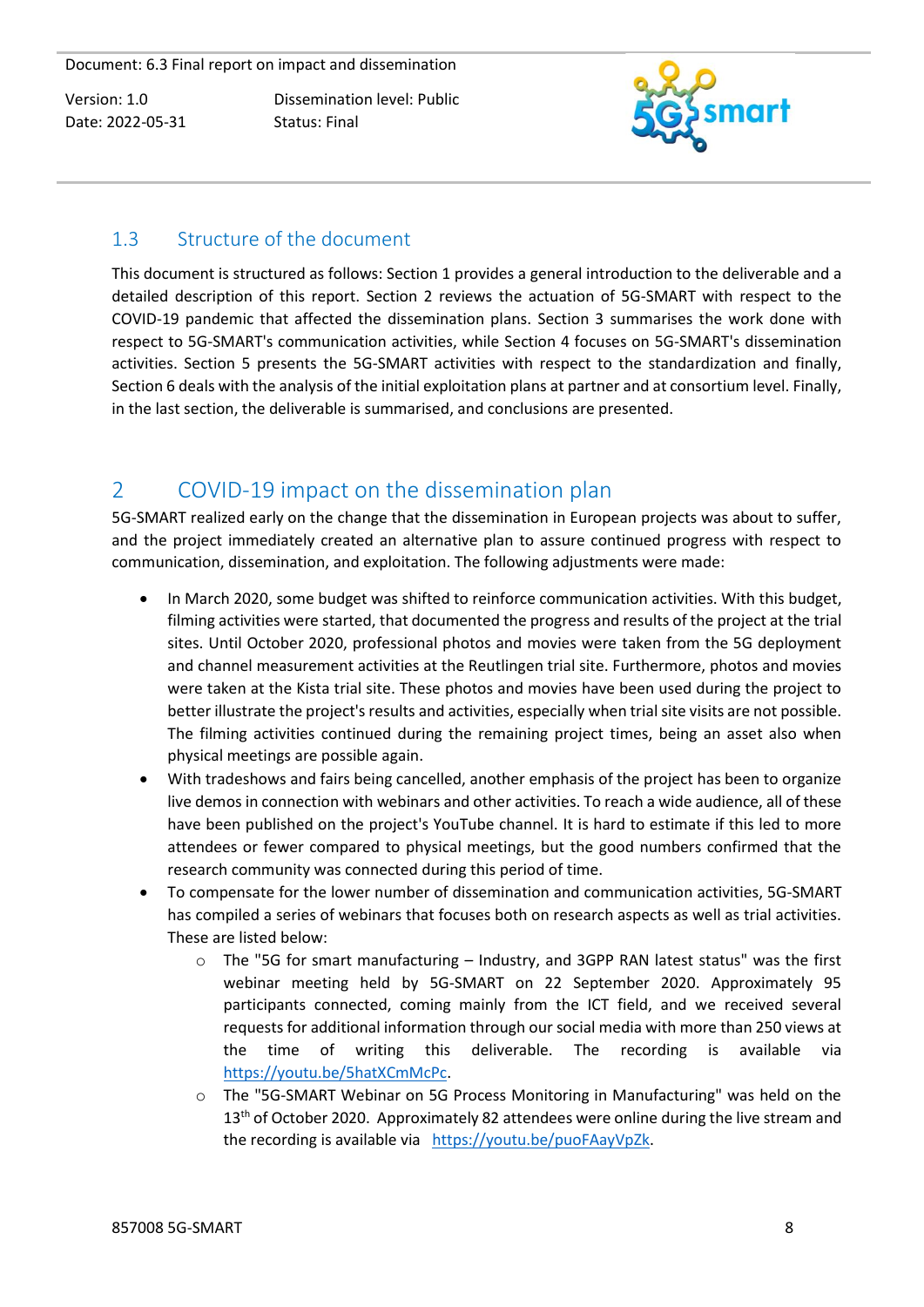Dissemination level: Public Status: Final



- $\circ$  The 5G SMART webinar on "5G TSN deployment model and time synchronization aspects" counted with about 150 attendees in an online session organized on the 29th of January, 2021. The TSN model proposed in the project was analysed in depth. [https://youtu.be/j-](https://youtu.be/j-IHbjKL8wI)[IHbjKL8wI](https://youtu.be/j-IHbjKL8wI)
- o On June 22<sup>nd</sup> of 2021 the webinar "5G and Industrial Robotics, Testbed Insights and Outlook" dug into the progresses on connected robotics, showing live demos about the performance of some of the proposals of 5G-SMART. 80 people connected to this webinar, that had up to 200 views considering the YouTube interactions. The recording is available a[t https://youtu.be/yY1PcyyuEI8](https://youtu.be/yY1PcyyuEI8)
- $\circ$  Another live demonstration took place on November the 18<sup>th</sup> 2021, in this case in a webinar entitled "5G SMART webinar on Demystifying 5G and industrial networks slicing, from theory to practice". In this case the project showcased the 5G-SMART Network Slicing solution recorded at<https://youtu.be/6WaTMNc7IIQ> with more than one hundred live attendees and 215 views in YouTube at the time of writing this deliverable.
- $\circ$  Then, together with 5G-ACIA, on January the 26<sup>th</sup> 2022, the project demonstrated the trial site in Bosch, with again more than 200 people connecting to the live event online. The recording is available at [https://youtu.be/blJHEhqGT3k.](https://youtu.be/blJHEhqGT3k)
- $\circ$  On the 10<sup>th</sup> of February 2022, together with STL, 5G-SMART disseminated the results of A1.2 Analysis of business value creation enabled by 5G for manufacturing industries. Approximately 250 participants were reached in two sessions for the different time zones of the webinar entitled "Private 5G. What is the business case for the manufacturing sensor?". The recording is available at [https://youtu.be/E7V\\_7PM7ZxQ.](https://youtu.be/E7V_7PM7ZxQ)
- $\circ$  Finally, in May 5th, the last webinar organized by the consortium took place, with the focus on edge computing services and entitled "Architecture Integration of 5G-enabled Industrial Networks with Edge Computing for Smart Manufacturing". More than sixty people connected to this last webinar, whose recording is available at [https://youtu.be/O8BK6i1l1CI.](https://youtu.be/O8BK6i1l1CI)
- Due to the frequent cancellation of conferences during the pandemic outbreak, the project has encouraged partners to focus their dissemination from conference papers to journal papers. Furthermore, whenever possible, conference presentations were uploaded on the project's YouTube channel to increase the reached audience. Following this approach, several conference paper presentations given at PIMRC 2020 have been published on the project's YouTube channel: [https://www.youtube.com/channel/UCdhRYuUuSfT97tIivMGLRIg.](https://www.youtube.com/channel/UCdhRYuUuSfT97tIivMGLRIg)

# <span id="page-9-0"></span>3 Communication activities

The communications strategy of the 5G-SMART project aimed to share the goals, methods and results of the consortium's outreach activities with the target audience. The following goals were set in the communication strategy:

1. To communicate to our audience why 5G-SMART's results are relevant to them: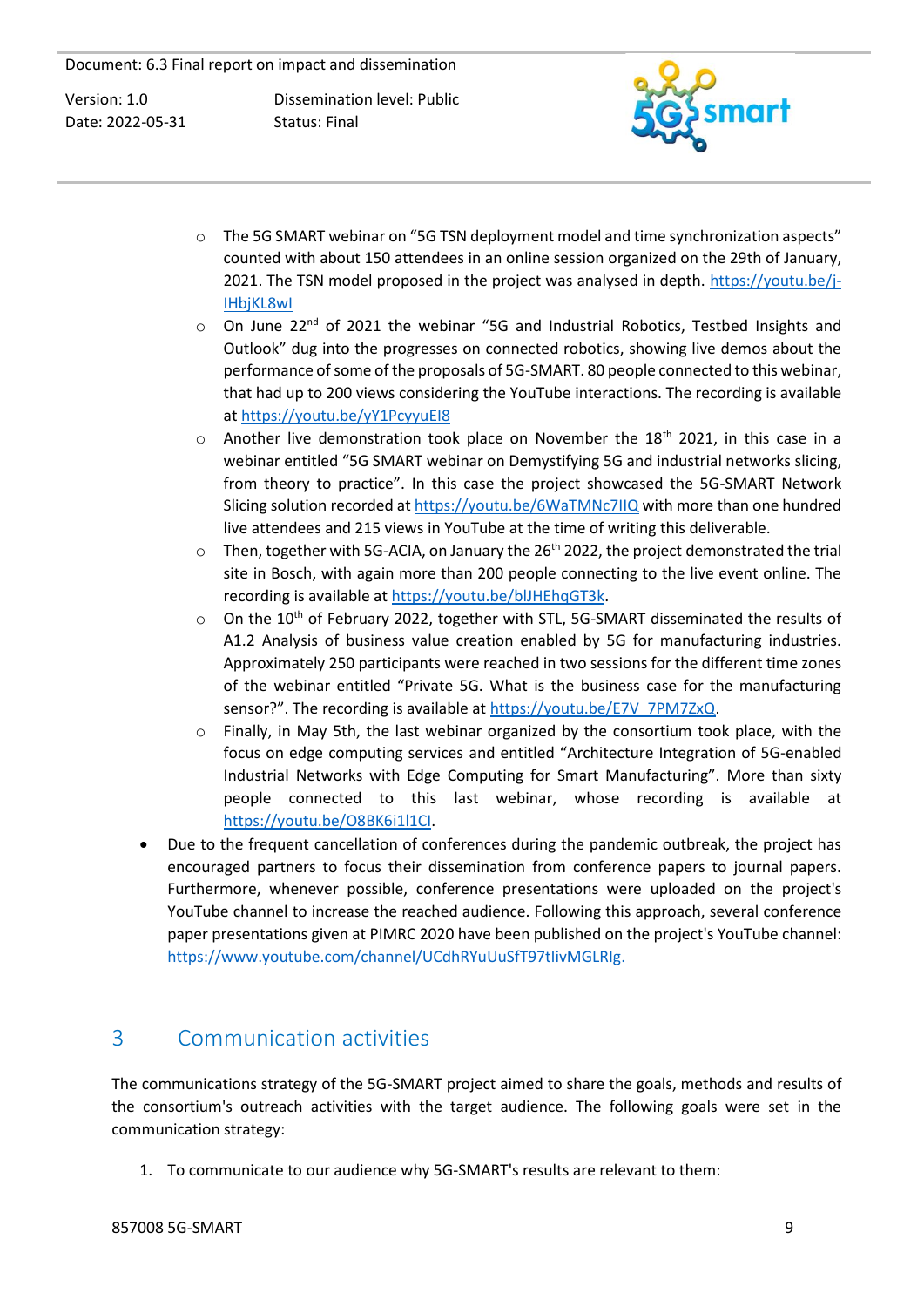Dissemination level: Public Status: Final



- To give visibility to the project vision, aims, activities and results at all levels.
- To promote the exchange of knowledge regarding the introduction of 5G into the manufacturing industry.
- To raise public awareness about the project key facts and findings while demonstrating the readiness of 5G in the manufacturing context.
- 2. To reach the specific target audience, where the project findings are most relevant, and can have the most impact:
	- To identify the best channels of communication where these audience groups can be reached.
	- To build a project network that involves relevant stakeholders throughout Europe.
	- To attract the project's audience to our online platform for dissemination via webinars.
- 3. To reflect our project's goals and values:
	- To facilitate the transferability and applicability of the project results for organizations and stakeholders outside of the project.
	- To promote transparency and accountability throughout the project.

In the following subsections, the status of the communication activities of the project from June 2019 until May 2022 are presented. It is worth mentioning the huge impact of the project at the time of writing this deliverable, that is present in more than 125.000 searches on the internet and more than 498 documents listed in google scholar, while interacting with more than 10.000 people in the world, according to the visits of the 5G-SMART project webpage. The target audience was reached, and the project created a huge reputation based on the quality of the research disseminated.

# <span id="page-10-0"></span>3.1 Printed materials and press releases

The project poster and leaflet were designed during the first five months of the 5G-SMART implementation and have been used at various occasions by all partners. All materials contain references to the online sources of 5G-SMART. Concerning the press, contacts were established with the relevant trade press (see Table 2-1 for the specific press sources) to extend the reach of the communications activities, and several press releases have been made by the project and partners. Two newsletters were published including information about the latest achievements of the project and links to recent public deliverables and forthcoming events. Newsletters are published on a yearly basis. The first newsletter is available online via the following URL: <https://5gsmart.eu/wp-content/uploads/2020-newsletter-5G-SMART-v1.0.pdf> while the second one is accessible at [https://5gsmart.eu/wp-content/uploads/2021-newsletter-5G-SMART](https://5gsmart.eu/wp-content/uploads/2021-newsletter-5G-SMART-v1.0-2.pdf)[v1.0-2.pdf.](https://5gsmart.eu/wp-content/uploads/2021-newsletter-5G-SMART-v1.0-2.pdf)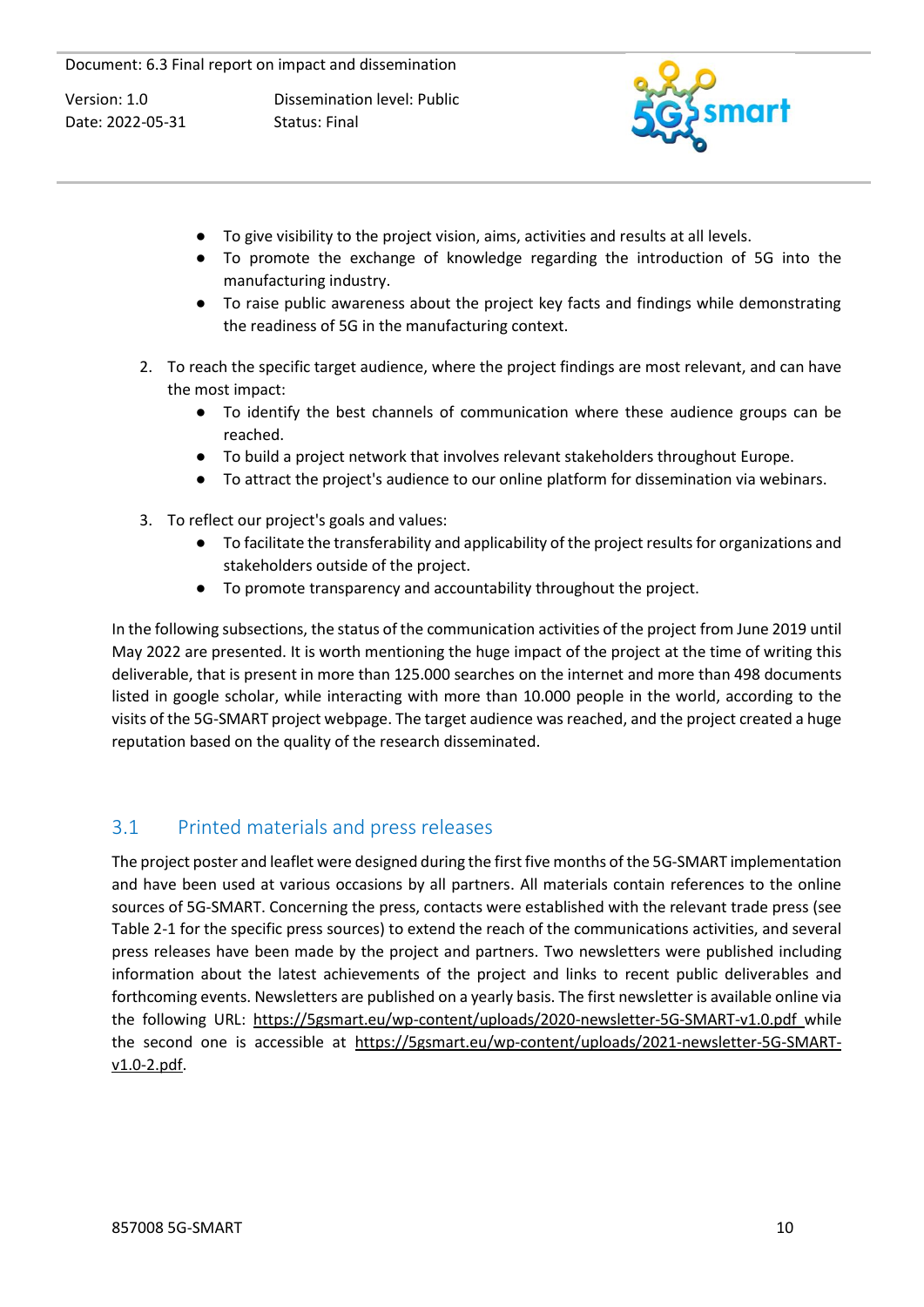Dissemination level: Public Status: Final



| Date       | <b>Title</b>                                                   | Links                                                                                                                                                                                              |
|------------|----------------------------------------------------------------|----------------------------------------------------------------------------------------------------------------------------------------------------------------------------------------------------|
| 11/06/2019 | EU-project 5G-SMART shows how 5G<br>boosts smart manufacturing | https://www.marposs.com/eng/news/eu-<br>project-5g-smart                                                                                                                                           |
| 12/05/2020 | Elektronik online journal                                      | http://www.elinor.se/borja-5g-resan-<br>redan-idag-med-4g-lte.html/                                                                                                                                |
| 20/05/2020 | L'embarque                                                     | http://www.lembarque.com/lancez-vous-<br>dans-la-5g-des-aujourdhui-mais-avec-la-<br>4g/lte 010009                                                                                                  |
| 18/06/2020 | ETN journal                                                    | http://www.etn.fi/10897                                                                                                                                                                            |
| 22/06/2020 | Enterprise IoT Insight                                         | https://enterpriseiotinsights.com/2020080<br>6/channels/news/bosch-ericsson-hone-5g-<br>for-manufacturing                                                                                          |
| 26/06/2020 | Seminet Korea                                                  | https://www.opensignal.com/reports/202<br>0/06/southkorea/mobile-network-<br>experience-5g                                                                                                         |
| 01/08/2020 | 5G PPP Progress Monitoring Report -<br>2019                    | https://5g-ppp.eu/wp-<br>content/uploads/2020/10/5G-PPP-<br>PMR2019v1-6.pdf                                                                                                                        |
| 06/08/2020 | Bosch launches 5G tests at Reutlingen                          | https://www.bosch-<br>presse.de/pressportal/de/en/bosch-<br>launches-5g-tests-at-reutlingen-wafer-fab-<br>209216.html?fbclid=IwAR0swS5l7-<br>jdEKchZ5Uv7DnoYw3p2Gydfh6knZ4xdwPS<br>M3-ob5esDYaKRb0 |
| 17/08/2020 | 1 <sup>st</sup> year 5G-SMART newsletter                       | https://5gsmart.eu/wp-<br>content/uploads/2020-newsletter-5G-<br>SMART-v1.0.pdf                                                                                                                    |
| 21/04/2021 | 5G-ACIA Testbed Endorsement                                    | https://5g-acia.org/insight/endorsed-<br>testbeds/                                                                                                                                                 |
| 27/05/2021 | European Annual Journal                                        | https://5g-ppp.eu/the-5g-european-<br>annual-journal-2021-is-out/                                                                                                                                  |
| 15/05/2021 | 2 <sup>nd</sup> year 5G-SMART newsletter                       | https://5gsmart.eu/wp-<br>content/uploads/2021-newsletter-5G-<br>SMART-v1.0-2.pdf                                                                                                                  |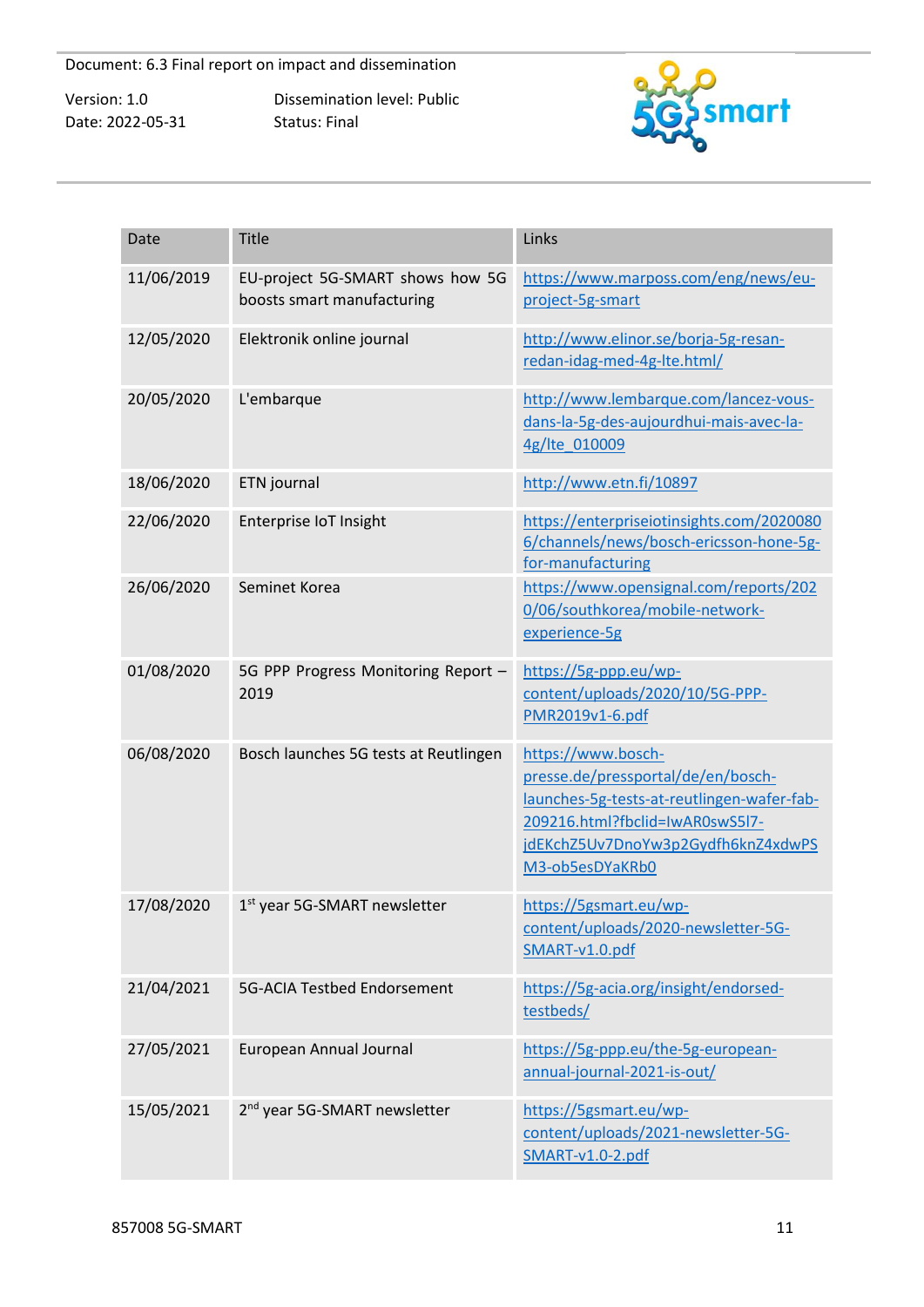Dissemination level: Public Status: Final



| 30/08/2021 | <b>Robotik Und Produktion</b>                                                           | https://cdn.tedo.be/tedo-<br>ecms/2/ROBOTIK_UND_PRODUKTION_4 (<br>August) 2021.pdf                                 |
|------------|-----------------------------------------------------------------------------------------|--------------------------------------------------------------------------------------------------------------------|
| 21/10/2021 | Entscheidend in der Smart-Factory:<br>Wie synchron ist die Zeit der smarten<br>Systeme? | https://iot.telefonica.de/entscheidend-in-<br>der-smart-factory-wie-synchron-ist-die-<br>zeit-der-smarten-systeme/ |

Table 2-1: 5G-SMART press releases

#### <span id="page-12-0"></span>3.2 Project website

The 5G-SMART public website is the central hub for communication with different parties, and is hosted behind the following URL: [https://5gsmart.eu/.](https://5gsmart.eu/) The public website presents the 5G-SMART project, including news, events, project description, consortium information and public deliverables of the project. Information about the project is provided on different levels of technical detail, thus addressing multiple groups of audiences at the same time. In compliance with the European Commission (EC) open access policy [EU19], open access to all scientific publications created in the project will be ensured through the website, and when publishers are involved, the submitted papers will be made available in compliance with the rules of the publisher.

The web design was structured to make it intuitive and easy to navigate. The current version is consistent with the project's graphical identity. The website was launched in August 2019 and was constantly expanding with news, links, events, communication materials, deliverables, and publications. After the first review, the project website was updated in its format to better fit the spreading desire of the consortium and in line with the comments received from the reviewers. The webpage will be maintained during five years after the finalization of the project, i.e., at least until May 2027. This will allow the research community to access the knowledge generated by the project.

A summary of the visitors to the 5G-SMART webpage is depicted below. Since mid-October 2019 statistics were collected, which allowed us to detect during the lifetime of the webpage an average of 13 visitors per day, mainly from the USA, followed by Germany and France. This statistic demonstrates that the project website represents a reference point for partners, stakeholders and public audience who want to get or give information on the project activities and is a well-accepted means of communication. More than 11,000 different persons had visited our webpage in May 2022 since the project started in October 2019.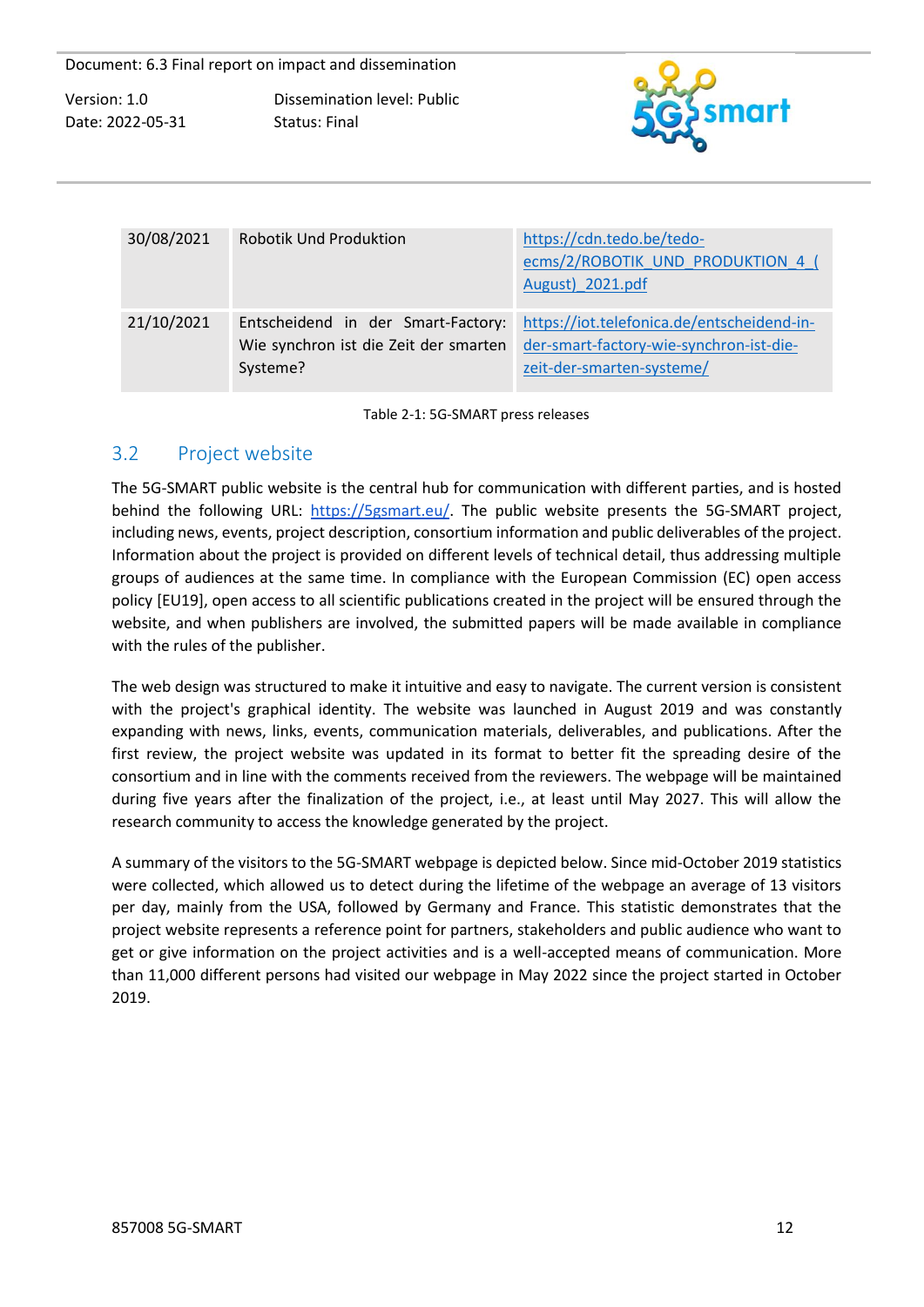Version: 1.0 Date: 2022-05-31 Dissemination level: Public Status: Final



|                | All Users<br>100.00% Users  |                    |                 |       | Oct 1, 2019 - May 21, 2022    |
|----------------|-----------------------------|--------------------|-----------------|-------|-------------------------------|
| Overview       |                             |                    |                 |       |                               |
| <b>Users</b>   |                             |                    |                 |       |                               |
| 1,500          |                             |                    |                 |       |                               |
| 1,000          |                             |                    |                 |       |                               |
| 500            |                             |                    |                 |       |                               |
|                |                             |                    |                 |       |                               |
|                | 2020                        |                    | 2021            |       | 2022                          |
|                |                             |                    |                 |       | New Visitor Returning Visitor |
| Users          |                             | New Users          | Sessions        |       |                               |
| 11,769         |                             | 11,827             | 17,135          | 14.7% |                               |
|                |                             |                    |                 |       |                               |
|                | Number of Sessions per User | Pageviews          | Pages / Session |       |                               |
| 1.46           |                             | 34,032             | 1.99            |       |                               |
|                |                             |                    |                 |       |                               |
|                |                             |                    |                 |       | 85.3%                         |
|                | Avg. Session Duration       | <b>Bounce Rate</b> |                 |       |                               |
|                | 00:01:19                    | 63.08%             |                 |       |                               |
|                |                             |                    |                 |       |                               |
|                |                             |                    |                 |       |                               |
|                | Country                     |                    |                 | Users | % Users                       |
| 1.             | <b>United States</b>        |                    |                 | 1,660 | 14.11%                        |
| 2.             | Germany                     |                    |                 | 1,095 | 9.30%                         |
| 3.             | France                      |                    |                 | 987   | 8.39%                         |
| 4.             | China                       |                    |                 | 681   | $\sqrt{5.79\%}$               |
| 5.             | <b>Belarus</b>              |                    |                 | 656   | $\sqrt{5.57\%}$               |
| 6.             | Sweden                      |                    |                 | 633   | 5.38%                         |
|                | Spain                       |                    |                 | 473   | 4.02%                         |
|                |                             |                    |                 | 435   |                               |
|                | <b>United Kingdom</b>       |                    |                 |       | $\blacksquare$ 3.70%          |
| 7.<br>8.<br>9. | Netherlands                 |                    |                 | 424   | 3.60%<br>n.                   |

Figure 2-1: Summary of 5G-SMART website visitors

# <span id="page-13-0"></span>3.3 Social media

To ensure the largest possible exposure of the project to a wide audience, and to build a community, different social media and networking tools have been used in the project, including LinkedIn and Twitter. Considering the development of the Covid-19 pandemic, this early decision was quite beneficial and publishing on social media platforms has become even more important than anticipated. The project's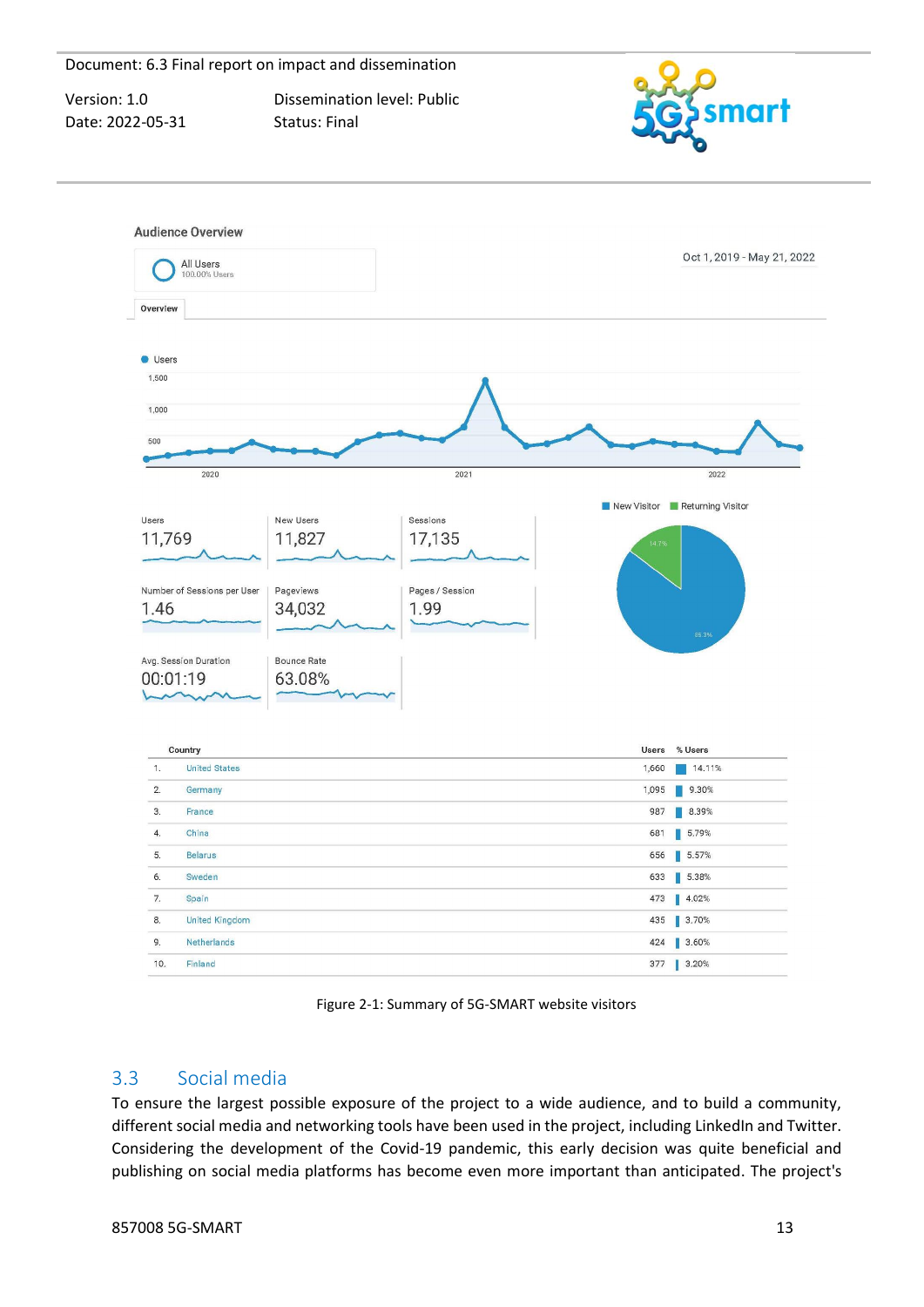Dissemination level: Public Status: Final



YouTube channel captures presentations from e.g., industry forum demonstrations, workshops, and testbed trials. The chosen media and networking tools allow two-way interaction with the project and are, therefore, particularly interesting for 5G-SMART. Moreover, social media is considered of major relevance for the project to reach younger scientists who are in an early stage of their career. To improve the search engine ranking, all social media accounts are interconnected with the project website. The success of the social media presence of 5G-SMART was continuously monitored and regularly evaluated using both quantitative measures obtained through numbers, e.g., by Twitter Analytics, and qualitative measures, e.g., by evaluating the types of comments received.

The activity in 5G-SMART's social media platforms as of May 2022 is summarized in Table 2-2, where there are inputs, interactions, and impressions expressed in numbers. Inputs mean the number of posts, tweets or videos posted until May 2022 on the project's social media platforms. Social interactions measure the effectiveness of our social media campaigns. It represents communication (i.e.: comments, messages, etc.) between visitors of a 5G-SMART social media channel. Every platform has specific interactions such as 'mentions' on Twitter or' likes', 'comments', and 'shares' on LinkedIn or YouTube. Impressions mean the total number of times the 5G-SMART content was displayed to people, regardless, whether it was clicked on or not.

|              | LinkedIn | Twitter | YouTube |
|--------------|----------|---------|---------|
| Inputs       | 26       | 90      | 24      |
| Interactions | 3.1K     | 1203    | 83      |
| Impressions  | 10.3K    | 19.8K   | 4.5K    |

Table 2-2: Activity on 5G-SMART social media channels

A further analysis per medium is given in the following sections. Note that these social media channels will be maintained in the next five years, but without new inputs.

#### <span id="page-14-0"></span>3.3.1 Twitter

The project was using Twitter as a key tool for communication. The Twitter channel can be accessed via:

#### [https://twitter.com/5g\\_smart](https://twitter.com/5g_smart)

Here, short comments, announcements, news, and other content relevant for a larger audience are shared. The engagement rate on the project's Twitter channel is relatively high (interactions/impressions are over 4%) with more than 574 followers, and 90 inputs which shows that the news, videos, and other contents uploaded to this platform are mostly reaching the relevant users.

#### <span id="page-14-1"></span>3.3.2 YouTube

The project's YouTube channel called 5G-SMART is accessible via: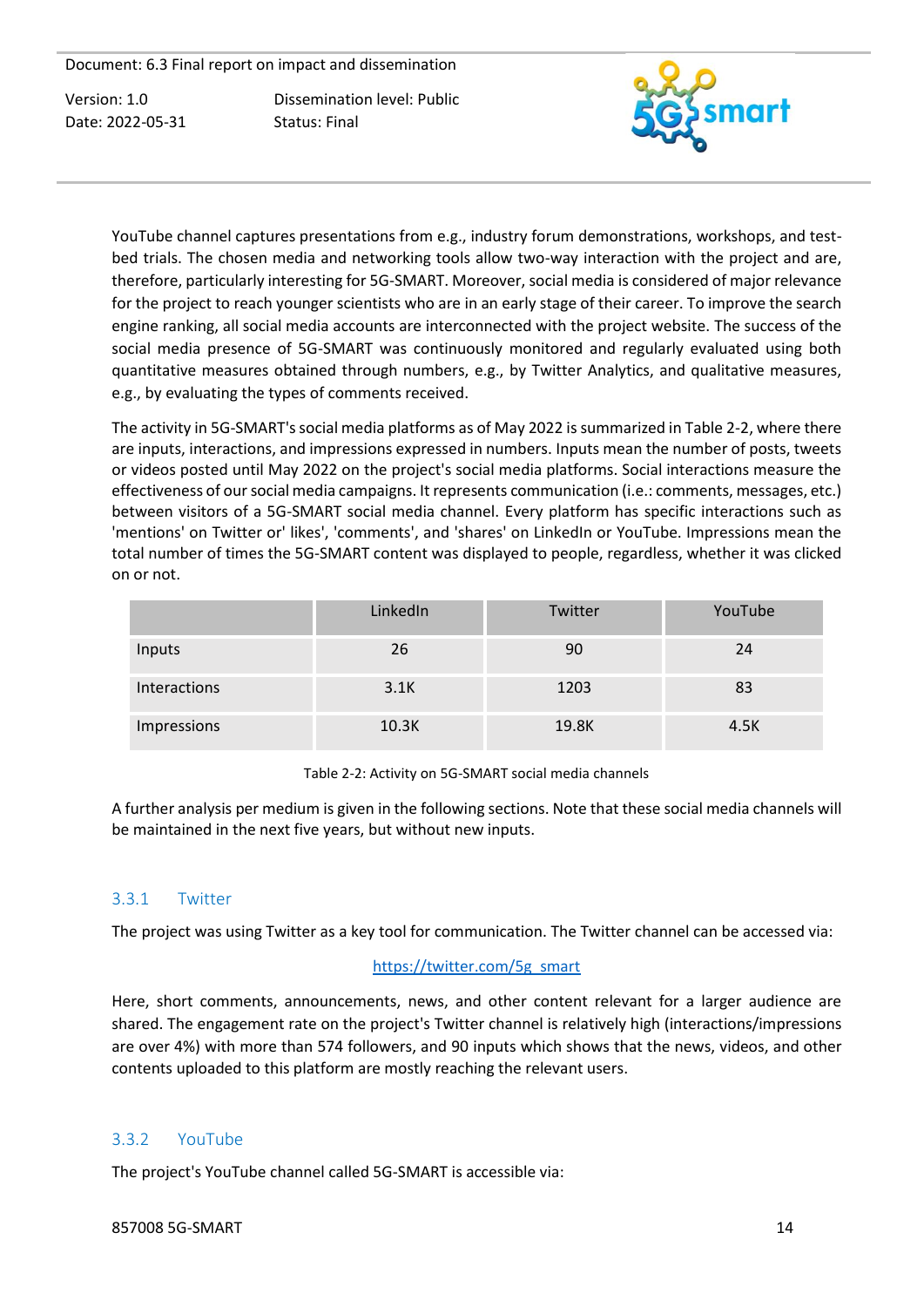Dissemination level: Public Status: Final



#### <https://www.youtube.com/channel/UCdhRYuUuSfT97tIivMGLRIg>

The channel has gained more than 25,000 page views and more than 400 hours of views, from the time it was started, which is a relatively high reach, considering the amount of content currently available, and relatively short time being in use. Since the YouTube channel of the project is used for sharing the presentations and raising project awareness in general, a relatively high 'New Visitor' number is desirable. The 68.2% bounce rate (meaning the average number of bounces across the entire site divided by the total number of visits on the site along the project) is considered an average ratio, which means that the 5G-SMART YouTube channel content is attracting mostly the audience, and provides interesting content to these users.

54.4% of the visitors were male, 45.6% female. 30.9% aged from 25-34 years old, 38.2% between 35-44 years. With respect to the nationality, the two most important communities came from Germany and Sweden. 13.5% of our visitors came from Germany, followed by Sweden with 5.1% of views.

#### <span id="page-15-0"></span>3.3.3 LinkedIn

A business channel on LinkedIn has been created under the following URL:

#### <https://www.linkedin.com/company/5gsmart/>

Here, news, events, and relevant information were shared on a regular basis targeting a professional audience. Like the project's Twitter channel, the LinkedIn one also performed well in terms of engagement rate compared to a relatively low amount of content, which signals that the posts are relevant to the followers. More than 30 visits per month to our LinkedIn page were experienced, being 44.24% of them coming from the Information Technology and Services industry. Germany, Sweden, Austria, United Kingdom, Italy and Spain, were the location of most of our visitors.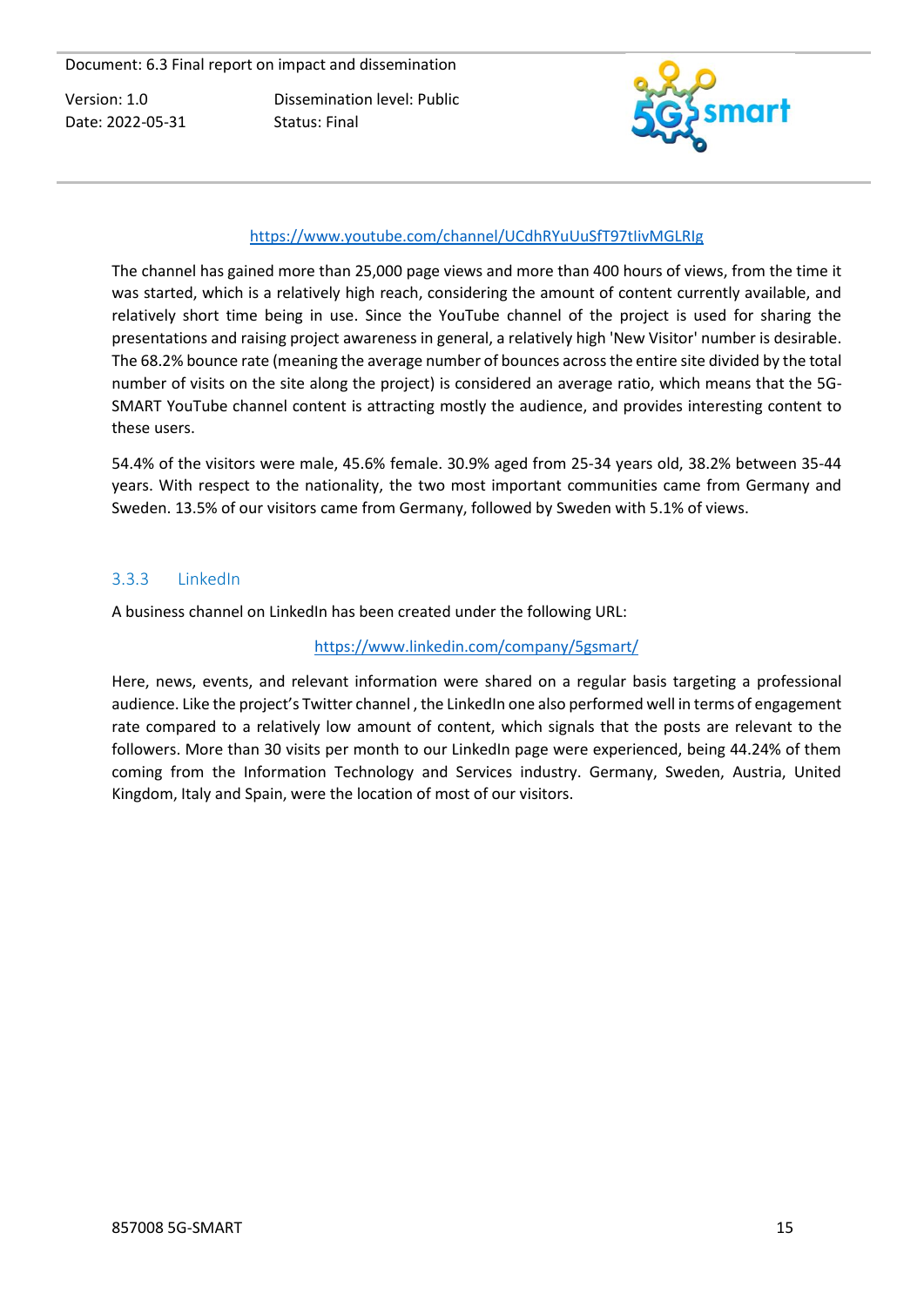Dissemination level: Public Status: Final



# <span id="page-16-0"></span>4 5G-SMART dissemination activities

In this chapter the objectives based on the deliverable D6.1 are reviewed, and the current status of dissemination activities is presented. The main strategies highlighted from D6.1 are to:

- Cooperate with other 5G-PPP research projects and disseminate the project results through the 5G-PPP and 5G-ACIA associations.
- Create synergies with the OT players, putting together the telecommunications industry and the industrial communities. This is achieved by working with relevant industrial alliances and related standards development organisations, and through demonstrations at relevant trade events that are specialized in Industry 4.0.
- Communicate with the research community through scientific publications and presentations at scientific conferences and workshops.
- Communicate with the regulators and standardisation bodies to raise awareness of the project results.

To have a clear goal, these dissemination activities have been translated into target values, which are listed in Table 3-1.

| Dissemination activities                                                      | <b>Target values</b> | Results                 |
|-------------------------------------------------------------------------------|----------------------|-------------------------|
| Journal papers, white papers and international conference papers              | 20                   | 25                      |
| Contributions to standards and regulatory bodies                              | 30                   | 30                      |
| Keynotes and panels in major conferences                                      | 10                   | 18                      |
| Participation in 5G for industry events and forums in Europe and<br>worldwide | 10                   | 10                      |
| Workshops in major conferences                                                | 5                    | $\overline{4}$          |
| Training activities                                                           | 5                    | 5                       |
| 5G demos and validations events                                               | 3                    | 5                       |
| Webinars                                                                      |                      | 8                       |
| Videos                                                                        |                      | 5                       |
| <b>Technical Talks</b>                                                        |                      | 3                       |
| Online open days                                                              |                      | $\mathcal{P}$           |
| <b>Newsletters</b>                                                            | $\mathfrak{p}$       | $\overline{\mathbf{c}}$ |

Table 3-1: Planned dissemination activities with target and current values

Dissemination status shows that the project has fulfilled and even exceeded all the expected indicators, apart from participation in major conferences, for obvious reasons. Several training activities were held by 5G-SMART, to attain a thorough cross-domain knowledge and understanding of communications and operation management. Both academic and industrial partners contributed to these training activities, but some of the previous ideas such as the whole student community would have the chance to join an academic event, can come true only within a framework of an online platform.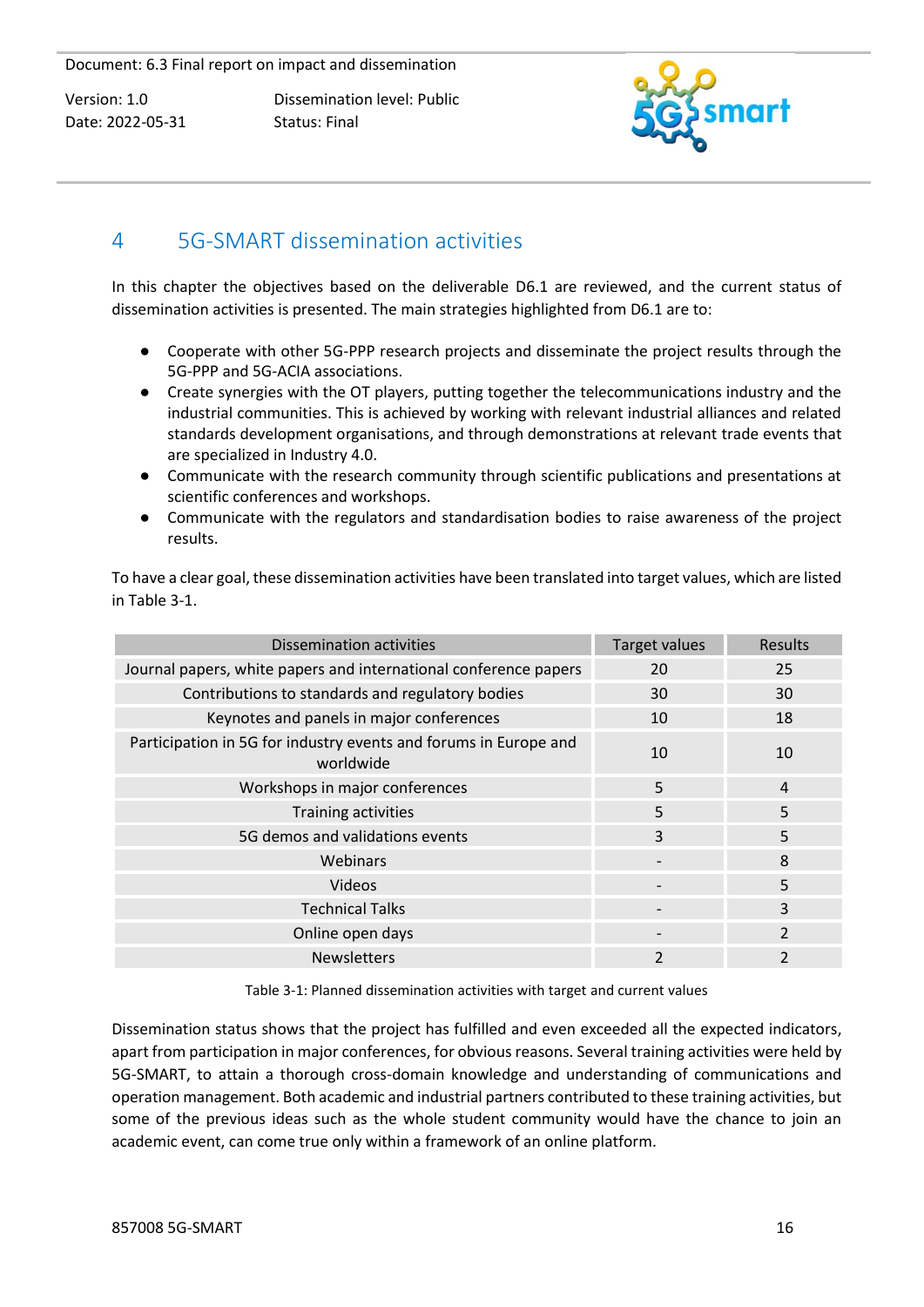Dissemination level: Public Status: Final



Another aspect of the dissemination activities has included interacting with other projects within H2020 and beyond. Of course, all 5G-SMART partners were subscribed to cooperation in the framework of 5G-PPP and specific links of communication exist due to the interrelation among the topics with 5Gang, H2020 SERENA, H2020 PRIMO-5G, H2020 FORCE and ICT-17 projects on automation.

Tables 3-2 to 3-4 list all the dissemination work by 5G-SMART since the beginning of the project.

# <span id="page-17-0"></span>4.1 Accepted papers/book chapters

| <b>Authors</b>                                                                                                              | <b>Title</b>                                                                                                             | Event                                                                           | <b>Status</b> |
|-----------------------------------------------------------------------------------------------------------------------------|--------------------------------------------------------------------------------------------------------------------------|---------------------------------------------------------------------------------|---------------|
| Meriem Mhedhbi, Mira<br>Morcos, Ana Galindo-<br>Serrano, Salah Eddine<br>Elayoubi                                           | Performance Evaluation of 5G Radio<br>Configurations for Industry 4.0                                                    | <b>WiMob 2019</b>                                                               | Published     |
| Saúl Inca, Danaisy Prado,<br>David Martín-Sacristán,<br><b>Jose F. Monserrat</b>                                            | Channel Modelling based on Game Engines<br>Light Physics for mmW in Indoor Scenarios                                     | <b>EuCAP 2020</b>                                                               | Published     |
| Gábor Soós, Dániel<br>Ficzere, Sándor Veress,<br>Pál Varga                                                                  | Discussion on Private Campus Networks -<br>Privát mobil hálózatok az iparban                                             | Life and<br>Science<br>magazine                                                 | Published     |
| Gábor Soós, Dániel<br>Ficzere, Pál Varga                                                                                    | Investigating the network traffic of<br>Industry 4.0 applications - methodology<br>and initial                           | <b>IEEE</b><br>Conference<br>of Network<br>and Service<br>Management<br>, 2020  | Published     |
| Pierre Kehl, Dirk Lange,<br>Felix Maurer, Gábor<br>Németh, Daniel<br>Overbeck, Sven Jung,<br>Niels König, Robert<br>Schmitt | <b>Comparison of 5G Enabled Control Loops</b><br>for Production                                                          | PIMRC'20,<br>London, 31<br>August-3<br>September<br>2020, Virtual<br>Conference | Published     |
| Sarah S. Schmitt,<br>Praveen Mohanram,<br>Roberto Padovani, Niels<br>König, Sven Jung, Robert<br>Schmitt                    | Meeting the Requirements of Industrial<br>Production with a Versatile Multi-Sensor<br>Platform Based on 5G Communication | PIMRC'20,<br>London, 31<br>August-3<br>September<br>2020                        | Published     |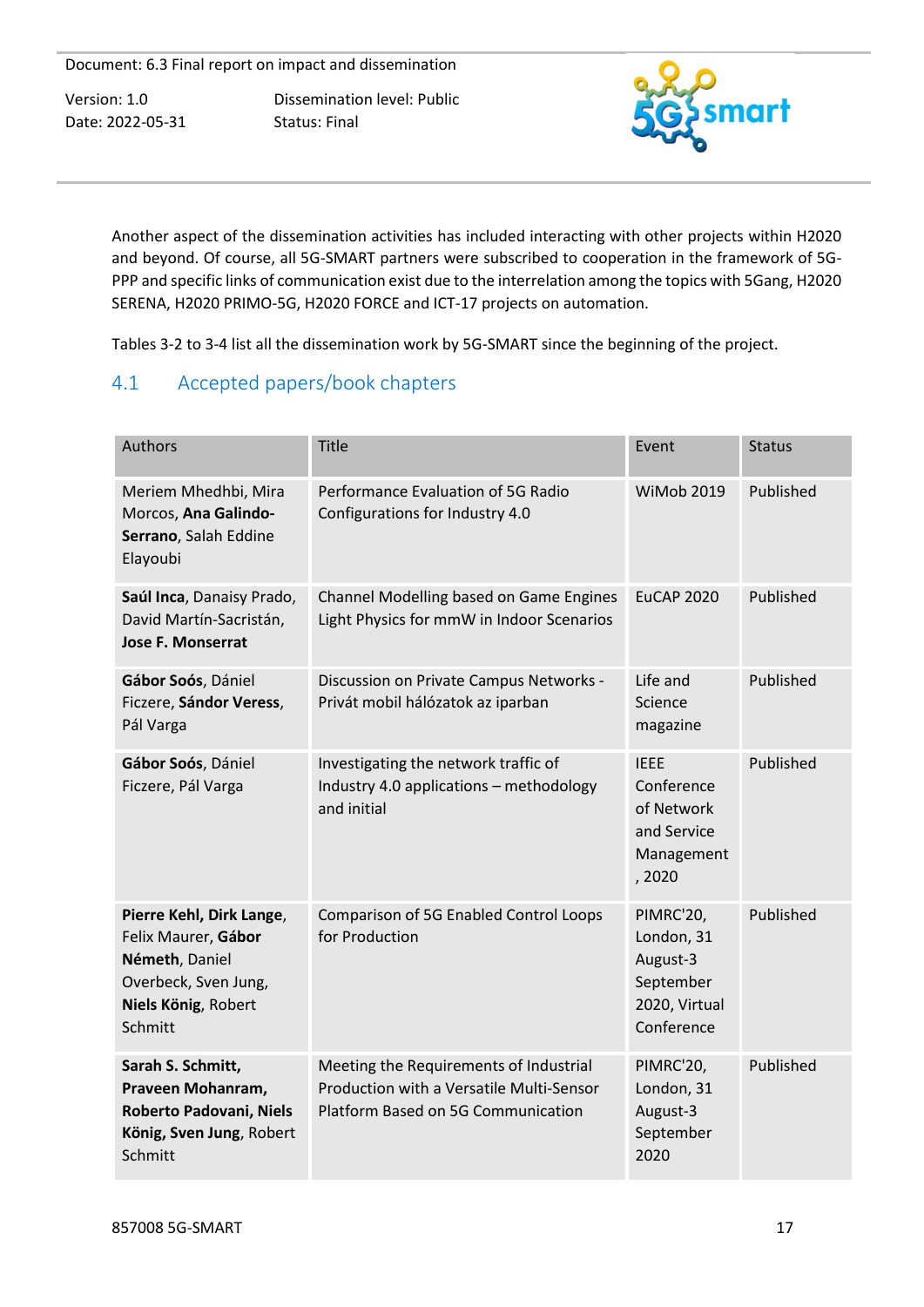Version: 1.0 Date: 2022-05-31 Dissemination level: Public Status: Final



| Raphael Kiesel, Robert<br>Schmitt                                                                                                                                                 | Requirements for Economic Analysis of<br>5G Technology Implementation in Smart<br>Factories from End-User Perspective    | PIMRC'20,<br>London, 31<br>August-3<br>September<br>2020, Virtual<br>Conference                                            | Published |
|-----------------------------------------------------------------------------------------------------------------------------------------------------------------------------------|--------------------------------------------------------------------------------------------------------------------------|----------------------------------------------------------------------------------------------------------------------------|-----------|
| István Gódor, Michele<br>Luvisotto, Stefano<br>Ruffini, Kun Wang,<br><b>Dhruvin Patel, Joachim</b><br>Sachs, Ognjen Dobrijevic,<br>Daniel P. Venmani,<br><b>Olivier Le Moult,</b> | A Look Inside 5G Standards to Support<br>Time Synchronization for Smart<br>Manufacturing                                 | <b>IEEE</b><br>Communicati<br>ons<br><b>Standards</b><br>Magazine                                                          | Published |
| Jose Costa-Requena,<br>Aapo Poutanen, Chris<br>Marshall, and János<br><b>Farkas</b>                                                                                               |                                                                                                                          |                                                                                                                            |           |
| Raphael Kiesel, Kirstin<br>Stichling, Philipp<br>Hemmers, Thomas<br>Vollmer, Robert Schmitt                                                                                       | Quantification of Process Performance of<br>Latency-Critical Applications in Production<br>by Implementing 5G Technology | <b>CIRP CMS</b><br>2021 - 54th<br><b>CIRP</b><br>Conference<br>on<br>Manufacturin<br>g Systems,<br>Athens (12 -<br>14 May) | Published |
| Gábor Soós, Dániel<br>Ficzere, Tamás Seres,<br><b>István Németh and</b><br><b>Sándor Veress</b>                                                                                   | Business opportunities and evaluation of<br>non-public 5G cellular networks -a survey                                    | Infocommuni<br>cations<br>Journal,<br>2020, 3rd<br><b>Issue</b>                                                            | Published |
| Danaisy Prado, Saúl Inca,<br>David Martín-Sacristán,<br>Jose F. Monserrat                                                                                                         | Millimeter-wave human blockage model<br>enhancements for directional antennas                                            | <b>IEEE</b><br>Communicati<br>ons Letters                                                                                  | Published |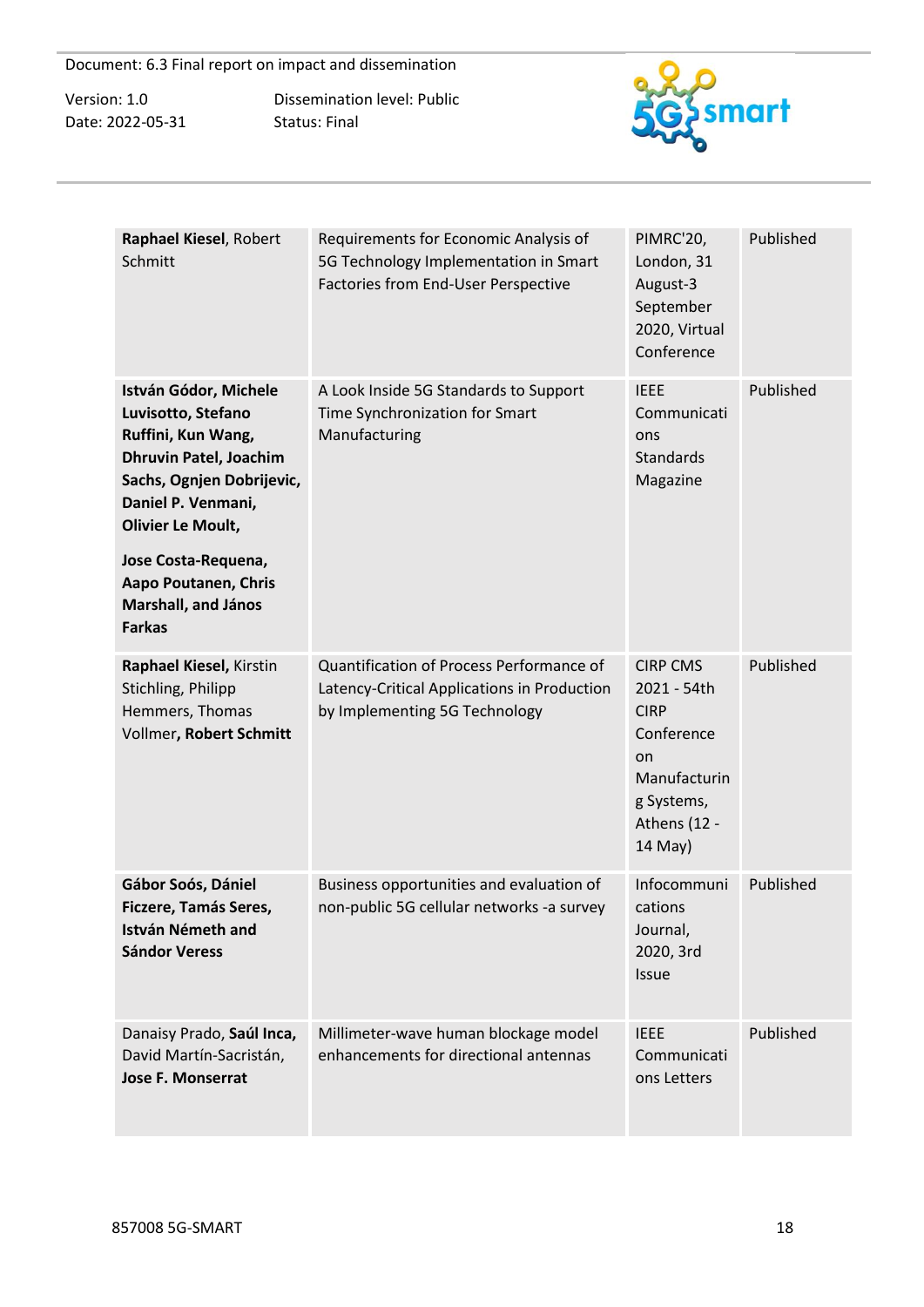| Version: 1.0     |
|------------------|
| Date: 2022-05-31 |

Dissemination level: Public Status: Final



| Robert Botez, Jose Costa-<br>Requena, lustin-<br>Alexandru Ivanciu, Vlad<br>Strautiu, Virgil Dobrota                             | SDN-based Network Slicing Mechanism for<br>a Scalable 4G/5G Core Network: A<br>Kubernetes Approach                             | <b>MDPI</b> sensors<br>2021             | Published |
|----------------------------------------------------------------------------------------------------------------------------------|--------------------------------------------------------------------------------------------------------------------------------|-----------------------------------------|-----------|
| Elizabeth Palacios, Pablo<br>Picazo, Saúl Inca, Jose F.<br><b>Monserrat</b>                                                      | Open Source 5G-NSA Network for Industry<br>4.0 Applications                                                                    | <b>PIMRC 2021</b>                       | Published |
| Kimmo Hiltunen,<br>Yanpeng Yang, Fedor<br>Chernogorov                                                                            | Impact of network densification on the<br>performance of a non-public URLLC factory<br>network                                 | <b>PIMRC 2021</b>                       | Published |
| <b>Attila Vidacs, Norbert</b><br>Reider, Gabor Feher,<br>Marcell Balogh, Markosz<br>Maliosz, Marton Aron<br>Horvath, Sandor Racz | <b>Cloud-Controlled Autonomous Mobile</b><br><b>Robot Platform</b>                                                             | <b>PIMRC 2021</b>                       | Published |
| Yanpeng Yang, Kimmo<br>Hiltunen, Fedor<br>Chernogorov                                                                            | On the performance of co-existence<br>between public eMBB and non-public<br><b>URLLC</b> networks                              | <b>VTC 2021</b>                         | Published |
| Joachim Sachs, Krister<br>Landernäs                                                                                              | Review of 5G capabilities for smart<br>manufacturing                                                                           | <b>ISWCS 2021</b>                       | Published |
| R. Kiesel; F. Boehm; J.<br>Pennekamp; R. H.<br><b>Schmitt</b>                                                                    | Development of a Model to Evaluate the<br>Potential of 5G Technology for Latency-<br>critical Applications in Production       | <b>IEEM 2021</b>                        | Published |
| János Harmatos,<br><b>Markosz Maliosz</b>                                                                                        | Architecture integration of 5G networks<br>and Time Sensitive Networking with Edge<br><b>Computing for Smart Manufacturing</b> | <b>MDPI</b><br>Electronics<br>Dec. 2021 | Published |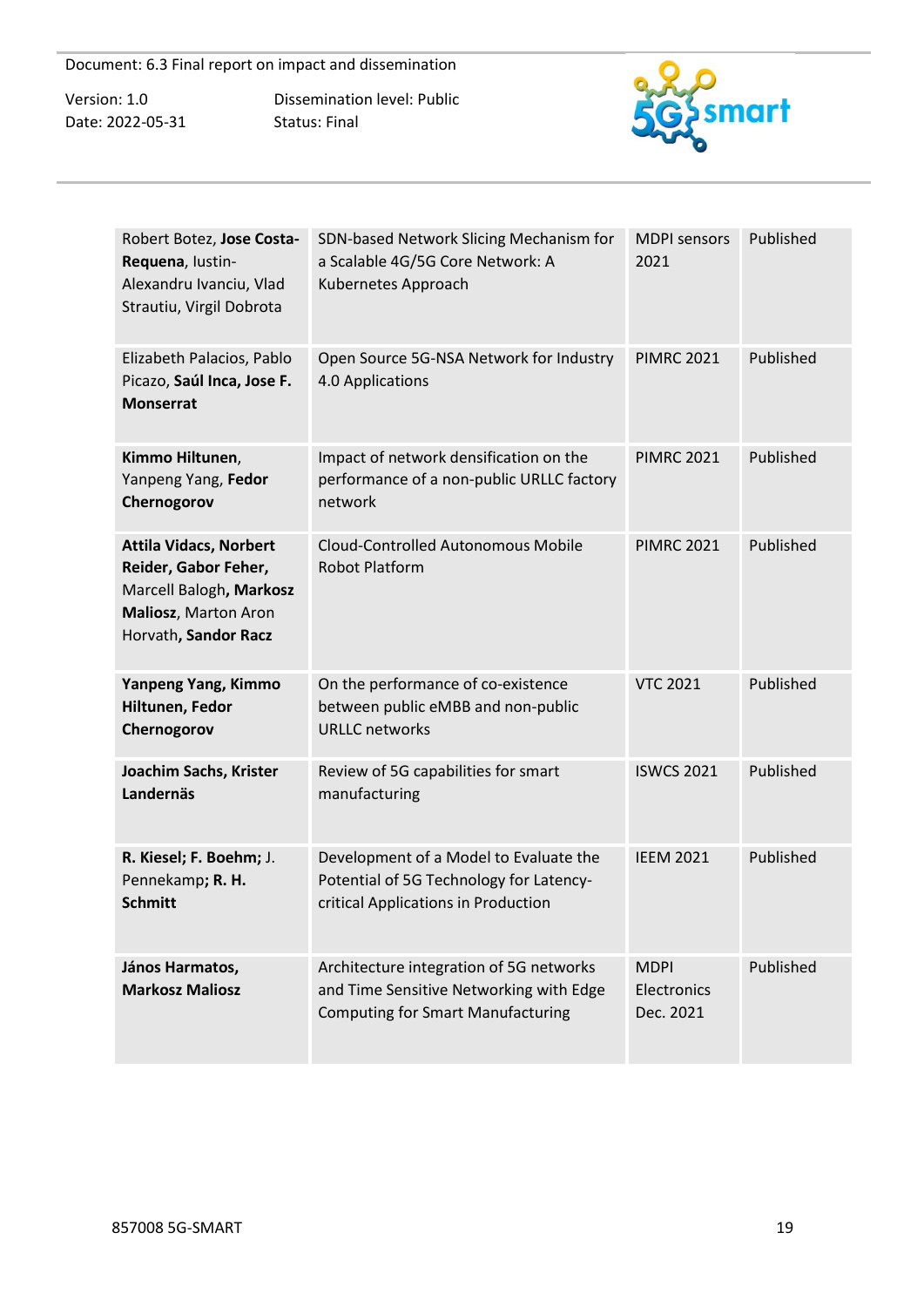Dissemination level: Public Status: Final



| Ansari J, Andersson C, de<br>Bruin P, Farkas J,<br>Grosjean L, Sachs J,<br>Torsner J, Varga B,<br>Harutyunyan D, König N,<br><b>Schmitt RH.</b> | Performance of 5G Trials for Industrial<br>Automation                                                                 | <b>MDPI</b><br><b>Electronics</b><br>Jan. 2022 | Published |
|-------------------------------------------------------------------------------------------------------------------------------------------------|-----------------------------------------------------------------------------------------------------------------------|------------------------------------------------|-----------|
| Kiesel R, Henke L, Mann<br>A, Renneberg F, Stich V,<br><b>Schmitt RH.</b>                                                                       | Techno-Economic Evaluation of 5G<br><b>Technology for Automated Guided</b><br>Vehicles in Production                  | <b>MDPI</b><br><b>Electronics</b><br>Jan. 2022 | Published |
| Praveen Mohanram,<br>Alice Passarella, Elena<br>Zattoni, Roberto<br>Padovani, Niels König<br>and Robert H. Schmitt                              | 5G-Based Multi-Sensor Platform for<br>Monitoring of Workpiecesand Machines:<br>Prototype Hardware Design and Firmware | <b>MDPI</b><br><b>Electronics</b><br>May 2022  | Published |

Table 3-2: 5G-SMART published papers and book chapters. *In bold 5G-SMART project members*

# <span id="page-20-0"></span>4.2 White papers and technical reports

The white paper 5G E2E Technology to Support Verticals URLLC Requirements was published by NGMN on the 31<sup>st</sup> of October 2019. IA second white paper on vertical industries was also published in conjunction with other projects from 5G-PPP in August 2020. In January 2021 5G-ACIA white paper reflected the views of 5G-SMART.

Important to note that a final booklet was prepared by the project, summarizing all the outcomes from the trials and the lesson learnt. The text is under review for publication in the moment of finalization of this deliverable.

| Date       | Organization | <b>Title</b>                                                                                    |
|------------|--------------|-------------------------------------------------------------------------------------------------|
| 31/10/2019 | <b>NGMN</b>  | 5G E2E Technology to Support Verticals URLLC Requirements                                       |
| 20/08/2020 | 5G PPP       | Empowering Vertical Industries through 5G Networks - Current<br><b>Status and Future Trends</b> |
| 28/01/2021 | 5G-ACIA      | Integration of 5G with Time-Sensitive Networking for Industrial<br>Communications               |

Table 3-3: 5G-SMART white papers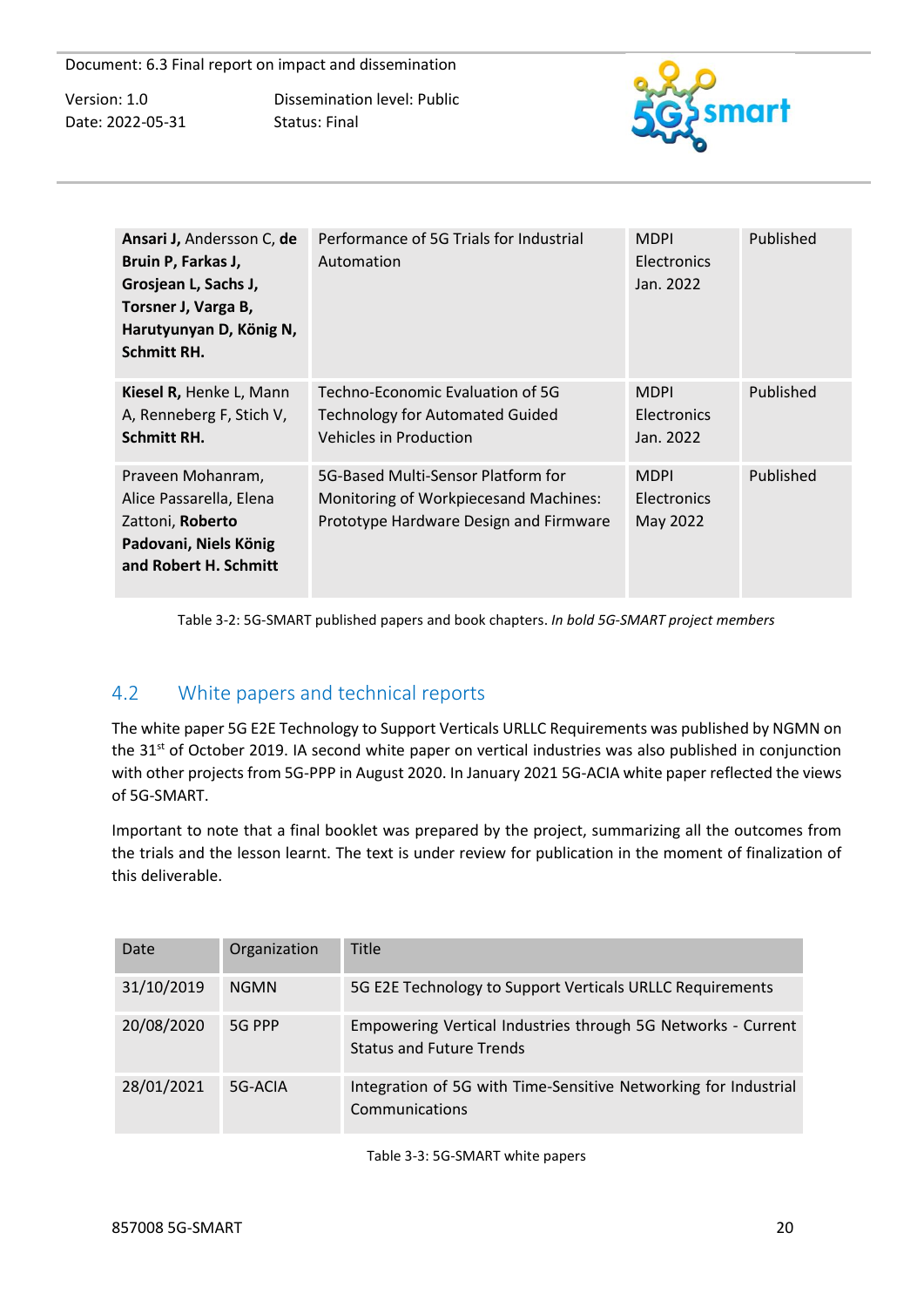Dissemination level: Public Status: Final



# <span id="page-21-0"></span>4.3 Panels, workshops, and events

| Date of event | Name                                                                                                                  | <b>Title</b>                                                        |
|---------------|-----------------------------------------------------------------------------------------------------------------------|---------------------------------------------------------------------|
| 21/06/2019    | <b>EuCNC Valencia</b>                                                                                                 | 5G-SMART                                                            |
| 24/06/2019    | <b>Ericsson Innovation Day</b>                                                                                        | <b>Wireless Tool Wear Monitoring</b>                                |
| 30/09/2019    | 5G World Forum                                                                                                        | 5G-SMART and Industry 4.0                                           |
| 10/10/2019    | 2nd 5G World Summit, Barcelona                                                                                        | 5G Deployment Panel                                                 |
| 15/10/2019    | Vocational<br>Evening<br><b>Stories</b><br><b>ELTE</b><br>at<br>university                                            | 5G-SMART                                                            |
| 23/10/2019    | <b>MWC Los Angeles</b>                                                                                                | IoT in Manufacturing: Automation,<br><b>Optimisation and Robots</b> |
| 05/11/2019    | Hungarian Science Festival organized by<br><b>Hungarian Academy of Sciences</b>                                       | <b>5G SMART</b>                                                     |
| 05/11/2019    | Industry<br>Partnerships<br>European<br>Lighthouses to Thrive in the New Digital<br>Age                               | 5G for Smart Manufacturing                                          |
| 28/11/2019    | 5G Techritory - Riga                                                                                                  | The Role of 5G for the<br>Manufacturing Industry                    |
| 21/01/2020    | <b>5G-ACIA Plenary Meeting</b>                                                                                        | 5G-SMART                                                            |
| 28/01/2020    | <b>IRACON Meeting</b>                                                                                                 | Quo Vadis, Wireless: An Industrial<br><b>Automation Perspective</b> |
| 30/01/2020    | 5G-ACIA<br>kick-off<br>"5G"<br>meeting<br>on<br>for<br>with<br><b>TSN</b><br>industrial<br>integration<br>automation" | 5G-SMART 5G Time<br>Synchronization                                 |
| 23/06/2020    | <b>IIC Meeting</b>                                                                                                    | Industrial internet                                                 |
| 01/09/2020    | 5G World 2020 Summit                                                                                                  | 5G-SMART                                                            |
| 20/01/2021    | <b>B2B Forum on SmartIndustry</b>                                                                                     | <b>5G-SMART overview</b>                                            |
| 28/01/2021    | Networld2020 workshop                                                                                                 | 5G-SMART                                                            |
| 18/02/2021    | IoT M2M Council, IoT Days - Winter 2021                                                                               | <b>Gaining from 5G Trials</b>                                       |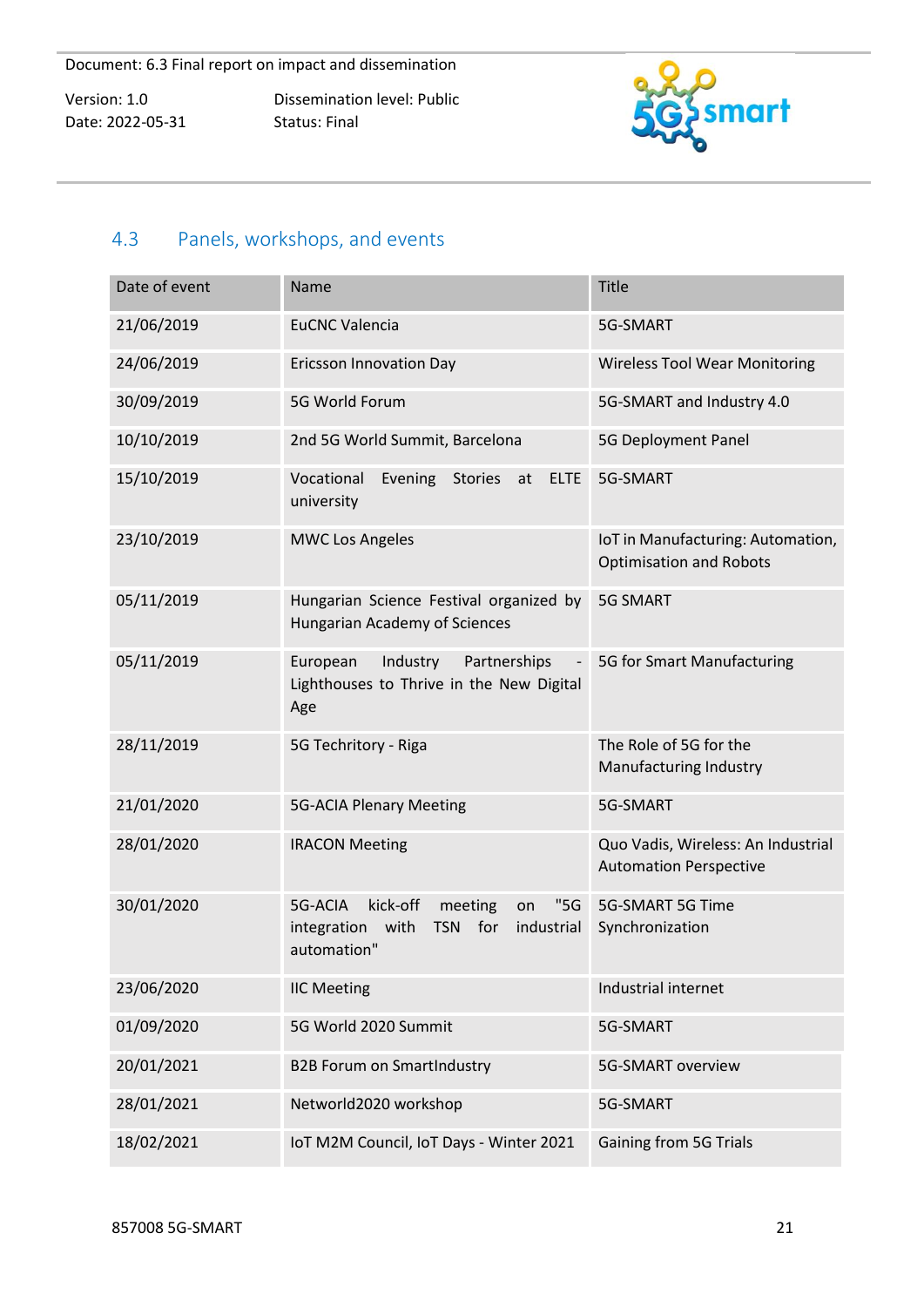Dissemination level: Public Status: Final



| 24/03/2021 | 5G Briefing conference                                                 | 5G-SMART overview                                                                                 |
|------------|------------------------------------------------------------------------|---------------------------------------------------------------------------------------------------|
| 12/04/2021 | <b>Hannover Messe</b>                                                  | Presentation of trial sites                                                                       |
| 01/06/2021 | <b>COST IRACON meeting</b>                                             | On ultra-reliability and channel<br>characteristics<br>cluttered<br>in<br>industrial environments |
| 06/06/2021 | <b>OFC Conference</b>                                                  | Low Latency Communications                                                                        |
| 08/06/2021 | EuCNC & 6G Summit                                                      | IPT presentation: 5G NPN for<br><b>Process Monitoring</b>                                         |
| 11/06/2021 | <b>EuCNC Exhibition</b>                                                | <b>Bosch demos</b>                                                                                |
| 29/06/2021 | <b>VDI-Kongress Automation</b>                                         | 5G-ACIA presentation                                                                              |
| 16/09/2021 | <b>NetSys Panel</b>                                                    | <b>5G-SMART overview</b>                                                                          |
| 23/09/2021 | Cambridge wireless IoT SIG event                                       | 5G-SMART overview                                                                                 |
| 4/10/2021  | <b>EMO Fair</b>                                                        | Marposs presentation                                                                              |
| 16/11/2021 | Digital Catapult Industrial 5G uncovered<br>webinar                    | <b>5G-SMART overview</b>                                                                          |
| 08/12/2021 | Industrial applications in Sweden and<br>internationally               | 5G-SMART testbeds                                                                                 |
| 10/02/2022 | Private 5G: What is the business case for<br>the manufacturing sector? | <b>IPT Presentation</b>                                                                           |
| 30/05/2022 | <b>Hannover Messe</b>                                                  | <b>5G-SMART testbeds</b>                                                                          |

Table 3-4: 5G-SMART participation in panels, workshops, and events

## <span id="page-22-0"></span>4.4 5G Demos and validation events

To accelerate the adoption of 5G into manufacturing processes, an essential part of the dissemination activities was 5G demos and validation events. However, due to the Covid-19 outbreak most of the demo and validation events were cancelled from March 2020 on, remaining a few of them in online or hybrid mode. As for 2022 some activities come back to normality. In this section, all targeted 5G demo and validation events are listed, commenting on in what way 5G-SMART has been able to participate in these events.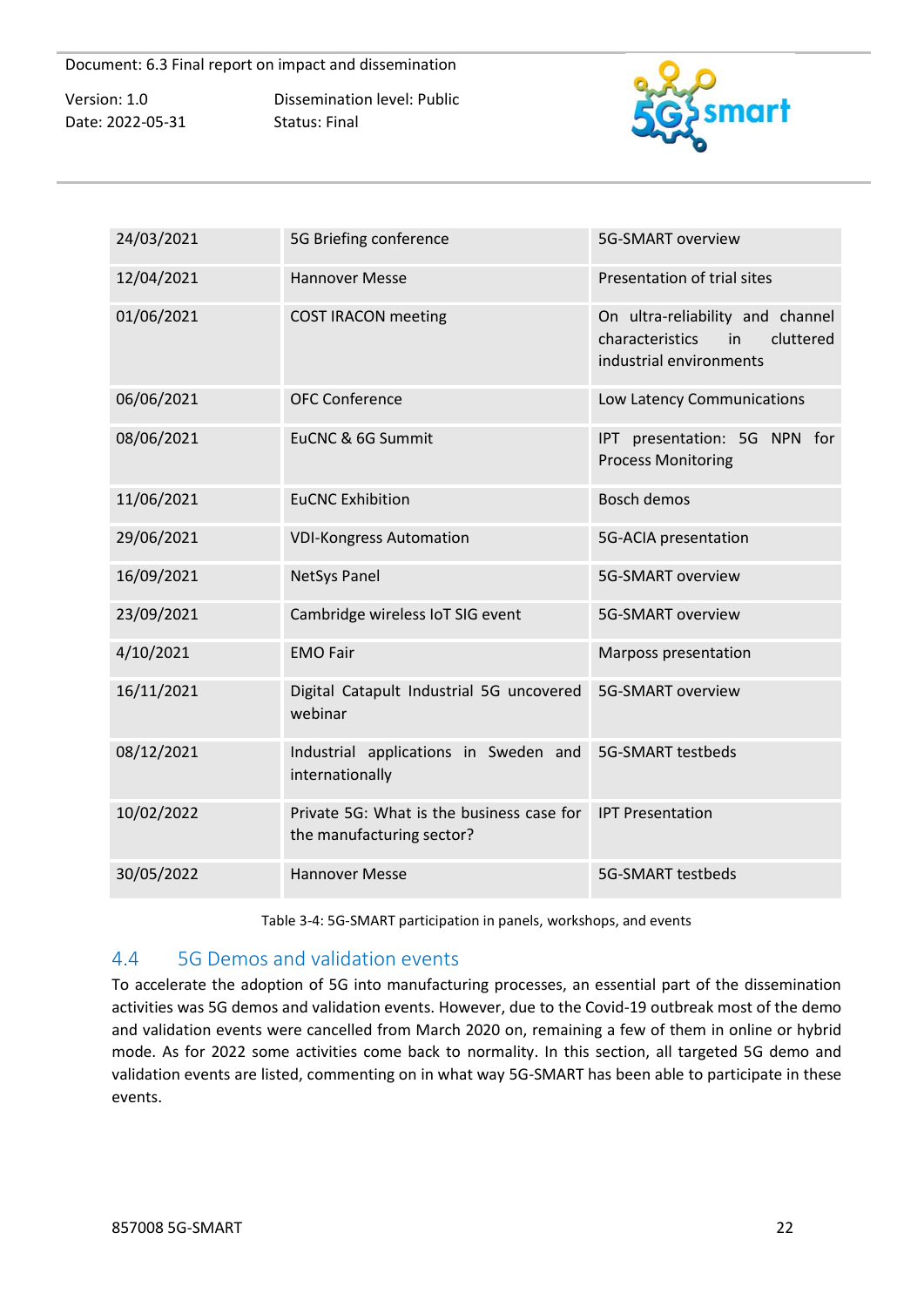Dissemination level: Public Status: Final



#### <span id="page-23-0"></span>4.4.1 Trial open days

At the start of the project, 5G-SMART planned the organization of three trial open days targeting different communities, among these are standardisation organisations like 5G-ACIA, automation associations, and small and medium-sized enterprises (SMEs) across Europe within the manufacturing area. Trial open days are project events that include presentations of 5G-SMART results, workshops, and most importantly live demonstrations of 5G trial use cases. The trial open days are meant to strengthen the 5G-SMART impact on standardisation work. Moreover, they create greater awareness of 5G integration into manufacturing use cases, and thus contribute to a faster adoption of 5G in the European manufacturing sector. Two trial open days were originally planned to take place at the Aachen trial site, while one trial open day was planned to take place at the Kista trial site.

Due to the Covid-19 outbreak, the first trial open day, at the Aachen premises, was moved to an online event and held in the format of a webinar: "5G-SMART webinar on 5G process monitoring in manufacturing ", on the 13<sup>th</sup> of October 2020. There were over 80 participants in the webinar. The topic was the inclusion of 5G in a factory and the demonstration of two examples of relevant application, including a drilling machine sensor and a multi-purpose 5G communication hub. Several companies joined the event, and the Q&A slot stressed the huge interest of the industrial players to move forward with the incorporation of the 5G into their manufacturing processes. The recording of the open day can be found at [https://youtu.be/puoFAayVpZk.](https://youtu.be/puoFAayVpZk) While the organization of a physical form of the next two trial open days of 5G-SMART was preferred and planned for, the project had to wait until full COVID restrictions fall, which allowed only for the organization of a second open day, arranged in hybrid mode.

This second open day was organized in Kista, corresponding with the final demo from the project. At the event demos were shown from all three trials of 5G-SMART. To reach out as wide as possible with the final key results of the project, the event was arranged in hybrid mode in May 2022. Several key notes were provided ranging the overview of the 5G integration in smart manufacturing. The public presentation was followed by the online visit to Aachen and Reutlingen and the physical visit to the Kista smart factory, where several demos were shown involving the integration of ABB robots with the 5G network deployed by Ericsson. The full recording of the open day session can be found at [https://www.ericsson.com/en/cases/2021/5g-smart?video-dialog=1\\_17p07pm9.](https://www.ericsson.com/en/cases/2021/5g-smart?video-dialog=1_17p07pm9)

## <span id="page-23-1"></span>4.4.2 Mobile World Congress 2021 and 2022

The Mobile World Congress (MWC) is the largest exhibition for the mobile industry, featuring players from the end-to-end mobile ecosystem. Promotional material was provided for MWC 2020, although the event was finally cancelled. The edition of 2021 has been moved to June, and 5G-SMART participated indirectly in the event, through the stands of associated partners. The same happened with the 2022 edition, that was initially not planned but, due to project extension, count on the participation of 5G-SMART in the partners' booths.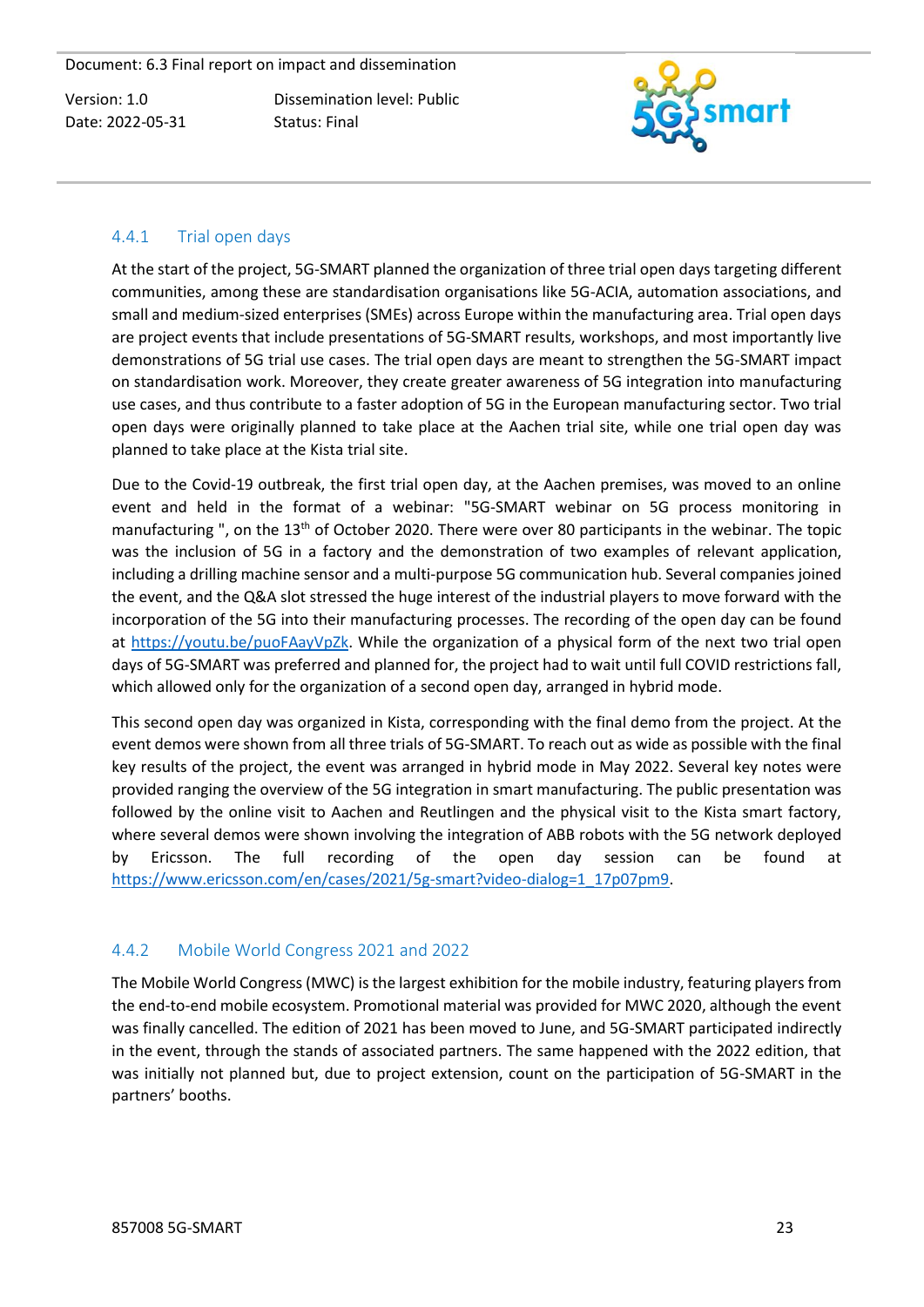Dissemination level: Public Status: Final



#### <span id="page-24-0"></span>4.4.3 Hannover Messe 2021 and 2022

Hannover trade fair is the largest industry trade show in the world. Since a few years back, digitalization aspects have gained importance for this trade show. 5G-SMART was given the opportunity to present at the EU booth in 2020, but the edition of 2020 was cancelled without any online replacement. The Hannover fair in 2021 was completely digital. Since the three trial sites of 5G-SMART were chosen as official 5G-ACIA trial sites, they were presented as part of the digital program of 5G-ACIA, while the Aachen trial site had appearances also in the Fraunhofer program and a live demonstration from the IPT shopfloor. The Hannover Messe 2022 corresponds with the last days of the project. Again, 5G-SMART used the opportunity to show all testbeds in the booth of 5G-ACIA.

#### <span id="page-24-1"></span>4.4.4 Smart Production Solutions Drive in Nuremberg

Smart Production Solutions (SPS) is a major international trade show in the field of industrial automation, which is being held every year in Nuremberg. In 2018, the SPS hosted more than 1,600 exhibitors and attracted more than 65,000 visitors from around the world. The event covers the latest technological trends around industrial automation, including, for example, industrial real-time control, industrial PCs, programmable logic controllers (PLCs), industrial Ethernet, TSN, and real-time industrial OS and hypervisors, which are all relevant topics with respect to the scope of 5G-SMART. Accordingly, SPS can serve as an important platform, for the OT partners in the project, to disseminate the achievements of 5G-SMART. The SPS Drive was held online from 24-26<sup>th</sup> November 2020 in an online format in which 5G-SMART was present.

## <span id="page-24-2"></span>4.4.5 Control Fair in Stuttgart

Control Fair is the largest trade show dedicated towards metrology and quality assurance in Germany. Fraunhofer IPT, as a member of the Fraunhofer Alliance Vision, takes part as an exhibitor since 1998, showing its current developments in metrology. For 2021, Control was cancelled, for which it was planned to demonstrate 5G sensor prototypes developed within 5G-SMART. For 2022, control fair took place in the first days of May. IPT participated in the event showcasing the 5G-SMART demos.

#### <span id="page-24-3"></span>4.4.6 Fraunhofer Solution Days

Due to the cancellation of many exhibition events, Fraunhofer decided to organize its own virtual conference and exhibition on 26-29th October 2020. Part of the program was a presentation about the 5G-Industry Campus Europe held by Fraunhofer IPT together with Ericsson in Germany as well as a virtual booth, which also offered the possibility for live demonstration of the sensor solutions developed within 5G-SMART. The latter was also mentioned during the presentation, had an exposed position directly after the keynote speech of the Fraunhofer President. A video on the event can be found at [https://www.youtube.com/watch?v=pb0j2FIb-R4.](https://www.youtube.com/watch?v=pb0j2FIb-R4)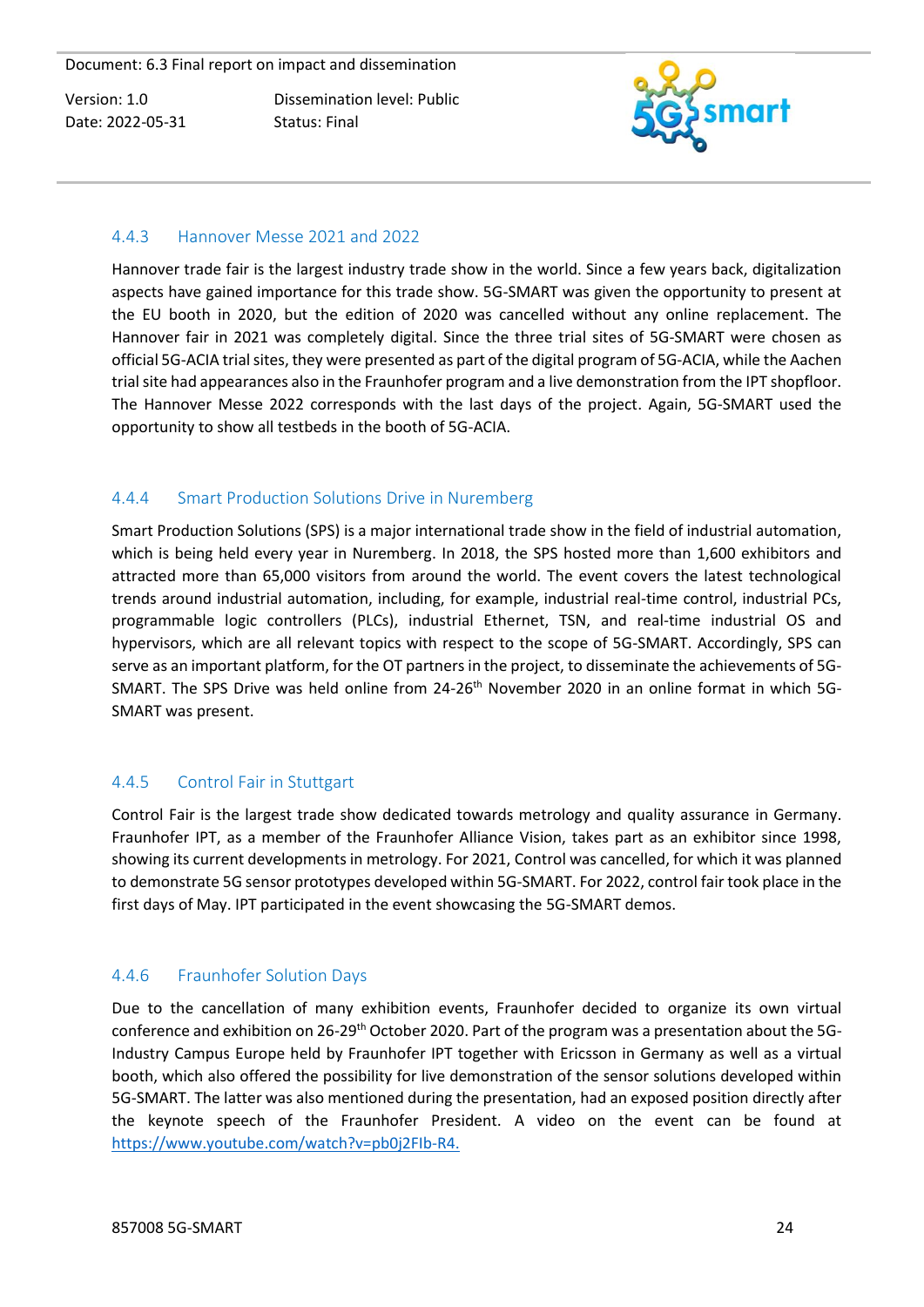Dissemination level: Public Status: Final



#### <span id="page-25-0"></span>4.4.7 EuCNC

The European Conference on Networks and Communications (EuCNC) is one of the most prominent communications and networking conferences in Europe and is supported by the European Commission. 5G-SMART has been presented at EuCNC on 15-18th June 2020 [\(https://www.youtube.com/watch?v=YaTTPl5axk4&t=66s\)](https://meet.google.com/linkredirect?authuser=0&dest=https%3A%2F%2Fwww.youtube.com%2Fwatch%3Fv%3DYaTTPl5axk4%26t%3D66s). In the 2021 edition 5G-SMART participated with a virtual booth in which the Bosch trial activities were the main attraction. We received a good number of interactions in a virtual manner, in which was the first fully online demonstration fair for 5G-SMART.

#### <span id="page-25-1"></span>4.4.8 Other trade shows

EMO (European trade show for manufacturing in Hannover), BI-MU (Biennale della Macchina Utensile in Milan), IMTS (International Manufacturing Technology Show) and JIMTOF (Japan International Machine Tool Fair) are the most important trade shows for machine tools and production equipment in Europe, Italy, USA, and Asia, respectively. 5G as an enabler for manufacturing is well suited to be showcased in connection with machine tool companies, e.g., Georg Fischer (GF), Makino, and DMG Mori. Apart from BI-MU, the exhibitions initially planned for 2020 were postponed to 2021. BI-MU was held in Milan, Italy, from the 14th to 17th of October 2020. 5G-SMART's poster was shown, and leaflets have been distributed. For the 2021 EMO fair, 5G-SMART showed sensors in live machining operation in a machine tool, as a guest exhibition at the booth of a machine tool supplier. Marposs was the one participating in the event on behalf of 5G-SMART.

# <span id="page-25-2"></span>4.5 Scientific publications

The 5G-SMART partners maximized the scientific visibility of the results obtained within 5G-SMART by publishing papers at major conferences organised by IEEE, as well as other relevant conferences, and in high impact journals. Depending on the targeted society, different conferences and journals were used for dissemination of the results. The list of journals specific for vertical industries and conferences of interests specified in D6.1 was not changed.

All accepted papers/book chapters and white papers/technical reports made by 5G-SMART during the project lifetime are listed in Table 3-2 and Table 3-3.

# <span id="page-25-3"></span>4.6 Workshops and presentations

Workshops and presentations are an important part of 5G-SMART's dissemination activities. The original plans on 5G-SMART's strategy have not been changed since the beginning of the project. A workshop on 5G Mobile Communication System for Smart Factories (5G Smart Factories) was organized by 5G-SMART, collocated with PIMRC 2020 (see 5G-SMART YouTube channel for an extract of some of the presentations at the event). The project continued participating in other workshops like ISWCS 2021, 5G-PPP and 5G-ACIA events, as well as training and teaching activities.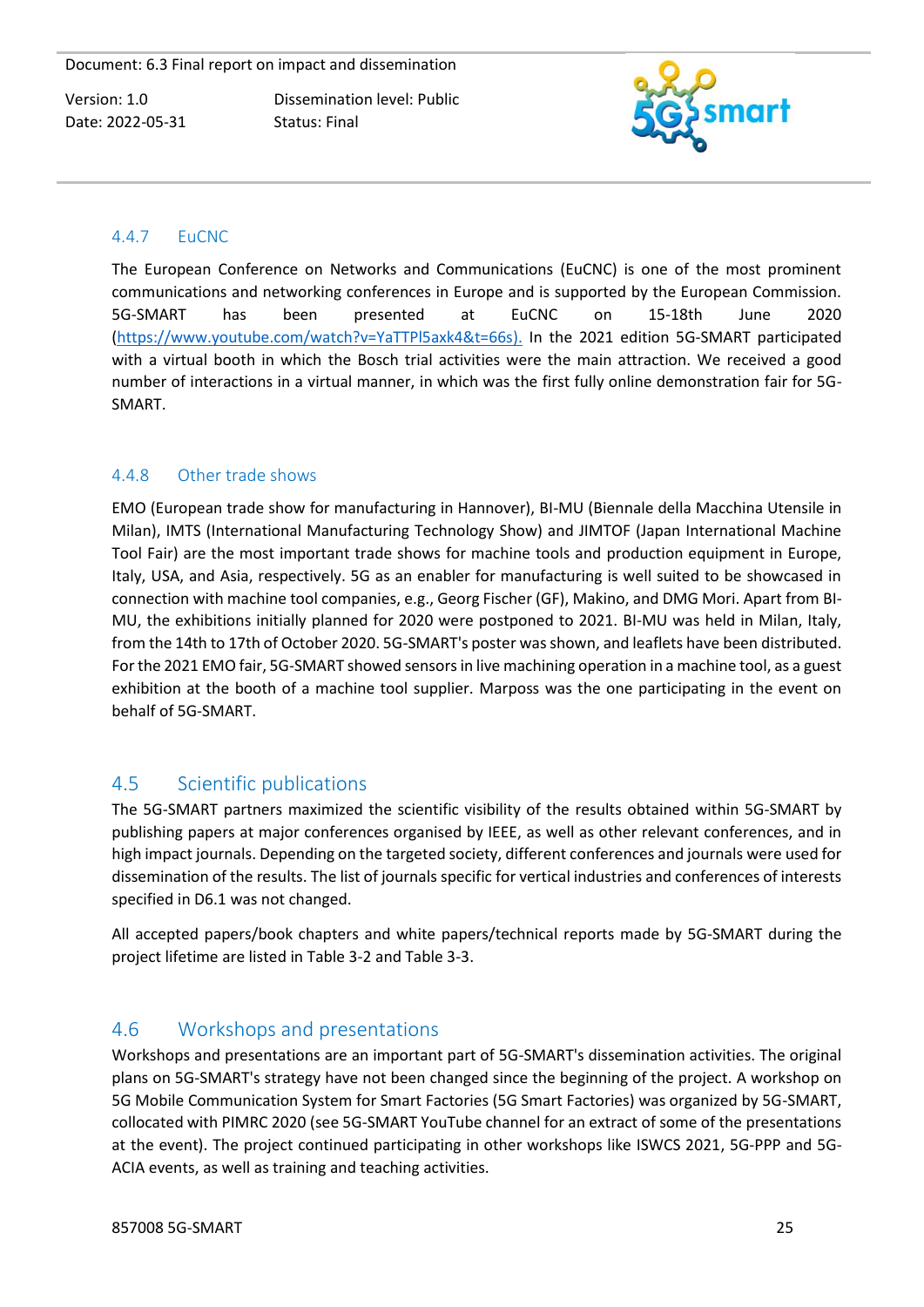Dissemination level: Public Status: Final



Table 3-4 lists all panels, workshops, and event participations of 5G-SMART along the project.

# <span id="page-26-0"></span>4.6.1 5G-PPP events

The 5G Infrastructure Public Private Partnership (5G-PPP) is a joint initiative between the European Commission and European ICT industry. 5G-SMART is part of the technical board, steering board and represented in relevant working groups ("Trials" WG, "Pre-Standardization" WG, "Vision and Societal Challenges" WG, "5G Architecture" WG, "Test, Measurement and KPIs Validation" WG). Physical workshops and 5G-PPP events have been limited along 2020 and 2021, but 5G-SMART participated in all suitable online events. For instance, 5G-SMART has been presented in two online workshop organized via 5G-PPP entitled "5G Experimentation Facilities and Vertical Trials" on the 14th of October 2020 (see <https://www.youtube.com/watch?v=yCpf8GH7KxI> for more details) and on the 10th of December 2020 in an online workshop (se[e https://5g-ppp.eu/tb-eworkshop-dec-2020/\)](https://5g-ppp.eu/tb-eworkshop-dec-2020/).

# <span id="page-26-1"></span>4.6.2 5G-ACIA events

The 5G Alliance for Connected Industries and Automation (5G-ACIA) is a global forum, which brings ICT and OT players together, to ensure best possible applicability of 5G technology for connected industries, in particular the manufacturing and process industries. 5G-SMART is represented in the alliance with several project partners who are also board members. The project as a whole and all three trial sites have been presented in 5G-ACIA plenary meetings. Online events of 5G-ACIA were held on November 3-5 (15<sup>th</sup> Plenary Meeting), November 11-12 (5G Techritory 2020) and on November 24-26 (5G-ACIA at the SPS connect - The digital automation hub). The project also joined the 5G-ACIA events in 2021 and 2022. Of particular relevance are the webinars on testbeds that were jointly organized by 5G-ACIA and 5G-SMART. Note that in 2020 the three 5G-SMART testbeds were formally appointed as official 5G-ACIA testbeds for all the association.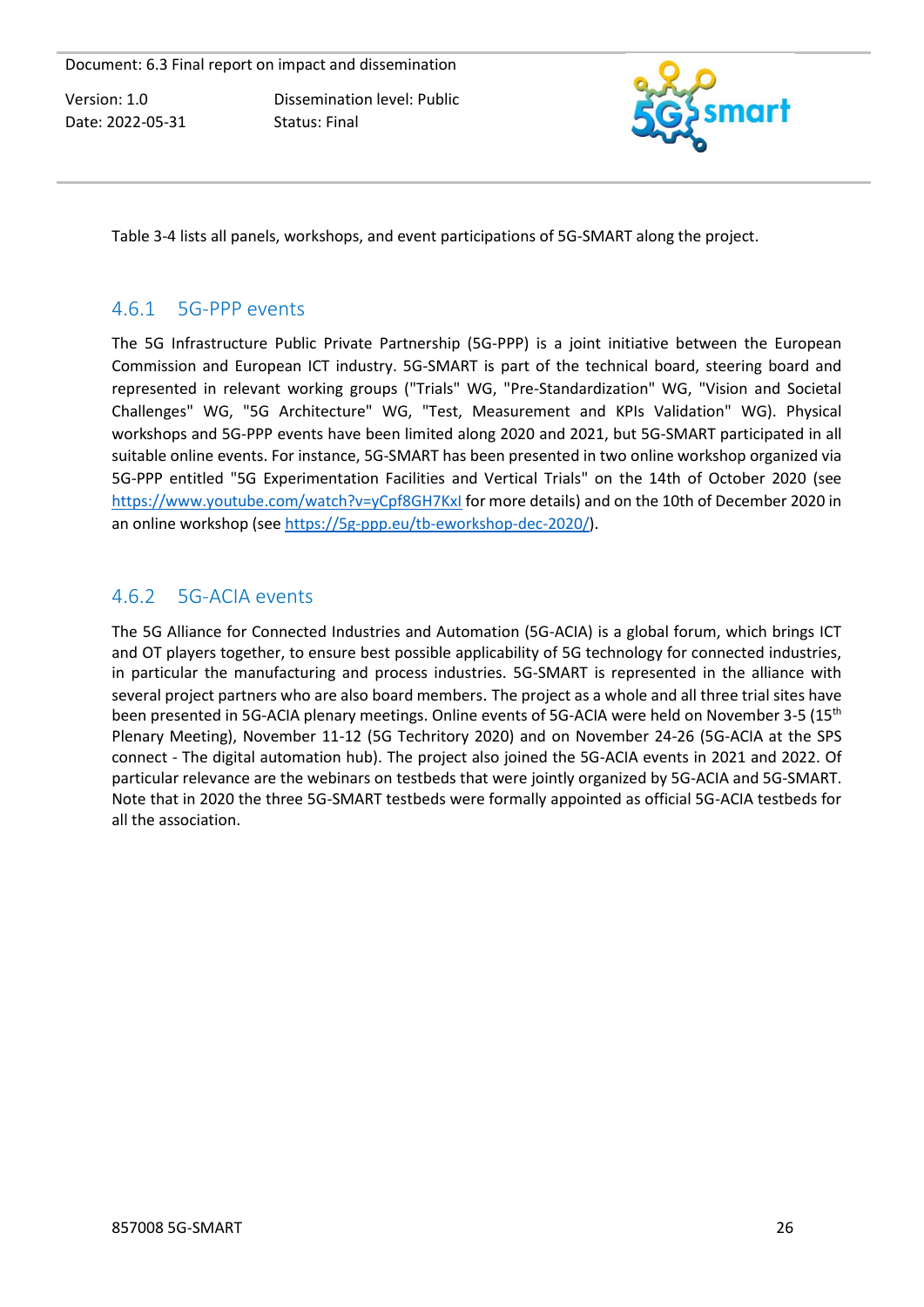Dissemination level: Public Status: Final



# <span id="page-27-0"></span>5 Standardization and regulation impact

# <span id="page-27-1"></span>5.1 Specific standardization and regulation synergies

The consortium has identified a list of relevant standardisation and regulatory bodies where 5G-SMART findings and key results are expected to have significant impact. The 5G-SMART consortium monitors the outlined list of relevant standardisation bodies to align its technical work, 5G-SMART use cases and 5G features beyond the trials, with standardisation and to prepare relevant contributions to working groups. The bodies of interest remain the same since the project start, and more details can be found in deliverable D6.1 [5GS19-D61]. The below list states the activities done for the different bodies.

- 3GPP
	- o Several contributions have been made towards 3GPP by 5G-SMART members related to their activity in the project (see Table 4-2). The project had a great impact on the TSN topic that was specified in the standard, as well as in the definitions of industrial use cases.
- 5G-ACIA
	- o 5G-SMART has made several important contributions to 5G-ACIA since the project start. Due to its relevance, next section details such contribution.
- **ETSI** 
	- o This standardization body is being monitored with activity from 5G-SMART partners.
- ITU-R
	- o Several contributions have been made towards ITU-R by 5G-SMART (see Table 4-2). Special attention has been paid to synchronization signals.
- CEPT
	- o This standardization body is being monitored with activity from 5G-SMART partners.
- NGMN
	- o 5G-SMART partners have contributed to relevant NGMN reports (see Table 3-3). Ericsson has been the editor of the NGMN report on "5G E2E technology to support verticals URLLC requirements".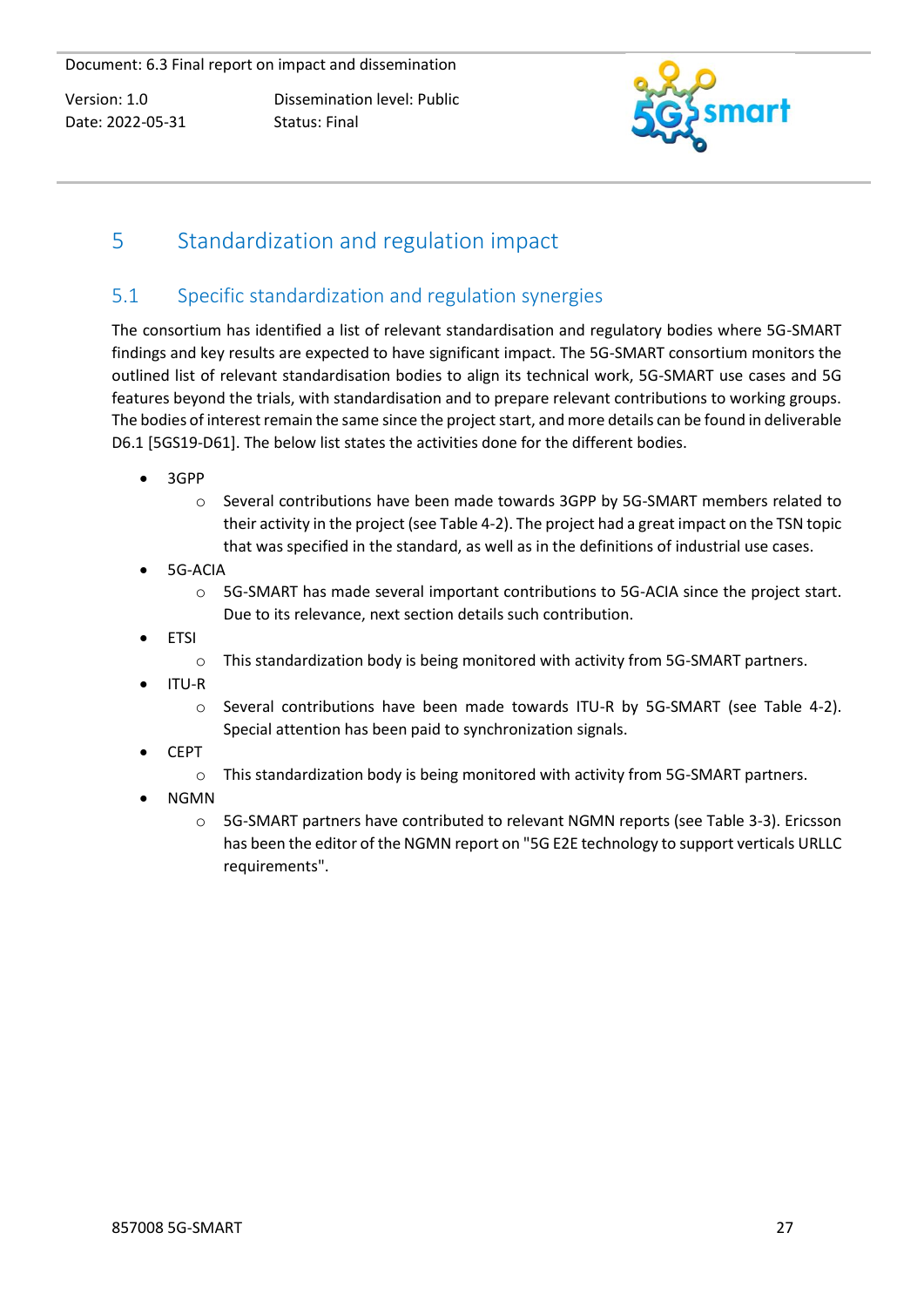Dissemination level: Public Status: Final



# <span id="page-28-0"></span>5.2 5G Alliance for Connected Industries and Automation

5G-ACIA is the central global forum for shaping 5G in the industrial domain [5G-ACIA]. On one platform, various industries from all over the world jointly create a new ICT and OT ecosystem and set the frameworks for a highly attractive emerging market. In total, 5G-SMART has four members representing 5G-SMART companies, being two of them members of the board of governors, the General Chair, Dr. Andreas Müller from Bosch, and the General Vice-Chair, Dr. Afif Osseiran from Ericsson. The contribution of 5G-SMART to 5G-ACIA is of significant relevance, and the project has been actively contributing to the working items as described in Table 4-1. Furthermore, the 5G-SMART document on a common terminology between OT and ICT partners has proven to be a valuable document outside 5G-SMART and it has been provided to 5G-ACIA and other communities on request (please refer to [https://5gsmart.eu/wp](https://5gsmart.eu/wp-content/uploads/5G-SMART-common-terminology.pdf)[content/uploads/5G-SMART-common-terminology.pdf\)](https://5gsmart.eu/wp-content/uploads/5G-SMART-common-terminology.pdf). Moreover, in 2020 the three 5G-SMART testbeds were formally appointed as official 5G-ACIA testbeds for all the association.

| Working<br>item | Working<br>group | <b>Title</b>                                                                                          | Contributors from<br>5G-SMART                    | <b>Status</b> |
|-----------------|------------------|-------------------------------------------------------------------------------------------------------|--------------------------------------------------|---------------|
| 052             | $\mathbf{1}$     | Clarification of<br>communication<br>parameters and concepts                                          | Orange, ABB,<br>Fraunhofer IPT,<br><b>ERI-SE</b> | Ongoing       |
| 053             | 3                | Industrial 5G Devices -<br>Architecture and<br>Capabilities5G                                         | ERI-SE, Fraunhofer<br><b>IPT</b>                 | Ongoing       |
| 055             | $\mathbf{1}$     | <b>Edge Computing Use cases</b><br>and Requirements                                                   | Fraunhofer IPT                                   | Ongoing       |
| 058             | $\mathbf{1}$     | Use Cases and<br>Requirements focusing on<br>5G-enabled Devices for<br><b>Industrial Applications</b> | Fraunhofer IPT                                   | Ongoing       |
| 067             | $\overline{4}$   | Response LS to ITU R<br>WP5D [IMT.INDUSTRY]                                                           | Fraunhofer IPT                                   | Ongoing       |
| 068             | 3                | Analysis of DetNet-based<br>deterministic IP<br>communication over 5G for<br>industrial IoT           | ERI-SE, Fraunhofer<br><b>IPT</b>                 | Ongoing       |

Table 4-1: List of work-items in which 5G-SMART contributed and its status by the end of the project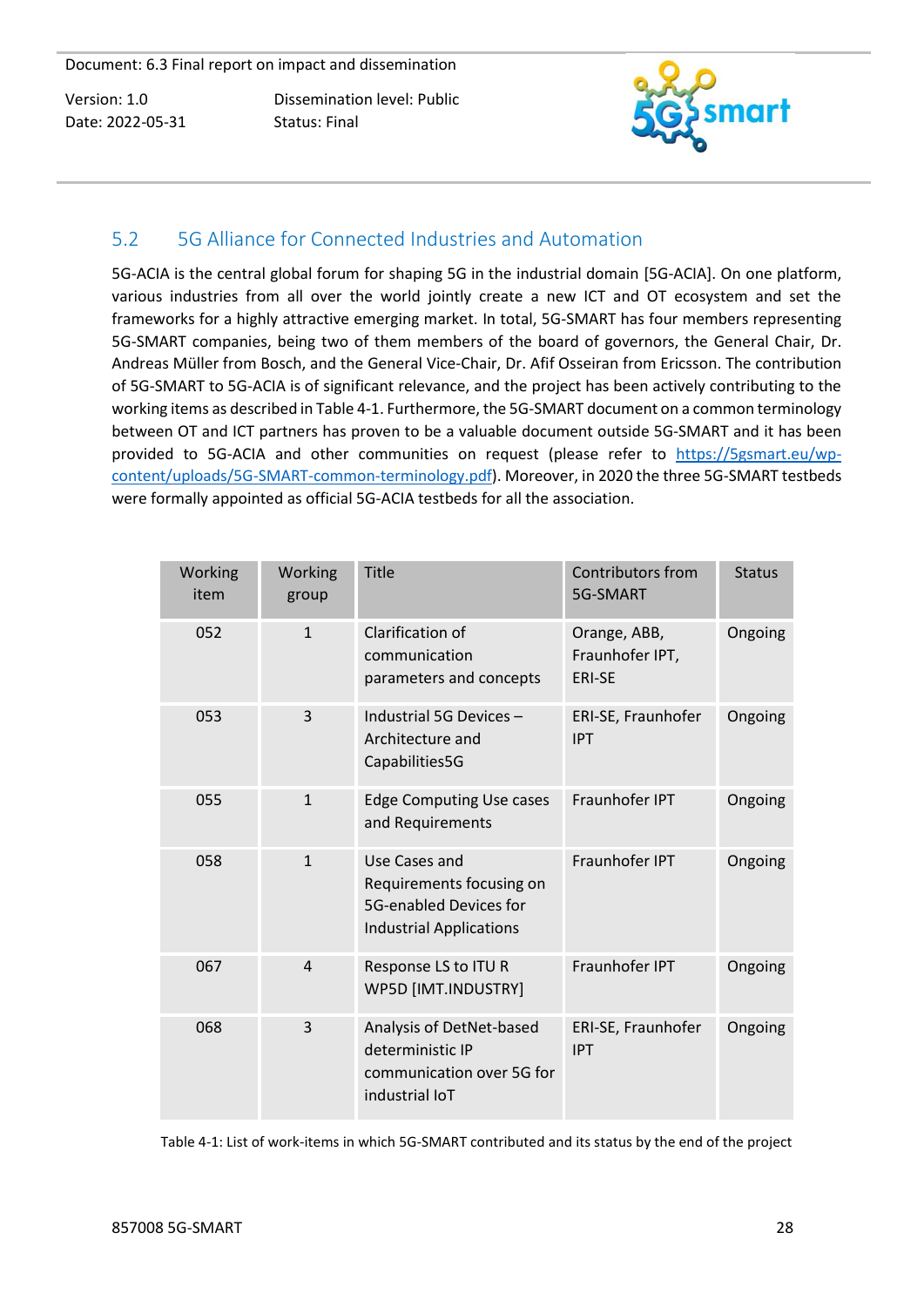Dissemination level: Public Status: Final



# <span id="page-29-0"></span>5.3 Standard contributions

| Date       | ID          | Body  | Title                                                                                                 | Area                | Contributors                                                                                                             | <b>Status</b> |
|------------|-------------|-------|-------------------------------------------------------------------------------------------------------|---------------------|--------------------------------------------------------------------------------------------------------------------------|---------------|
| 17/06/2019 | $[C1250]$   | ITU-T | Proposal for G.8271.2                                                                                 | Time sync           | Huawei<br>Orange,<br>Technologies<br>Co.,<br>Ltd.                                                                        | Private       |
| 17/06/2019 | $[C1253]$   | ITU-T | Proposal for the scope of<br>G.8273.2<br>G.8275.1,<br>and<br>G.8275.2                                 | Time sync           | Huawei<br>Orange,<br>Technologies<br>Co.,<br>Ltd.                                                                        | Private       |
| 18/06/2019 | $[C1500]$   | ITU-T | G.8271.1<br>Appendix:<br><b>HRMs</b><br>for<br>Generalized<br>fronthaul<br>cluster<br>synchronization | Time sync           | Orange                                                                                                                   | Private       |
| 18/06/2019 | $[C1501]$   | ITU-T | G.8271.1 Appendix<br>XII.5:<br>Relative<br>Time<br>error<br>allocation                                | Time sync           | Orange                                                                                                                   | Private       |
| 18/06/2019 | $[C1503]$   | ITU-T | Recommendation to use of<br>UTC time scale in ITU-T Q13<br>documents                                  | Time sync           | Orange,<br>Deutsche<br><b>Telekom AG</b>                                                                                 | Private       |
| 02/10/2019 | $[WD13-15]$ | ITU-T | accumulation<br><b>Noise</b><br>of<br>Cascaded media converters<br>- G.8273.2 Appendix V              | Time sync           | Orange, Microsemi,<br>Deutsche Telekom,<br>Telekom<br>A1<br>China<br>Austria,<br>Mobile<br>Communications<br>Corporation | Private       |
| 02/10/2019 | $[WD13-16]$ | ITU-T | <b>WD-GNSS edits</b>                                                                                  | Time sync           | u-blox,<br>Orange,<br>Microsemi, Nokia                                                                                   | Private       |
| 02/10/2019 | [WD13-33]   | ITU-T | wander<br>Fiber<br>[G.8261]                                                                           | reduction Time sync | Huawei<br>Orange,<br>Technologies<br>Co.<br>Ltd., Ministry of<br>Industry,<br>and<br>Information<br>Technology (MIIT)    | Private       |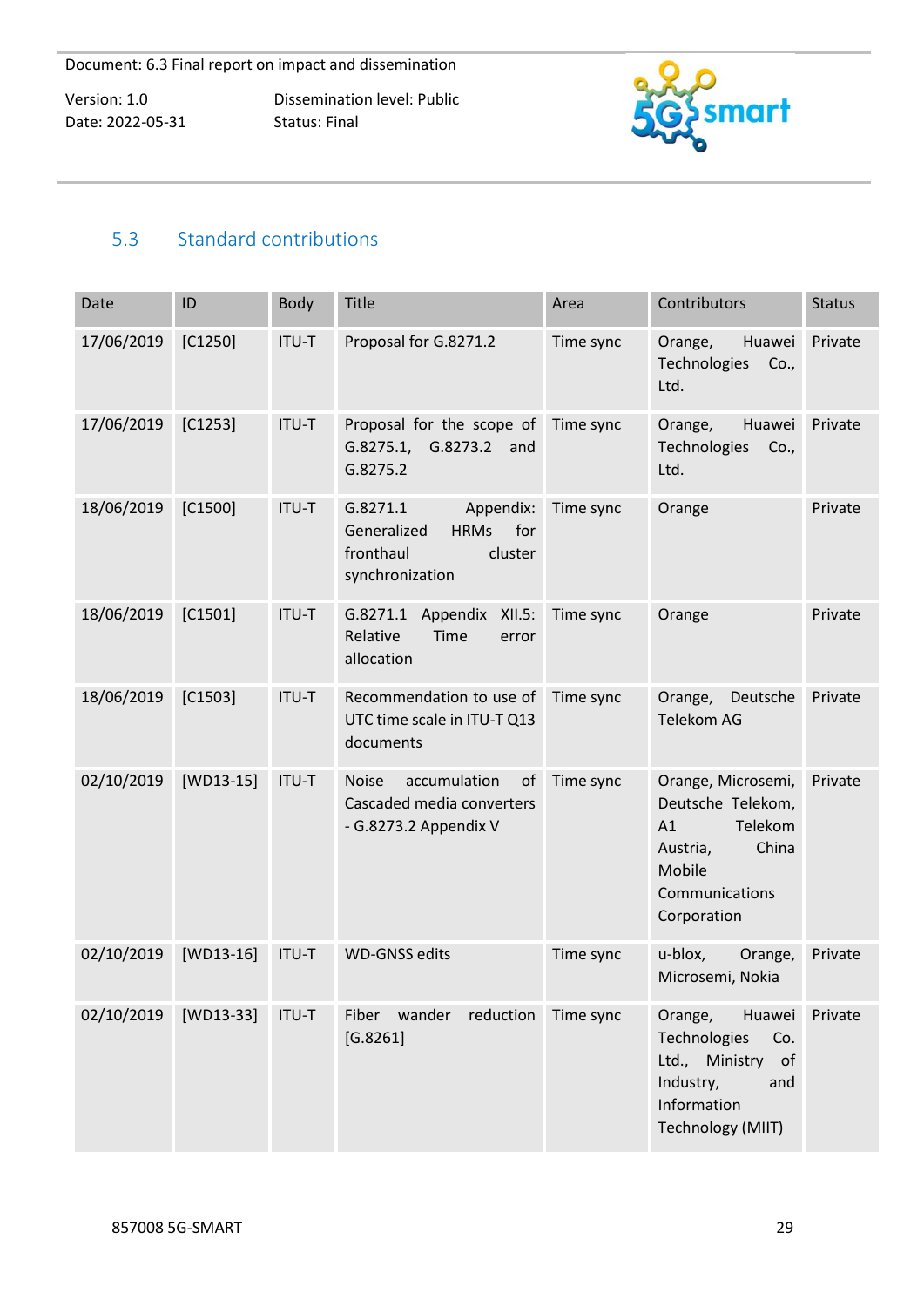Version: 1.0 Date: 2022-05-31 Dissemination level: Public Status: Final



| 02/10/2019 | $[WD13-78]$                     | ITU-T | Inter-operator<br><b>TDD</b><br>synchronization - G.8271,<br><b>Appendix VI</b>               | Time sync             | Orange,<br>Deutsche<br>Telekom | Private |
|------------|---------------------------------|-------|-----------------------------------------------------------------------------------------------|-----------------------|--------------------------------|---------|
| 02/10/2019 | $[WD13-79]$                     | ITU-T | Synchronization<br>Accuracy<br>for OTDOA                                                      | Time sync             | Orange                         | Private |
| 24/02/2020 | S <sub>2</sub><br>2002604       | 3GPP  | <b>MDBV</b><br>mapping<br>and<br>configuration for TSC QoS<br>Flow                            | Time sync             | Ericsson                       | Public  |
| 17/03/2020 | SP-200094                       | 3GPP  | Study on enhanced support<br>of Non-Public Networks                                           | Time sync             | Ericsson                       | Public  |
| 20/04/2020 | $S2-$<br>2003228                | 3GPP  | of<br>traffic<br>Alignment<br>forwarding information                                          | Time sync             | Ericsson                       | Public  |
| 01/06/2020 | $S2-$<br>2004639                | 3GPP  | UE-UE<br>communication<br>generalized<br>based<br>on<br>Ethernet model                        | 5G-TSN<br>integration | Ericsson                       | Public  |
| 17/08/2020 | $R1-$<br><b>Tdoc</b><br>2005517 | 3GPP  | Propagation<br>Delay<br>Compensation<br>Enhancements<br>for<br>Time<br>Synchronization        | Time sync             | Ericsson                       | Public  |
| 17/08/2020 | $R2-$<br><b>Tdoc</b><br>2006701 | 3GPP  | Enhancements for support<br>of time synchronization                                           | Time sync             | Ericsson                       | Public  |
| 19/08/2020 | S <sub>2</sub><br>2005884       | 3GPP  | PSFP clarifications including<br>IEEE LS response on TSN<br>support                           | 5G-TSN<br>integration | Ericsson                       | Public  |
| 19/08/2020 | $S2-$<br>2006004                | 3GPP  | information<br>TSN<br>stream<br>provisioning from CNC to integration<br>5GS                   | 5G-TSN                | Ericsson                       | Public  |
| 25/01/2021 | <b>Tdoc</b><br>$R1-$<br>2100272 | 3GPP  | Propagation<br><b>Delay</b><br>Compensation<br>Enhancements<br>for<br>Time<br>Synchronization | Time sync             | Ericsson                       | Public  |
| 25/01/2021 | <b>Tdoc</b><br>$R2-$<br>2100232 | 3GPP  | Propagation<br>Delay<br>Compensation<br>Enhancements                                          | Time sync             | Ericsson                       | Public  |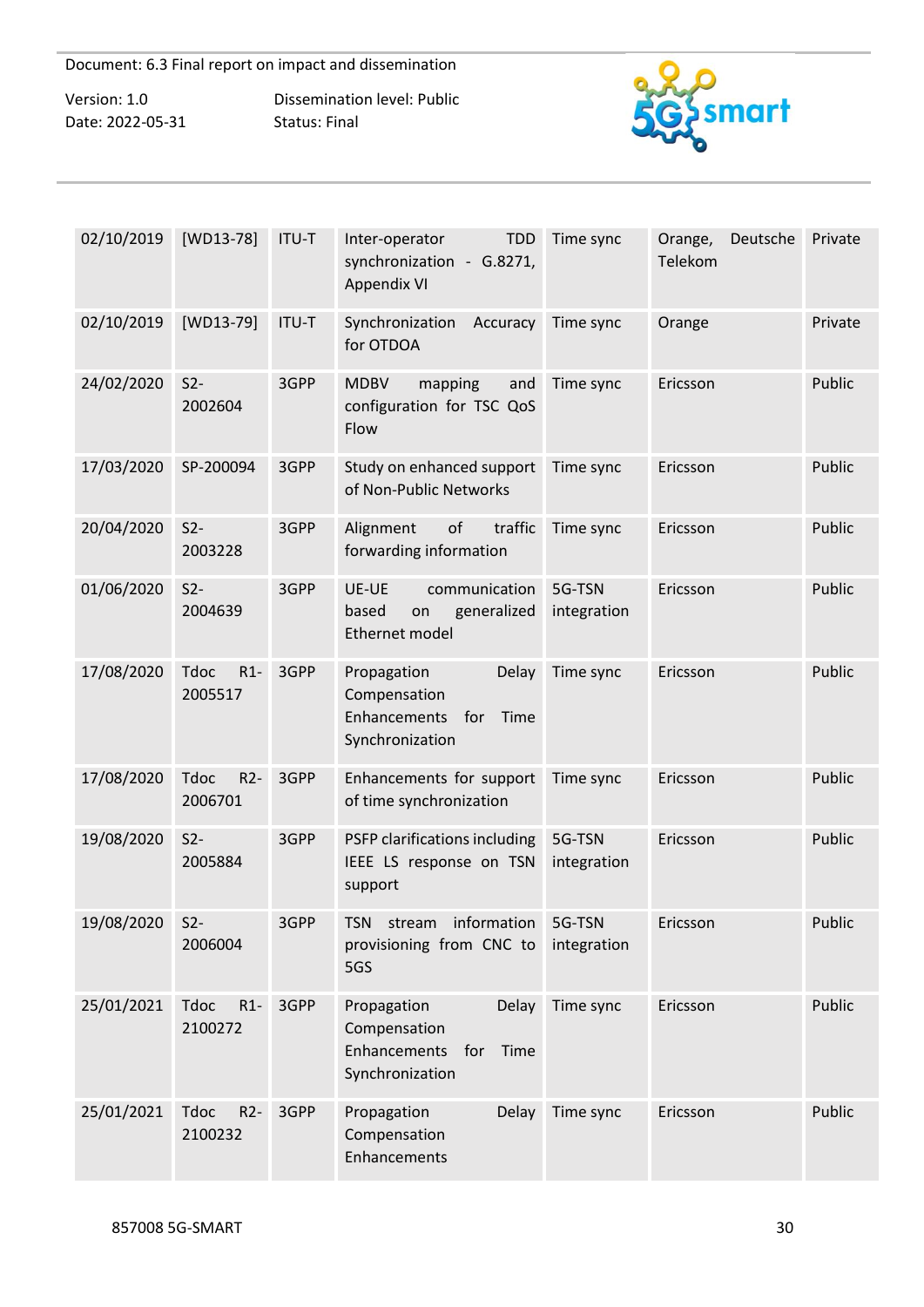Version: 1.0 Date: 2022-05-31 Dissemination level: Public Status: Final



| 24/02/2021 | S <sub>2</sub><br>2100216       | 3GPP       | $KI#5-1$ :<br>Impact<br>due<br>to<br><b>Survival Time</b>                                                    | Time sync   | Ericsson       | Public  |
|------------|---------------------------------|------------|--------------------------------------------------------------------------------------------------------------|-------------|----------------|---------|
| 24/02/2021 | $S2-$<br>2102017                | 3GPP       | $KI#2-1$ :<br>Capturing<br>the<br>FS_IIoT<br>conclusions<br>on<br>static filtering entries                   | <b>IIoT</b> | Ericsson       | Public  |
| 12/04/2021 | $R1-$<br><b>Tdoc</b><br>2102748 | 3GPP       | Propagation<br>Delay<br>Compensation<br>Enhancements<br>for<br>Time<br>Synchronization                       | Time sync   | Ericsson       | Public  |
| 12/04/2021 | SG15-<br>C2532                  | <b>ITU</b> | Performance requirements<br>for G. 8273.2 when SyncE is<br>lost and PTP continues:<br>Further discussion     | Time sync   | Orange, Huawei | Private |
| 12/04/2021 | SG15-<br>C2534                  | <b>ITU</b> | synchronisation<br>Clock<br>performance<br>service<br>for<br>5G<br>requirements<br>Systems                   | Time sync   | Orange         | Private |
| 12/04/2021 | SG15-<br>C2536                  | <b>ITU</b> | role<br>of<br>The<br>"end<br>application" in the context<br>of<br>5G<br>Industrial<br><b>IIoT</b><br>Systems | <b>IIoT</b> | Orange         | Private |
| 17/05/2021 | S <sub>2</sub><br>2103968       | 3GPP       | Extensions<br>the<br><b>TSC</b><br>to<br>Framework<br>to<br>support<br>DetNet                                | Time sync   | Ericsson       | Public  |
| 19/05/2021 | $R2-$<br><b>Tdoc</b><br>2105674 | 3GPP       | Determining<br>Uu<br>per<br>Interface Time Sync Error<br><b>Budget</b>                                       | Time sync   | Ericsson       | Public  |
| 06/12/2021 | SG15-<br>C2784                  | <b>ITU</b> | G.8271: 900 ns for end-to-<br>end 5G Systems                                                                 | <b>IIoT</b> | Orange, Huawei | Public  |
| 06/12/2021 | SG15-<br>C2787                  | <b>ITU</b> | Reply to 3GPP Liaison                                                                                        | IIoT        | Orange, Huawei | Public  |

Table 4-2: 5G-SMART standard contributions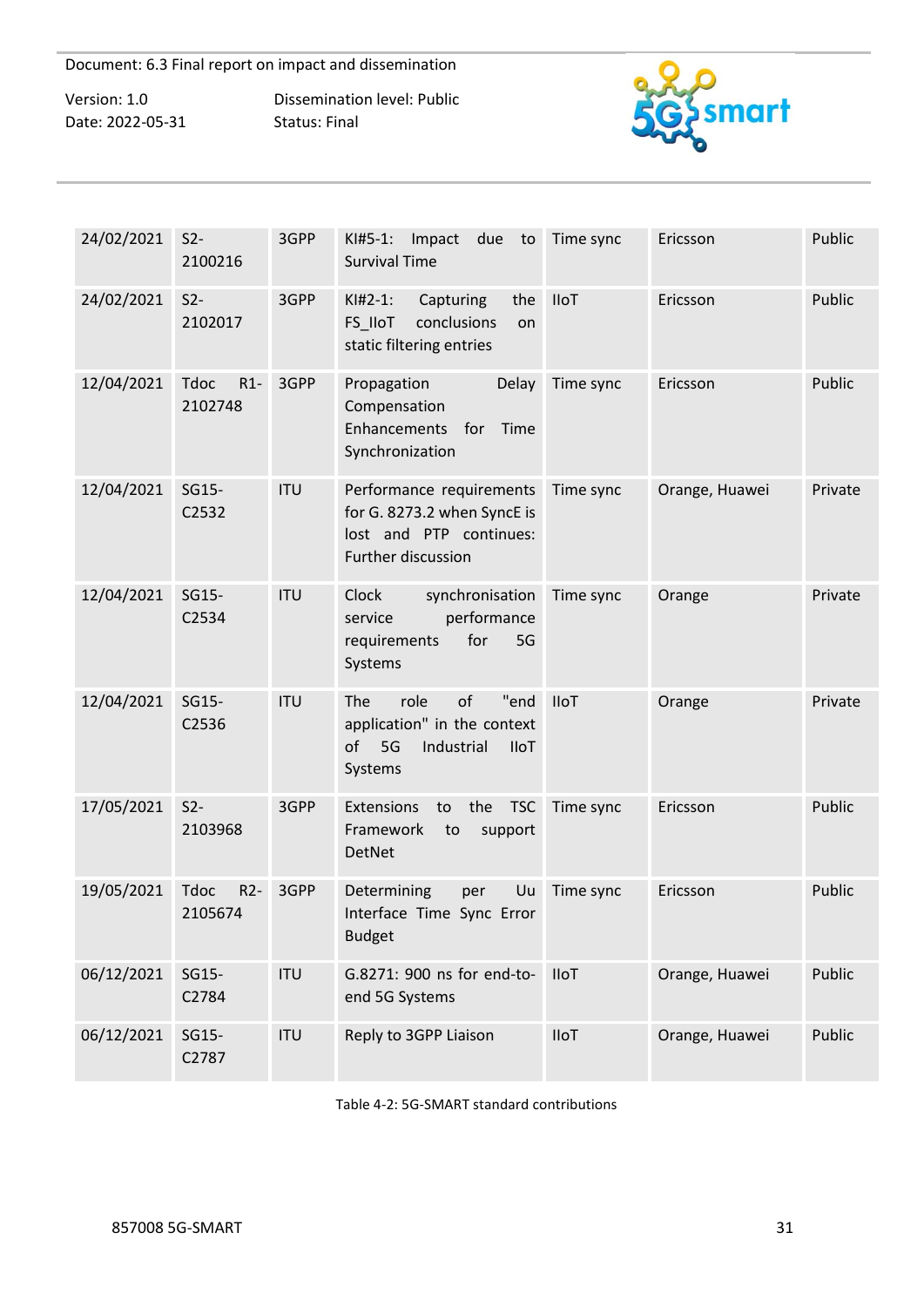Dissemination level: Public Status: Final



# <span id="page-32-0"></span>6 Achieved impact and exploitation goals

The 5G-SMART exploitation strategy consists of both an exploitation plan for the project as well as individual exploitation plans per partner. Different types of exploitable results are identified. Their direct value, indirect value and impact for different stakeholders will be considered to boost the actions of interested partners in the exploitation of them.

The exploitation plans both on consortium level as well as individual partner level have been described in D6.1 and have been achieved by all partners as will be described along this section. It is assumed that the reader is familiar with the overall project goals but still the structure of the project is summarized in the following table.

| Work package number | <b>Work Package Title</b>                                                    | <b>Lead Participant Name</b>                |  |
|---------------------|------------------------------------------------------------------------------|---------------------------------------------|--|
| WP1                 | Use cases, Business Models, Network<br>Design                                | <b>ORANGE</b>                               |  |
| WP <sub>2</sub>     | Testbed and Validation Trials for 5G-<br><b>Enhanced Industrial Robotics</b> | ABB                                         |  |
| WP <sub>3</sub>     | Enhanced<br><b>Industrial</b><br>for<br>5G<br><b>Manufacturing Processes</b> | Fraunhofer IPT                              |  |
| WP4                 | Validation<br><b>Trials</b><br>and<br>in<br>Semiconductor Factory            | <b>BOSCH</b>                                |  |
| WP <sub>5</sub>     | 5G Optimization for Manufacturing                                            | <b>Ericsson Germany</b>                     |  |
| WP <sub>6</sub>     | <b>Impact and Dissemination</b>                                              | Polytechnic<br>University<br>οf<br>Valencia |  |
| WP7                 | Project and Technical Management                                             | Ericsson Sweden and ABB                     |  |

Table 5-1: List of Work Packages

# <span id="page-32-1"></span>6.1 Industrial impact and exploitation

The 5G-SMART project is an eminently industrial project, where the contribution of the large industry of the European region is perfectly represented, as shown below in the analysis of the impact of the participating companies. Note that this section captures the impact of the project at the moment of writing this deliverable, but even more future impact and exploitation of the projects' results is expected.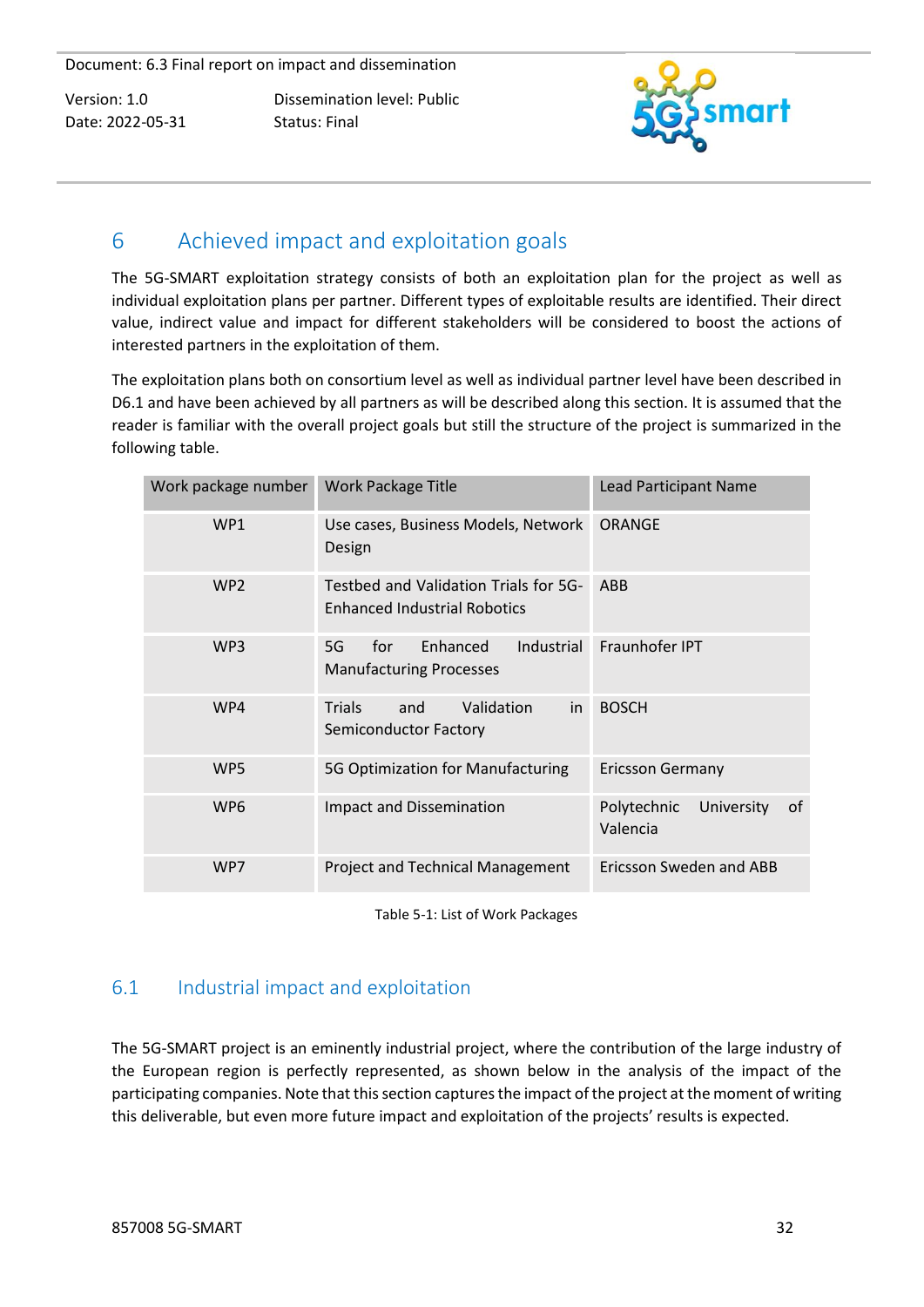Dissemination level: Public Status: Final



#### <span id="page-33-0"></span>6.1.1 Ericsson

Ericsson has designed and deployed the 5G networks at all 5G-SMART trial sites. The learnings gained from the deployments, e.g., on the specific requirements in the industrial context, such as clean-room compliance, security zones, certifications, operational requirements, etc., have been fed back internally to be taken into consideration for improved product development, but these learnings have also been published in 5G-SMART deliverables, thereby contributing to the overall knowledge increase in the area. The coexistence studies performed by Ericsson are interesting for e.g., questions related to spectrum allocation, and how to deploy private networks in areas with existing public networks. An uptake and interest of the results has for instance been observed, by a request for a deep-dive session by Ofcom on this topic. Ericsson has designed the test setup for conducting Electromagnetic Compatibility (EMC) tests, which Bosch has performed the EMC measurements in the factory. These tests have created insights into the 5G deployment suitability in factories. Bosch has expressed their interest in continuing the tests also outside the 5G-SMART project. By publishing one of the first papers about latency measurements in an industrial environment and context, Ericsson has contributed to the general understanding of 5G technology and its expected performance.

Ericsson has contributed to the development of the [common terminology](https://5gsmart.eu/wp-content/uploads/5G-SMART-common-terminology.pdf) document developed by 5G-SMART, for which a high interest has been seen, as it helps in facilitating the interaction and communication between partners in the ecosystem, for instance communication infrastructure vendors, device vendors, OT vendors, system integrators, MNOs, etc.

Interaction with and contributions towards 5G-ACIA have been cornerstones of 5G-SMART's path towards a successful dissemination and exploitation of the project's results. Ericsson has together with ABB, Fraunhofer and Bosch driven the application of all 5G-SMART testbeds to become endorsed by 5G-ACIA. Three of the four first [endorsed 5G-ACIA testbeds](https://5g-acia.org/insight/endorsed-testbeds/) are the 5G-SMART testbeds. This created a momentum, encouraging other players to show what industrial 5G can do and how it performs in real environments. Once the testbeds were endorsed by 5G-ACIA, Ericsson has presented the 5G-SMART testbeds at various 5G-ACIA internal meetings (working group levels, plenaries), provided testbed reports to 5G-ACIA and promoted them at various [webinars](https://5g-acia.org/events/webinars-3/) and international fairs, e.g., [Hanover fair 2021](https://5g-acia.org/events/5g-acia-hannover-messe-digital-conference/) and 2022.

Apart from the endorsed testbeds, Ericsson has contributed with 5G-SMART results in various activities of 5G-ACIA. For instance, four 5G-ACIA whitepapers have contributions from 5G-SMART, either by knowledge sharing or direct references to 5G-SMART (e.g., ["Integration of 5G with Time](https://5g-acia.org/whitepapers/integration-of-5g-with-time-sensitive-networking-for-industrial-communications/)-Sensitive Networking for [Industrial Communications"](https://5g-acia.org/whitepapers/integration-of-5g-with-time-sensitive-networking-for-industrial-communications/), ["5G-QoS-for-Industrial-Automation"](file:///C:/Users/egrolee/Downloads/_5G%20ACIA%20Whitepaper_%205G-QoS-for-Industrial-Automation_%20(1).pdf) and ["5G-for-Industrial-Internet-of-](file:///C:/Users/egrolee/Downloads/_Whitepaper_5G-ACIA_5G-for-Industrial-Internet-of-Things_%20(1).pdf)[Things"](file:///C:/Users/egrolee/Downloads/_Whitepaper_5G-ACIA_5G-for-Industrial-Internet-of-Things_%20(1).pdf) ). In addition, Ericsson has contributed to several 5G-ACIA internal studies and activities in the areas of industrial edge computing with 5G, integration of 5G with industrial systems based on OPC-UA, exposure of 5G capabilities to industrial application, performance evaluations of 5G for industrial applications, suitability of different spectrum bands for industrial applications, DetNet communication over 5G.

On several occasions, Ericsson has presented results towards policy makers, political purpose authorities. For instance, the AGV demo from the Reutlingen trial has been presented live to a delegation including Hungarian politicians (such as the Ministry of Foreign Affairs), policy makers and authorities. There, the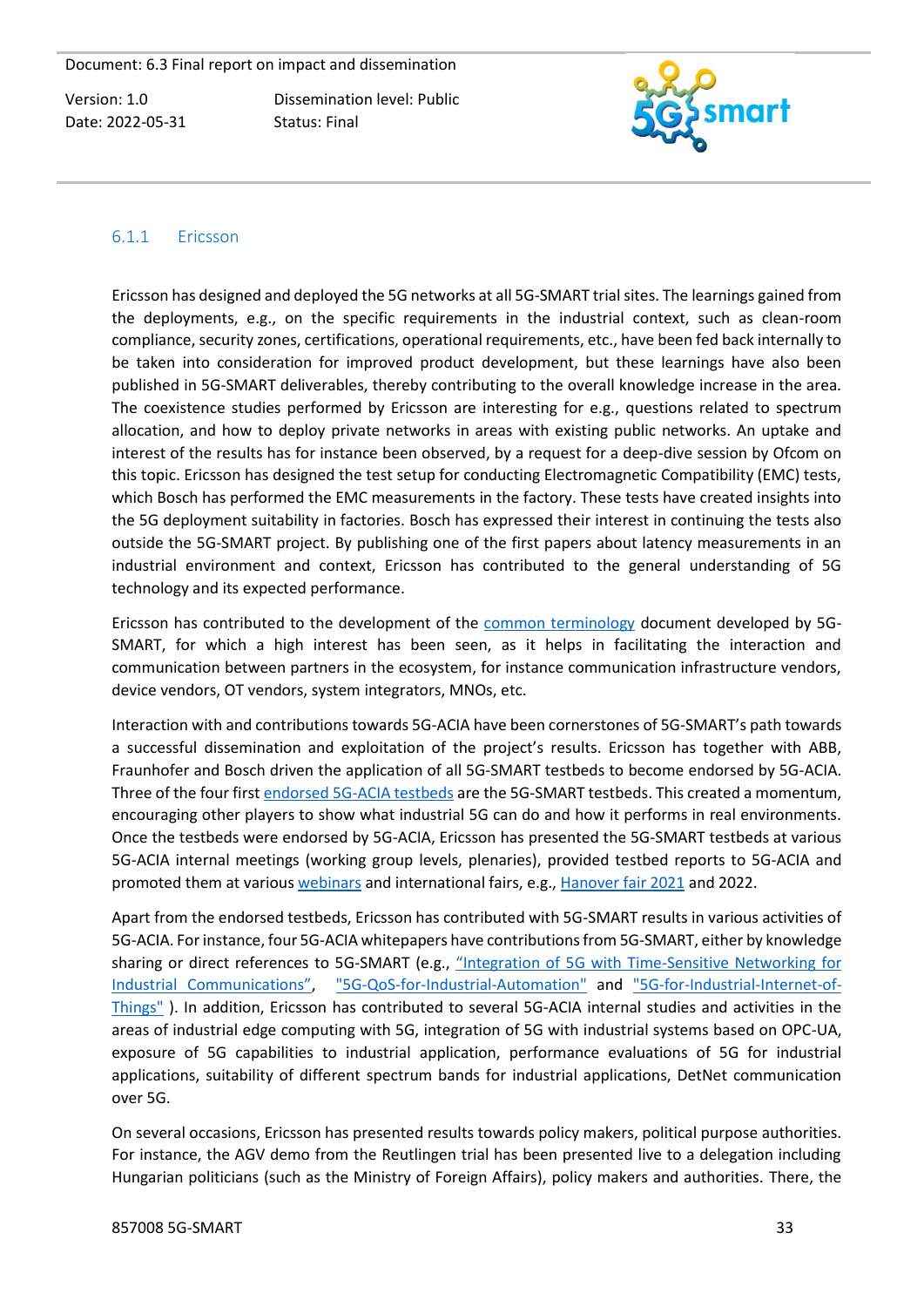Dissemination level: Public Status: Final



benefits of 5G for industrial use cases were expressed, so that they could be considered when related decisions had to be taken. A short summary and a video of the event can be found [here](https://hungarytoday.hu/ericsson-hungary-r-and-d/) together with the [video.](https://www.facebook.com/watch/?v=2634007560233129) The research activity related to the robot HW and SW architectures developed in WP4 during the project has been taken up in further research activities outside the action already. For instance, Ericsson has continued the activity in form of an approved university collaboration to extend the implementation with advanced use cases such as camera-based real-time and highly accurate self-positioning and adding social layer information to the common map from camera to categorize obstacles as humans or objects.

The work by Ericsson on cloud-controlled mobile robots has an impact on the efficiency of the robot operation. Efficiency can be increased by optimizing AGV routes in real factories when cloud-based control is realized over the 5G network. Ericsson has quantified the gain in terms of mission execution time in real environment with obstacles and multiple paths, which can be directly exploited when the use case is applied in the real production flow. Important learnings and insights from the development and validation of the AGV use cases have been acknowledged by robot servo manufacturers. Future discussions on further enhancements are planned.

The results of WP5 on the feature development led by Ericsson are serving as a baseline for proof-ofconcepts and feature realization of future 5G testbeds, as an example the 5G-COMET [\(5G-Comet -](https://www.ipt.fraunhofer.de/en/projects/5gcomet.html) [Fraunhofer IPT\)](https://www.ipt.fraunhofer.de/en/projects/5gcomet.html) project is developing an end-to-end real-time capable communication infrastructure based on 5G and TSN. 5G-SMART's investigations of advanced features such as TSN, positioning and time synchronization provide understanding on how such features can be introduced in products and solutions. The work has moreover resulted in 8 contributions to 3GPP by Ericsson, thereby contributing to driving the industry standards. The output on the network architecture assessment was fed into the NGMN report on URLLC. Other research collaborations to continue the different workstreams of WP5 are under development by Ericsson.

Following the activities in WP1 on network deployment options, Ericsson has extended its simulation capacities to cover a wide variety of use cases and requirements, including the ones considered in the project.

By developing short easy understandable videos of the trials and publishing them on the 5G-SMART website and YouTube channel, as well as on an [Ericsson site,](https://www.ericsson.com/en/cases/2021/5g-smart) Ericsson has contributed to informing the general public about the project.

#### <span id="page-34-0"></span>6.1.2 ABB

Work on developing and evaluating novel industrial robotics use cases in the project has increased the level of understanding in 5G capabilities. This has improved the confidence in 5G technology as a wireless connectivity enabler. Learnings on capabilities of mobile robotics are utilized as ABB continues to explore cloudification of robotics software and services. ABB involvement in the 5G community has increased and the project has on several occasions participated in 5G-ACIA webinars including a presentation at Hannover Messe. In addition, the project has shared insights from the project by organizing webinars, participated in journals, and invited talks.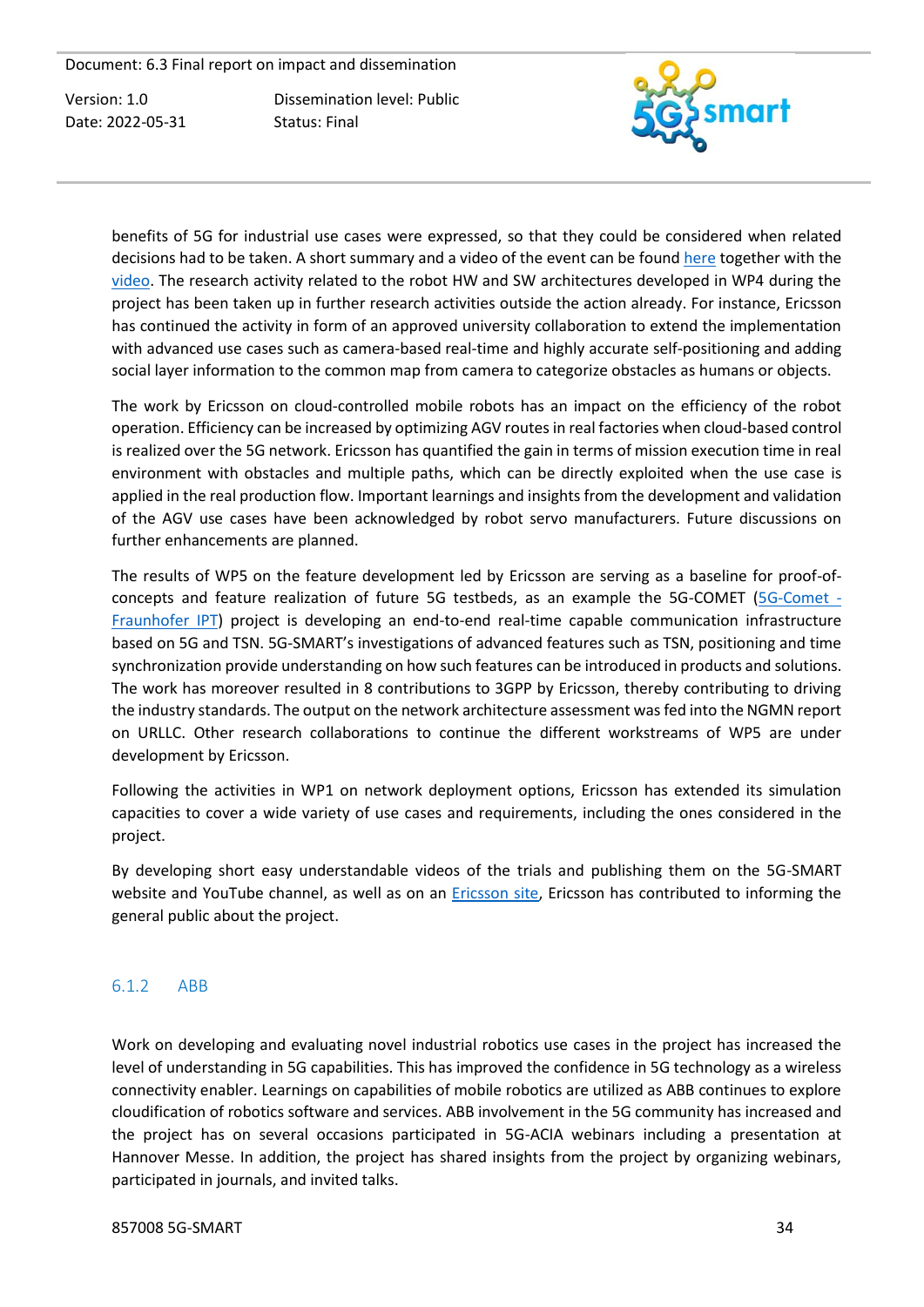Dissemination level: Public Status: Final



Work in the project speeded up the implementation and deployment of a private 5G at ABB premises. The network has been and will continue to be an important asset for 5G evaluations across all ABB business units. Furthermore, the collaboration between ABB and Ericsson has been strengthened.

Exploitation of results:

- The Knowledge and understanding of 5G capabilities gained in the project has influenced ABB Robotics technology roadmap
- ABB have collected ideas for new offerings and services over wireless connectivity
- Results from the project have regularly been shared on an ABB group level where valuable learnings on 5G are shared across the four business areas of ABB.

#### <span id="page-35-0"></span>6.1.3 Marposs

Marposs as a multinational corporation co-operates in 5G-SMART through the two companies Marposs SpA (headquarters) and Marposs Monitoring Solutions (MMS). The exploitation plan is necessarily coordinated into a single plan described herein. Marposs is actively developing the electronics systems, which are used in the WP3 (5G for Enhanced Industrial Manufacturing Processes) trials at the Fraunhofer Institute premises, also its applicative knowledge was shared and used in the initial trial specifications. In the second part of the project, this work was brought forward until completion, and it lead to the real experimentation, from which results we gained insights useful both to the IT partner's perspective and to our OT point of view.

To verify the usage of process sensors in 5G MMS developed an acoustic emission electronic with a signal processor module. This electronic was connected on one hand to an industrial acoustic emission sensor and on the other hand to a 5G device to communicate the pre-processed AE-signal. This device was integrated in a test bench at IPT and a DMG Mori machine tool to demonstrate the capabilities of 5G. The test bench was presented by IPT at several events and webinars.

To evaluate the latency and reaction time of the 5G based electronic in the DMG Mori machine a second industrial cable based Acoustic Emission acquisition system was integrated. The outputs of both systems were transmitted via an industrial fieldbus to a GEM process monitoring main module connect to the machine. The delay of the 5G signals of a real milling process were around 10 ms, so acceptable for a lot of use cases in process monitoring.

A control loop with a machine integrated vibration sensor was setup in the machine test field of the MMS division with transmission of the process data via mobile network. There a vibration sensor transmitted the signals via the mobile network back to GEM main module to monitor and control the machine tool (Chiron FZ08). This was tested and presented with a live demonstration during the 5G Webinar. Even if 5G was not available in the MMS test field and 4G was used it showed the functionality of using mobile network to control machine tools. MMS gained knowledge how to connect machine tools to the 5G network and transmit data via the mobile network.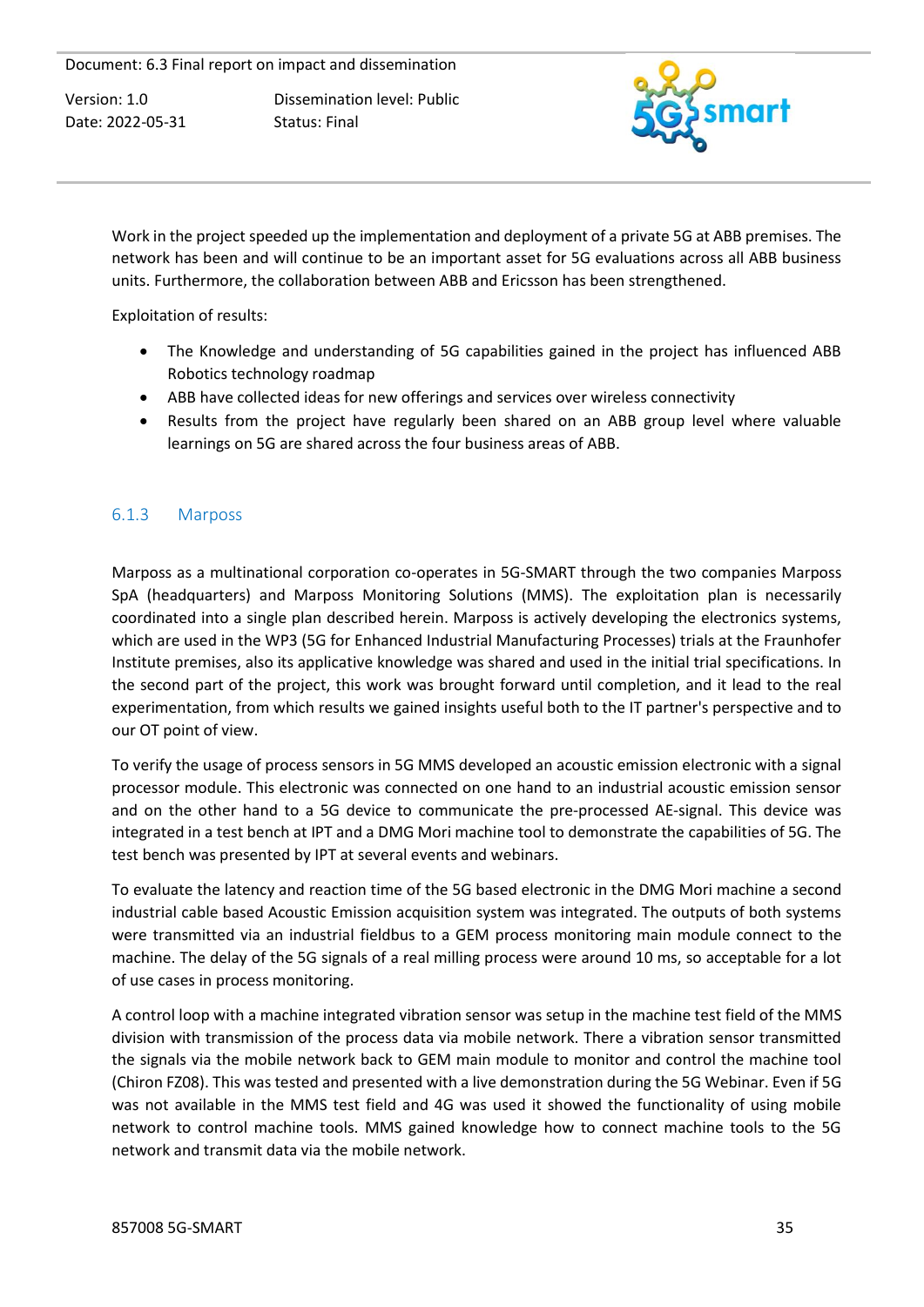Dissemination level: Public Status: Final



A lot of use cases for 5G applications were evaluated and deeply discussed with the MMS product management. The identified use cases are workpiece contact detection, collision monitoring, remote process diagnosis, 5G Sensors in machine tools, 5G Tool holders. For some applications like collision monitoring or contact detection 5G is currently too slow because reaction times of less than 1ms are required. Beside technical solutions infrastructural advantages can be seen for reduction of installation effort, fast setup, installation and communication across different plants and Installation in case of missing or not usable missing IT infrastructure.

A similar test bench is also being developed at the IPT site, integrating a Multi-sensor Platform which was developed to demonstrate the potential of integration and flexibility of sensors and 5G together. In Marposs SpA the product development management is evaluating the technical and commercial feasibility of a new generation of hand-held gauging equipment, in which the currently adopted Bluetooth is replaced by 5G. Such a solution would guarantee an unprecedented level of flexibility in the production process.

MMS and Marposs published 4 papers together with IPT and other partners.

#### <span id="page-36-0"></span>6.1.4 Orange

Orange has driven the work on MNO business value creation in WP1 (Use cases, Business Models, Network Design) and investigated the Total Cost of Ownership of a 5G industrial network. This work, carried out in a collaborative manner, fed important information into the business development of Orange and Orange Business Services. On the other hand, the forward-looking technical work in WP5 (5G Optimization for Manufacturing), where Orange is leading the activity on network architecture, allowed Orange to gain insights on future technological features and contribute to standards. Orange has done a significant number of contributions (15 contributions to ITU-T SG15 in 2020 so far and 4 contributions to 3GPP SA1 co-signed with Ericsson) showing the relevance of the project for the standardization taking place by the company.

#### <span id="page-36-1"></span>6.1.5 Bosch

Bosch has performed Electromagnetic Compatibility (EMC) tests to analyze the impact of the 5G signal onto the running production of various types of semiconductor product at the Bosch factory in Reutlingen. The outcome of these EMC tests represents a valuable input for Bosch when adopting the 5G network technology for productive use since the EMC tests have been performed in the area of wafer test, which is one of the relevant areas for ensuring a high-quality level.

Wireless channel measurements have been performed both in a mid-band frequency centered around 3.71 GHz and also in a higher frequency centered around 27 GHz in the production area of the Bosch semiconductor factory. These measurements provide useful insights into this quite challenging radio propagation environment and will be taken into consideration when planning a 5G network deployment in the factory for productive use. Since the channel measurements have been performed in area of wafer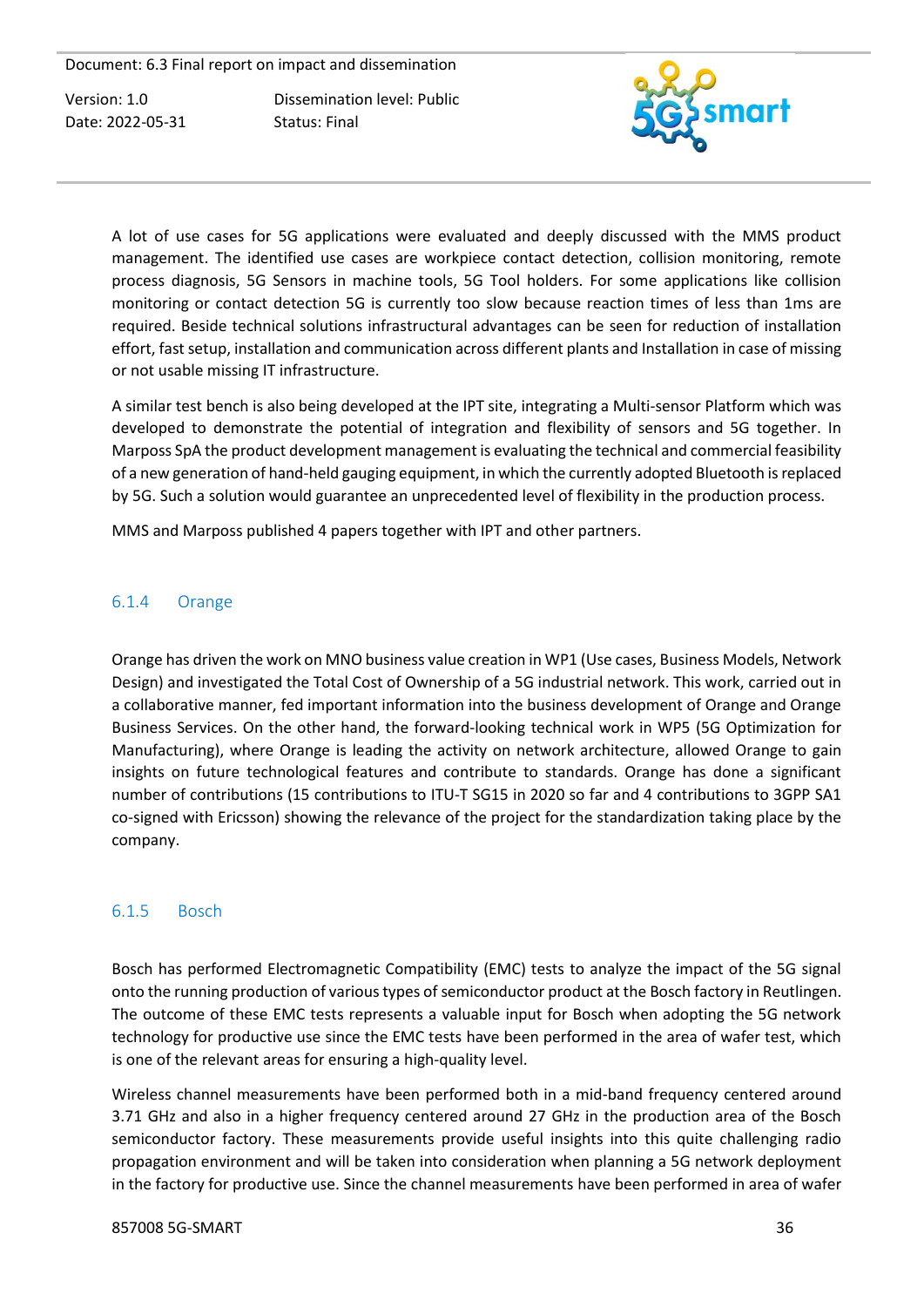Dissemination level: Public Status: Final



processing above, the obtained results are excellent base for further activities in semiconductor production e.g., for clean room space extension.

As a central activity of 5G-SMART, Ericsson and Bosch have deployed a temporary 5G-infrastructure for wafer processing. This activity leads to significant learnings about implementation and integration of a 5Gnet to the existing Bosch-network in fulfilling requirements of IT-security.

Bosch has gained more hands-on experience with testing and evaluating the applicability of 5G network industrial applications (e.g., controller-to-controller commination, control of mobile robots). Specifically, Bosch has evaluated the 5G network as well as the performance of the applications considered in the Cloud-based mobile robotics and TSN/I-LAN over 5G use cases. This allows Bosch to better understand the advantages and limitation of the 5G network for industrial applications, which in turn helps Bosch with the evaluation of the overall 5G performance for productive use.

## <span id="page-37-0"></span>6.1.6 T-Systems

T-Systems has continued to contribute, by investigating the possible use cases, MNO engagement options, their requirements and related KPIs, as well as evaluating different network design options considering the technical use cases and business-related KPIs. In the beginning of 2021, T-Systems submitted a paper entitled ["Performance of a PROFINET based industrial service over mobile operator's 5G network"](https://eteamspace.ericsson.net/download/attachments/28573929/PROFINET_over_5G_05_03.pdf?version=1&modificationDate=1620204118200&api=v2) to PIMRC 2021. T-SYS also contributed to writing detailed 5G-NSA RAN Coverage Measurement description for a customer project. The main investigated points were to compare the simulation and the real-life coverage. Therefore, T-Systems specified multiple customer use-cases, simulation environment based on real-life environment and specified PNI-NPN coverage requirement. T-SYS worked and shared the review of D5.4 Second Report on 5G network architecture options and assessments. Furthermore, T-SYS contributed to the evaluation and further research work of 5G public network integration for a real-life PROFINET application topic which presents insights into the early adoption of a 5G Public Network Integration Non-Public Network (PNI-NPN) for industrial automation applications with observed network performance. T-Systems contributed in the following ways:

- 1. Presented network design concepts to overcome the challenges of industrial use-cases and mobile network limitations.
- 2. Proposed network architecture over 5G non-Standalone architecture (NSA).
- 3. Performed validation measurements with PROFINET and PROFIsafe communication. The results – at a real industrial 5G setting – indicate that the proposed architecture is very promising for the future 5G industrial deployments. In addition, T-Systems worked on the manuscripts of the rejected papers with improved measurement methods and using better/different statistical algorithms to avoid sampling issues. T-Systems has also continued to support the ongoing dissemination activities in the project.
- 4. Furthermore, T-Systems worked on the manuscripts of the rejected papers with improved measurement methods and using better/different statistical algorithms to avoid sampling issues. The new publications are submitted to NOMS 2022, which will be held in Budapest.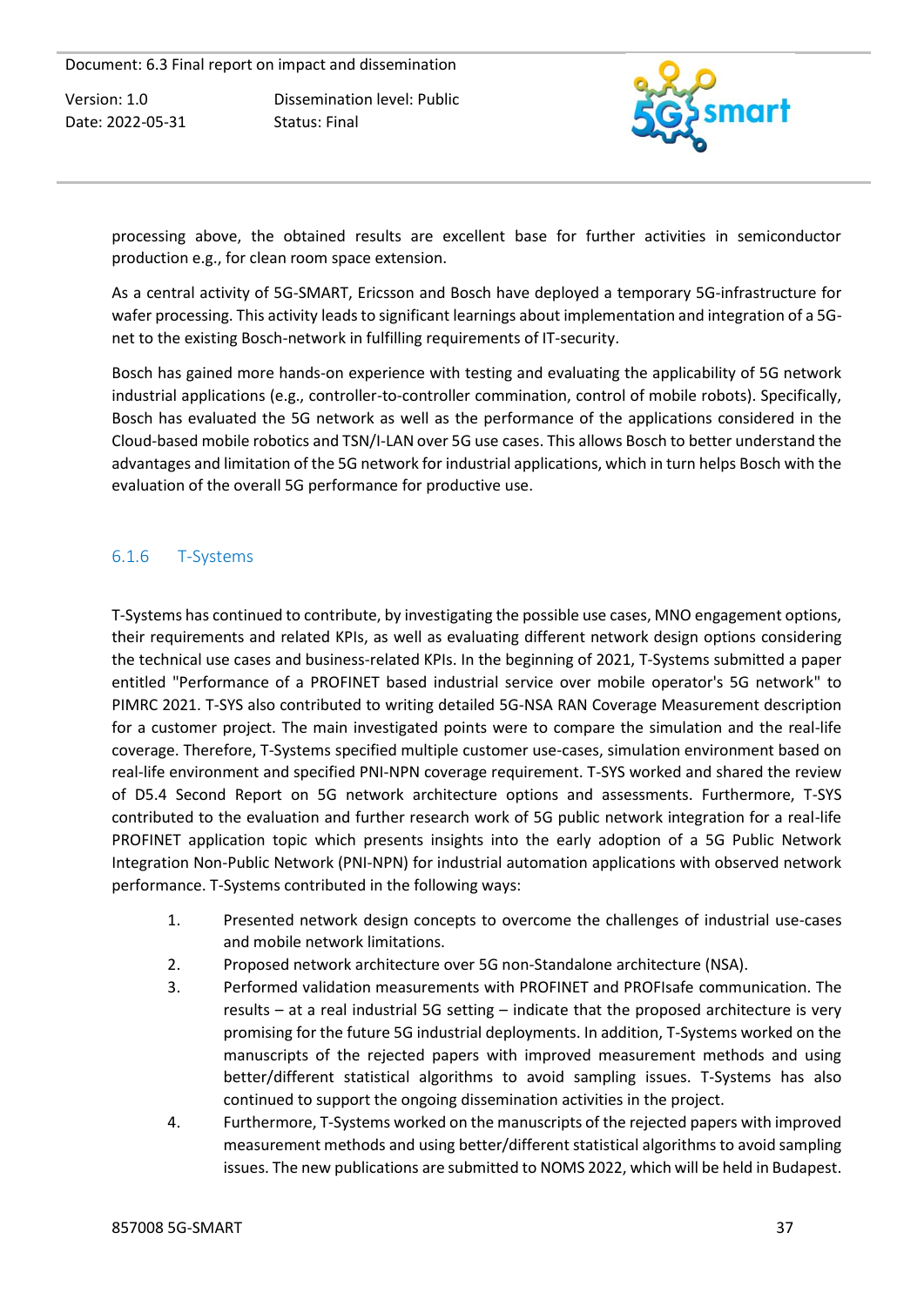Dissemination level: Public Status: Final



Regarding the exploitation of results:

- As working further on the Topic, there are connecting research item about V2X and 5G-PN connection. Based on the results of the 5G-Smart the research work continues to the direction to investigate the 5G V2X dynamic traffic characteristics.
- Cooperating in the creation of the D1.3 document, T-Systems has had the opportunity to better understand the main challenges posed by the cooperation of various parties (i.e: industrial, MNO, third parties) to fulfill the needs of the end users more successfully.
- Through the research work done on the project publications, T-Systems was able to carry out the analysis of the Technology Economics Analysis of the Campus -Non-Public Industry Cellular Network for instance, which provides the company with valuable information regarding this technology.
- T-Systems was able to gain insights to mitigate the risk of spectrum allocation issues. To understand the main values and aspects of spectrum trading. The evaluation was done from MNO perspective.
- Gained valuable understanding of the possible business opportunities and the evaluation of nonpublic 5G cellular networks.
- Was able to better identify and understand the roles of the key players within the new industrial ecosystem.
- T-Systems also had the opportunity to examine the difference between various network infrastructures in terms of cost and usability, through a tech-eco analysis.
- Through the work conducted in WP5, T-Systems gained insights into the network traffic implications within Industry4.0 applications.
- Participated in the work connected to the investigation of how 5G non-public and industrial networks for smart manufacturing can be integrated.
- Evaluated the user authentication possibilities of Non-Public Networks, based on existing 4G solutions.

Altogether, the work conducted within these work packages and tasks has provided T-Systems with valuable insights, and specific knowledge in the above-mentioned topics, which in the future can be the basis for industrial exploitation through the better understanding of the underlying technological infrastructures, the business and economic implications, and the roles and needs of the various stakeholders.

# <span id="page-38-0"></span>6.2 SME impact and exploitation

The 5G-SMART project has been supported by the presence of two small to medium sized enterprises, Cumucore and U-blox. Both covered some essential aspects in the technical activities performed in the consortium: the virtualization of the system for network slicing purpose and the synchronization and localization approach.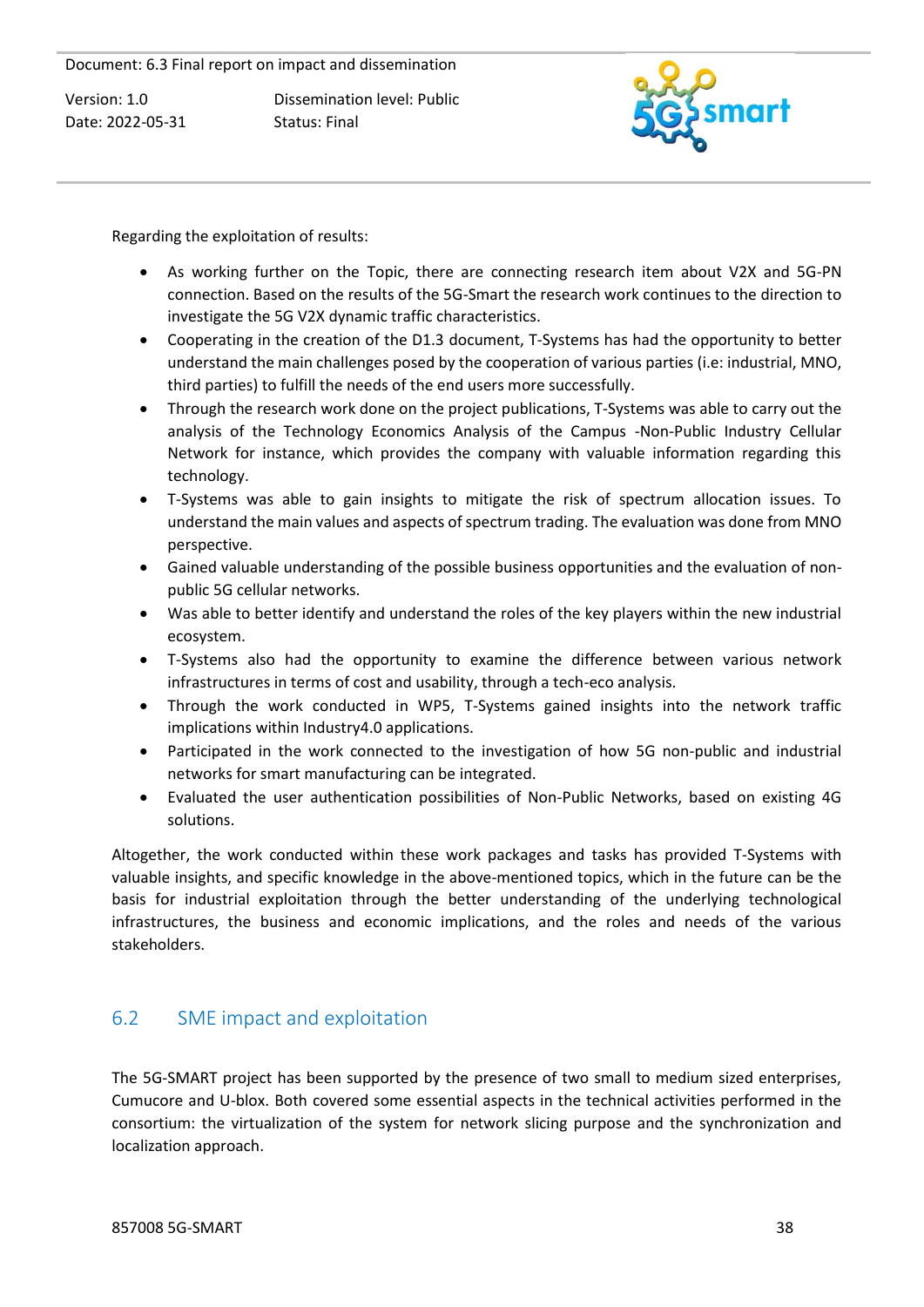Dissemination level: Public Status: Final



#### <span id="page-39-0"></span>6.2.1 Cumucore

Cumucore has completed the design and implementation of network slice manager (NSM) to deploy dedicated slices for different traffic requirements within a factory floor. The 5GLAN components have been integrated on top of network slices to enable connectivity between wireless and wired devices connected to fixed industry LAN. The NSM is now integral part of Cumucore product portfolio and will be first deployed commercially by network operator that will demonstrate network slicing to offer slices for their customers requiring private network as a service.

#### <span id="page-39-1"></span>6.2.2 U-blox

u-blox has been supporting the partners in following areas. Technically, u-blox provided connectivity components for the multi-sensor platform, provided technical know-how and recommendations on hardware prototyping and configurations. u-blox contributed to the configuration of hardware and services for the communication components with precision timing function and the theoretical analysis of time synchronisation. The above capabilities have been endorsed in one of the 5G-ACIA testbeds with Fraunhofer and Ericsson.

u-blox contributed with insights on positioning and timing from standards perspective, on the state of art and gap analysis, co-signed a contribution with Orange to ITU-T SG15. u-blox has also developed a ray tracing model in WP5 and evaluated the performance of 5G indoor positioning in a real factory environment. The results are disseminated in couple of IEEE papers. The learnings gained from the evaluation have also been fed back internally to be taken in consideration for improved and future product development.

u-blox is serving as the 5G-ACIA WG4 (Industry Liaison and Marketing) Chair and has been creating opportunities and facilitating the dissemination of 5G-SMART activities and results at various international events, MWC and Hannover Messe 2021.

# <span id="page-39-2"></span>6.3 Academic impact and exploitation

Academia has been widely represented in the 5G-SMART project with some of the most influential Universities in the field of industrial 5G research community in Europe, and worldwide. Budapest University of Technology and Economics, Fraunhofer IPT, Lund University, and Universitat Politècnica de València have represented a very significant academic support in a project that has been quite industry oriented by choice.

The 5G-SMART environment has been helpful for universities to increase the level of expertise in the 5G topics, to train the young professionals and PhD students and to increase the business opportunities and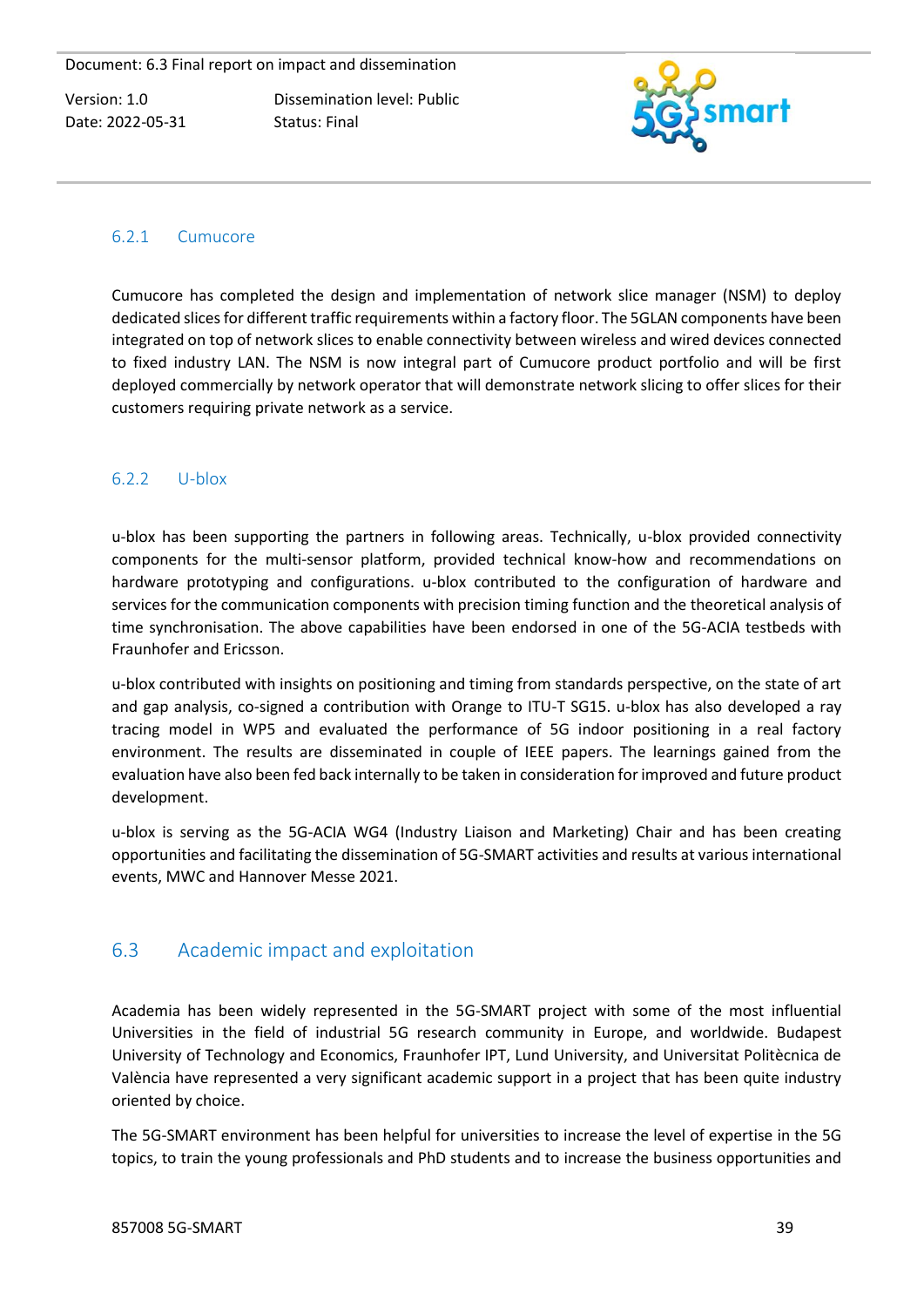Version: 1.0 Date: 2022-05-31 Dissemination level: Public Status: Final



further collaboration, as well as for the important exchange of knowledge with the industrial partners. More details of the relevance impact for each academic partner are given below.

## <span id="page-40-0"></span>6.3.1 Budapest University of Technology and Economics

The Budapest University of Technology and Economics has completed the WP4 (Trials and Validation in Semiconductor Factory) AGV use case implementation. One commercial AGV (type MIR 100) and a custombuilt model (built from HEBI smart servos) by Ericsson Hungary were deployed and tested in real industrial environment. The AGVs can cooperate in the sense that both share a common map. This common map can be used to share information on the working environment gathered by the sensory systems (lidars, cameras) of the robots. The mapping, localization and navigation tasks are performed on the network side in the cloud, removing all control logic from the devices, making it possible to cloud-control the AGV fleet. The same scenario was implemented in a simulation environment using the ROS/Gazebo physical simulator.

The Cloud Robotics research group at BME has just recruited a PhD student on agile robotics focusing on the communication aspects of networked robotic systems. More than half a dozen MSc students carried or are carrying on their project work on 5G and cloud robotics topics. A Students Scientific Conference paper was also presented based on experiences and results gained from 5G-SMART implementation.

At the Faculty of Electrical Engineering and Informatics a new course material entitled "5G Mobile Systems: Architecture and Services" was prepared and audited for the MSc curriculum. The course heavily relies on the experiences gained from industrial use cases and applications, among the the one from 5G-SMART factory trial.

Throughout the work, BME's strategic cooperation with Ericsson Hungary was further deepened and strengthened having achieved all work results in close cooperation within 5G-SMART.

# <span id="page-40-1"></span>6.3.2 Fraunhofer IPT

Fraunhofer IPT was driving the research activities in WP3 (5G for Enhanced Industrial Manufacturing Processes). All findings were actively disseminated among the many industrial partners of Fraunhofer IPT, including the International Community for Networked Adaptive Production (ICNAP) and its working group "Interfaces and Connectivity." Dissemination activities of Fraunhofer IPT also contained numerous live demonstrations of the results achieved in WP3. This has had its premiere in a tutorial session of PIMRC, where IPT has demonstrated two use cases on the Fraunhofer IPT shopfloor-based 5G-Area, followed by a Webinar on 5G for Process Monitoring, which involved several presentations as well as live demonstrations. Furthermore, Fraunhofer IPT also contributed with publications in journals and conferences, a guest editorship for a special issue of the MDPI journal Electronics. Regarding standardization, Fraunhofer IPT has contributed to many 5G-ACIA working items, including one on TSN over 5G together with other 5G-SMART partners of WP5 (5G Optimization for Manufacturing).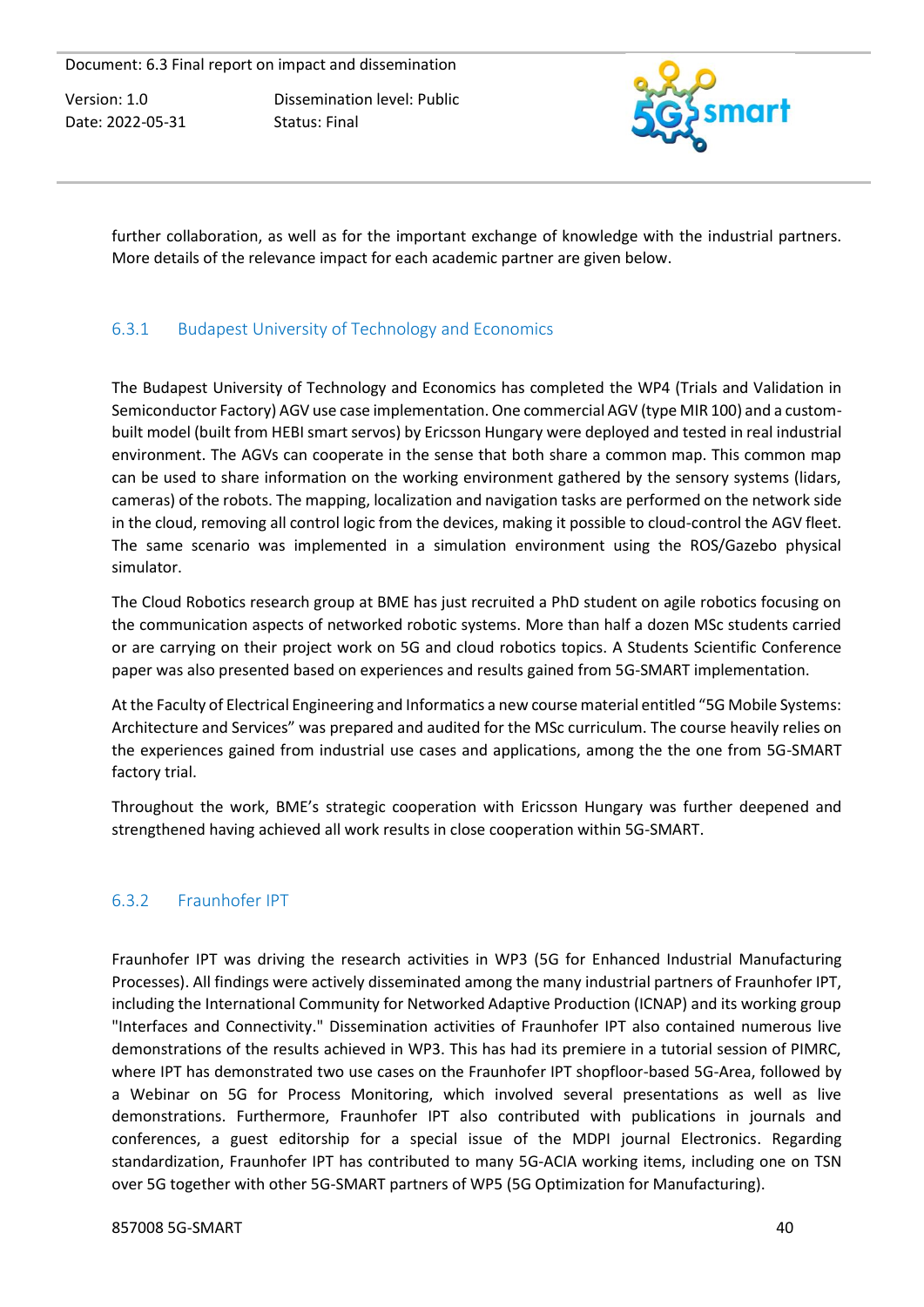Version: 1.0 Date: 2022-05-31 Dissemination level: Public Status: Final



Technically, Fraunhofer IPT gained much experience in electronics design, programming of embedded systems for the sensor systems, edge-cloud integration, orchestration of virtual machines, and industrial communication. IPT has increased its knowledge in the performance and applicability of wireless sensor systems and the overall setting up of 5G networks. IPT benefits from 5G-SMART and can offer 5G sensor solutions with Marposs after the project.

Fraunhofer IPT was the initiator and leader in modeling the business perspective for industrial 5G manufacturing. 5G-SMART was fundamental to drive these activities, which ultimately resulted in a tool to calculate the return-on-invest. IPT is following this research even after the project ends to commercialize the tool and make it a valuable support for sales teams of mobile network operators and equipment vendors to use it for their customer engagements.

#### <span id="page-41-0"></span>6.3.3 Lund University

Lund University has built up a local standalone 5G network together with Ericsson that now is used for further research along the lines of the project, especially focusing on cloud and edge control over 5G for industrial application. This lab is now engaging two post docs and a couple of PhD students, and the goal is to have this setup as a part of our open-door initiative, where local industry can join us in our lab to further investigate and characterize their own use cases.

The measurements in Reutlingen have convinced us that spatial diversity is a very promising way forward for the ultra-reliable low latency use cases. Based on the results we see that it should be possible to avoid retransmissions completely, and to rethink coding strategies as the fading channel can be made very flat by proper pre-coding. This could open very interesting possibilities in a 6G context. We are currently working on one journal paper from the measurements in Reutlingen, and the work will be an important part of one PhD student's thesis, planned to be defended in December 2022.

In November 2021 we also hosted 30 participants in the EU Innovative training network MINTS, European Training Network on MIllimeter-wave NeTworking and Sensing for Beyond 5G. It was one week of training for the 15 PhD students in the network, and a two-day meeting for all seniors. Half a day was devoted to High-resolution dynamic characterization and modelling of mmWave channels, and half a day to cell free and distributed massive MIMO for mmW. Here we really exploited latest findings based on the experience and results from 5G-SMART and disseminated results to a group of next generation European researchers.

#### <span id="page-41-1"></span>6.3.4 Universitat Politècnica de València

Universitat Politècnica de València (UPV) has published three conference paper and one journal paper directly related to its activity in 5G-SMART. Apart from the more academic part, the development of this project has increased the business opportunities and further collaboration of the UPV. Moreover, UPV considers that some of the ideas identified along the project (mainly on the electromagnetic isolation based on joint planning and codebook selection) could disrupt the current technological limitations in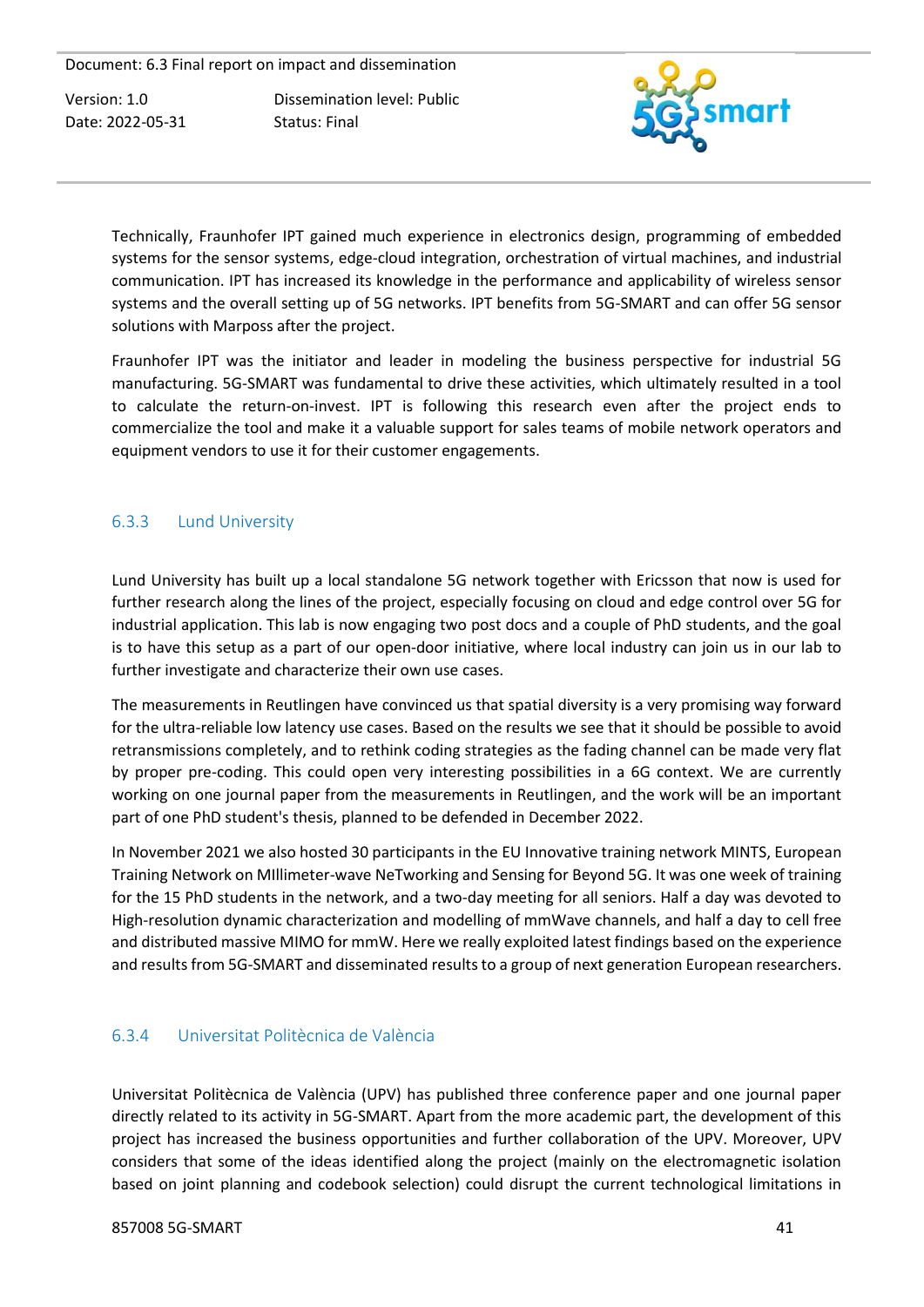Version: 1.0 Date: 2022-05-31 Dissemination level: Public Status: Final



industrial 5G systems and beyond and will be considered as patent candidates in the coming months by the UPV. The dissemination through training events is also relevant, and in this direction, they have participated in three events, one academic, another one with the agri-food industry of Valencia region, to motivate the inclusion of the 5G for industry boost, and finally with two SMEs in the region dedicated to the manufacturing of industrial communication devices.

Regarding exploitation of results:

- The simulation platform capabilities have been extended, thus giving more added value for future licensing to this important tool. One of the current consultancy contracts of the UPV depends on the outputs generated in 5G-SMART. The automatic planning algorithm could be a nice topic to exploit, and we are currently exploring this alternative together with another company.
- UPV has increased the level of expertise in the field of evaluation of beyond 5G systems, which could result in further opportunities for consultancy on the design, testing and evaluation of similar solutions. UPV is further looking for identifying potential interested institutions to cooperate with for the development of this expertise.
- UPV personnel has gained expertise, which allows us to be ready and in an excellent position for preparing courses and other education activities. In general, the participation in the project has been used as a means for training Ph.D. students (two PhD have collaborated in the project, Danaisy Prado and Andrea Ramos) as preparation of future European mobile communication experts.
- Visualization capabilities have been extended, thanks to the activity performed in 5G-SMART, to the use of a virtual reality approach. Together with Lund University and Bosch, the Reutlingen factory was recreated, and significant improvement was made to the ray tracing tools to make an accurate characterization of the mmW air propagation in an industrial environment. These capacities are expected to result in new ideas for products and means for exploitation. In particular, we are currently planning to go for a totally mobile virtual reality experience, aspect that could be of interest for many companies.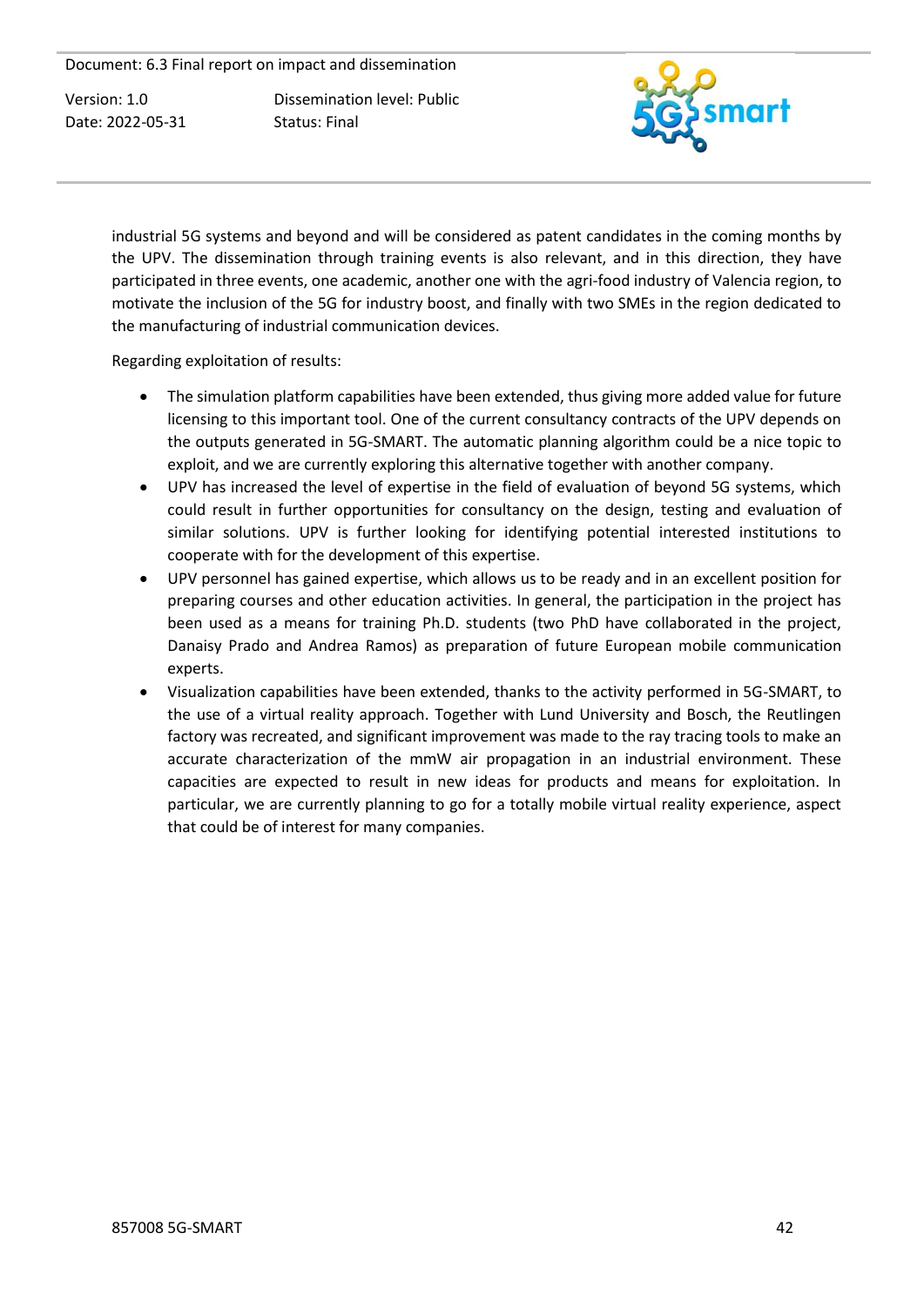Dissemination level: Public Status: Final



# <span id="page-43-0"></span>**Conclusions**

The overall aim of this document has been to provide information on the 5G-SMART project's dissemination and exploitation activities implemented during the project lifetime. 5G-SMART's communication, dissemination and exploitation plans were described in D6.1. This report reflects that the project successfully conveys the message to the society with respect to the need for the introduction of the 5G into society. The tasks of communication, dissemination, and exploitation have been considered as of utmost importance to 5G-SMART, as it is recognised that they are crucial elements to increase the impact of the project.

To tackle with the unprecedented situation of the pandemic 5G-SMART conducted always a safe approach, following the recommendation of the WHO[WHO20]. Any decision to restrict, modify, postpone, cancel, or proceed with holding the scheduled events has been based on a rigorous risk assessment exercise, tailored to the specific event. The risk assessment has guaranteed no incurrence into any tragic situation along our activities.

Fortunately, as it is visible from the results of the project, most of the activities (i.e., workshops, presentations) as well as the outputs (i.e., white papers, publications) were properly executed reaching the fixed targets. More than 24 papers, 30 contributions to standards, 18 keynotes, the participation in 10 5G industrial events, 4 workshops and 5 demos, show the high implication of the project in the dissemination of achieved results.

Therefore, the aim to create synergies with the operational technologies players, communicating with the research community through scientific publications and presentations at scientific conferences and workshops, and communicating with the regulators and standardisation bodies in order to raise awareness of the project results were successfully implemented.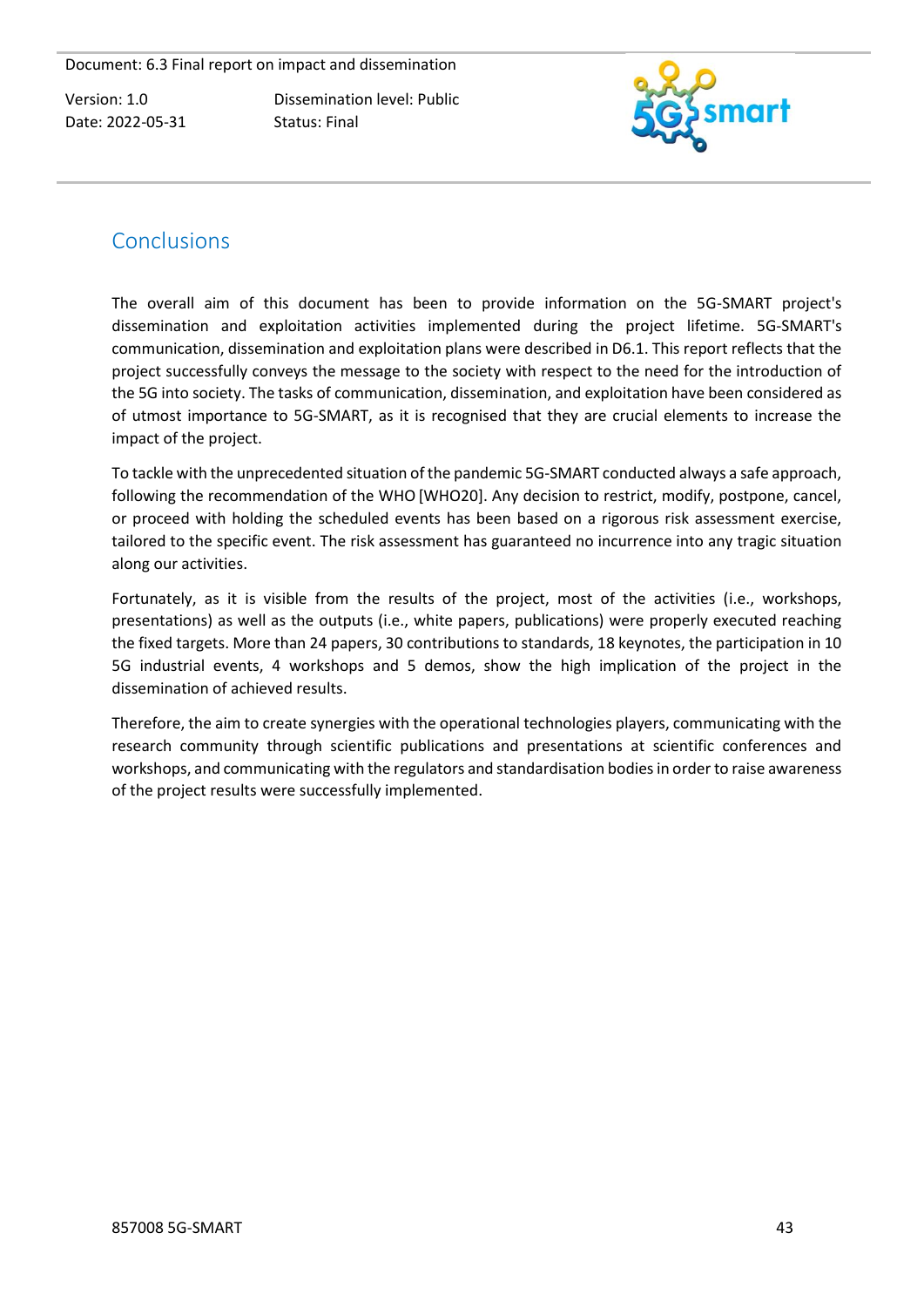Version: 1.0 Date: 2022-05-31 Dissemination level: Public Status: Final



## <span id="page-44-0"></span>List of abbreviations

- 3GPP 3rd Generation Partnership Project
- 5G fifth generation cellular network technology
- 5G-ACIA 5G Alliance for Connected Industries and Automation
- 5G-PPP 5G Infrastructure Public Private Partnership
- AGV Autonomous Guided Vehicle
- BI-MU Biennale della Macchina Utensile in Milan
- EC European Commission
- eMBB enhanced Mobile Broadband
- EMC Electromagnetic Compatibility
- EMO Exposition Mondiale de la Machine-Outil
- HW Hardware
- ICT Information and Communication Technology
- IMTS International Manufacturing Technology Show
- IoT Internet of Things
- IPR Intellectual Property Rights
- ITU International Telecommunications Union
- JIMTOF Japan International Machine Tool Fair
- KPI Key Performance Indicator
- LAN Local Area Network
- MNO Mobile Network Operator
- NGMN Next Generation Mobile Networks
- OT Operational Technology
- SME Small and Medium-sized Enterprise
- SW Software
- TSN Time-Sensitive Networking
- URLLC Ultra-Reliable Low-Latency Communication
- WP Work Package
- 857008 5G-SMART 44